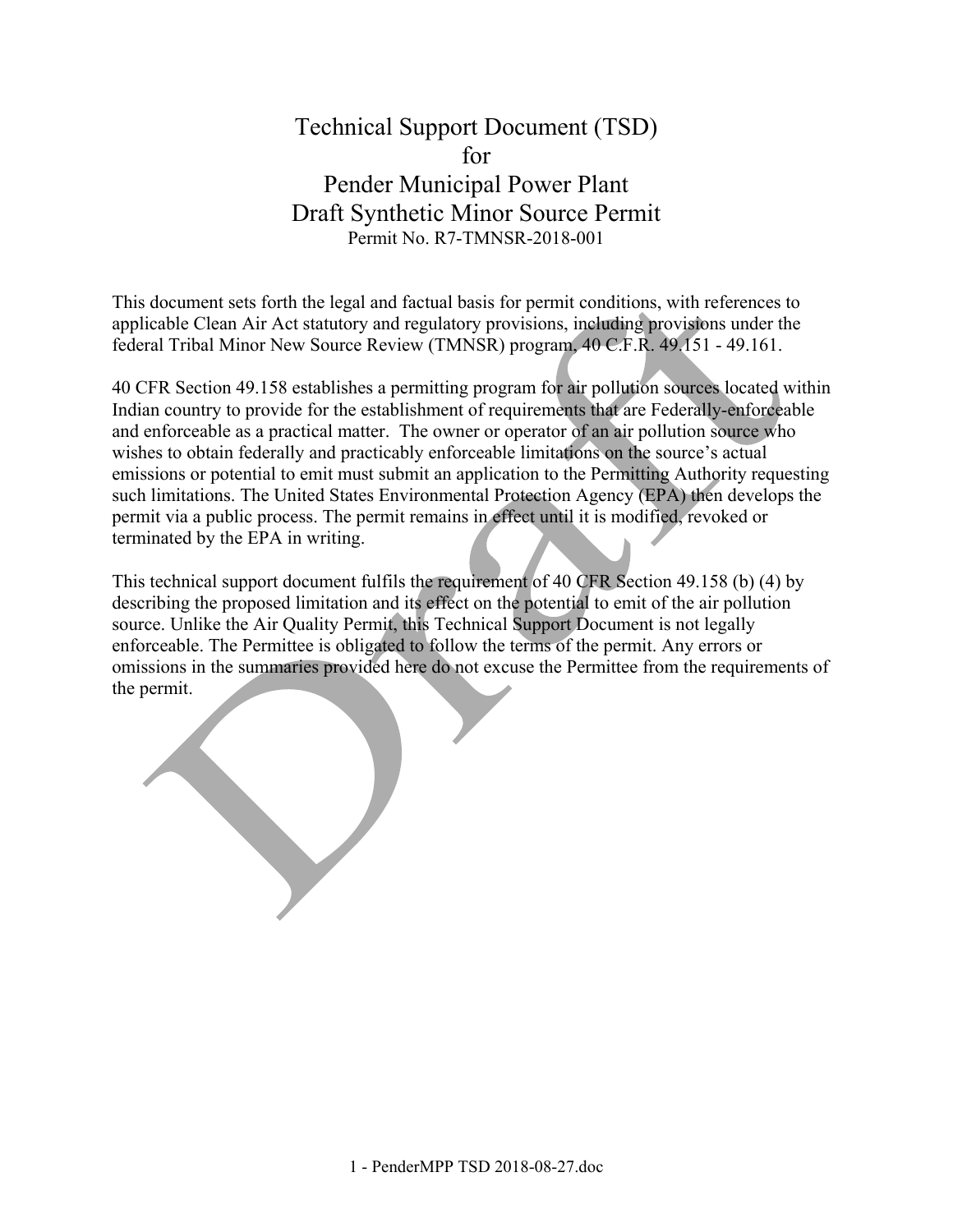# TSD Table of Contents

| (1)                                                                                                |  |
|----------------------------------------------------------------------------------------------------|--|
| Typical control technology or other emissions reduction measures used by similar sources in<br>(2) |  |
|                                                                                                    |  |
| (3)                                                                                                |  |
| (4)                                                                                                |  |
|                                                                                                    |  |
|                                                                                                    |  |
|                                                                                                    |  |
| (1)                                                                                                |  |
| (2)                                                                                                |  |
| (3)                                                                                                |  |
| (4)                                                                                                |  |
| (5)                                                                                                |  |
| (6)                                                                                                |  |
|                                                                                                    |  |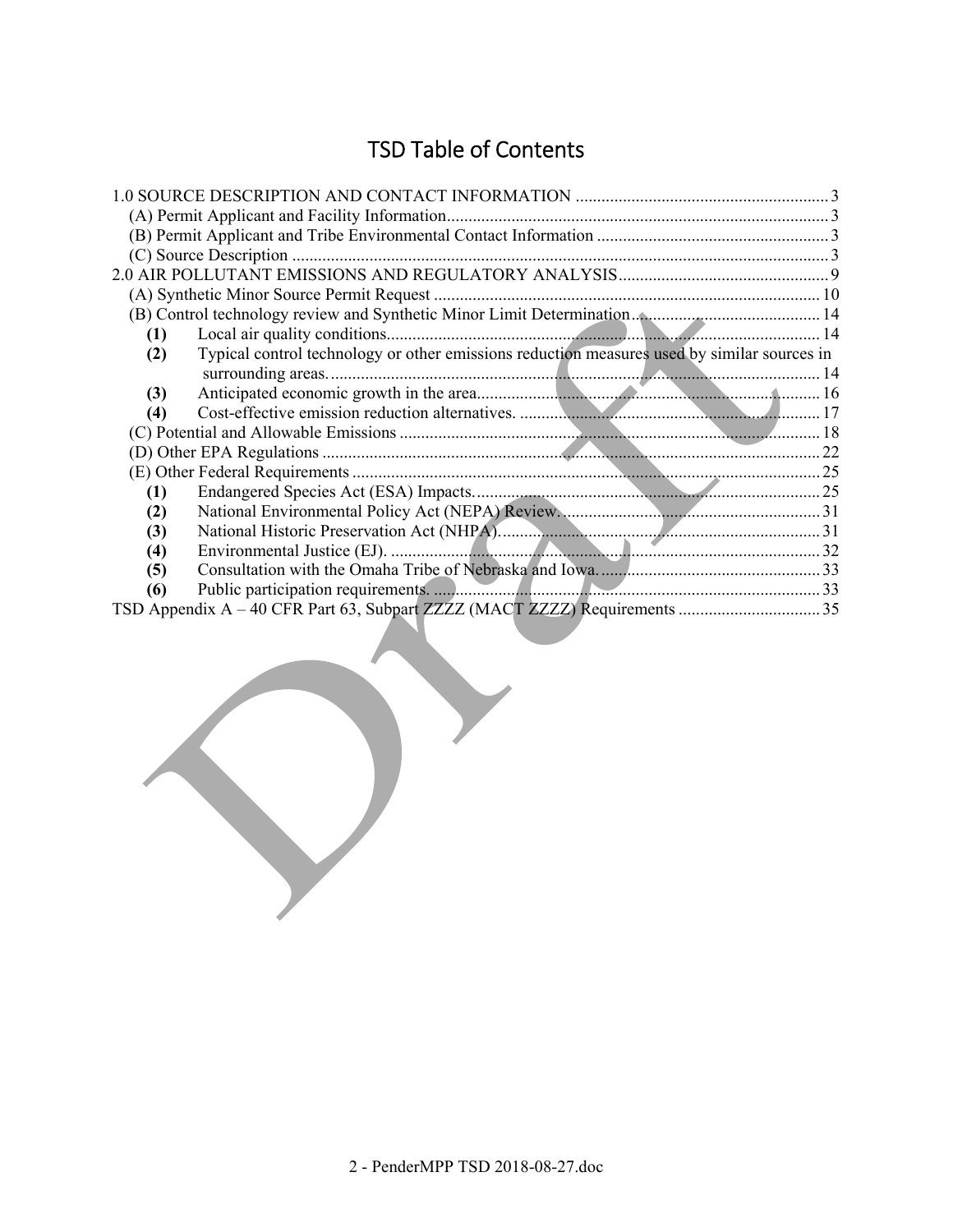## **1.0 SOURCE DESCRIPTION AND CONTACT INFORMATION**

### **(A) Permit Applicant and Facility Information**

Permit Applicant Village of Pender P.O. Box 5 416 Main Street Pender, Nebraska 68047

Facility (SIC Code: 4911, electric generating facilities) Pender Municipal Power Plant P.O. Box 5 205 North  $3^{\text{rd}}$  St. (NE Corner of Ivan St. & N  $3^{\text{rd}}$  St.) Pender, Nebraska 68047

### **(B) Permit Applicant Contact Information**

## **Permit Applicant's Facility Contact:**

Mr. Bruce Paeper, Utilities Superintendent Village of Pender P.O Box 5 416 Main Street Pender, Nebraska 68047 Email: villageofpender@abbnebraska.com Phone: 402-922-0999 Fax: 402-385-3862

### **(C) Tribe Environmental Contact Information**

## **Tribe's Environmental Contact:**

Mr. Tim Grant, Environmental Director Omaha Tribe of Nebraska and Iowa P.O. Box 368 100 Main Street Macy, NE 68039 Email: tim.grant2@omahatribe.com Phone: 402-837-5391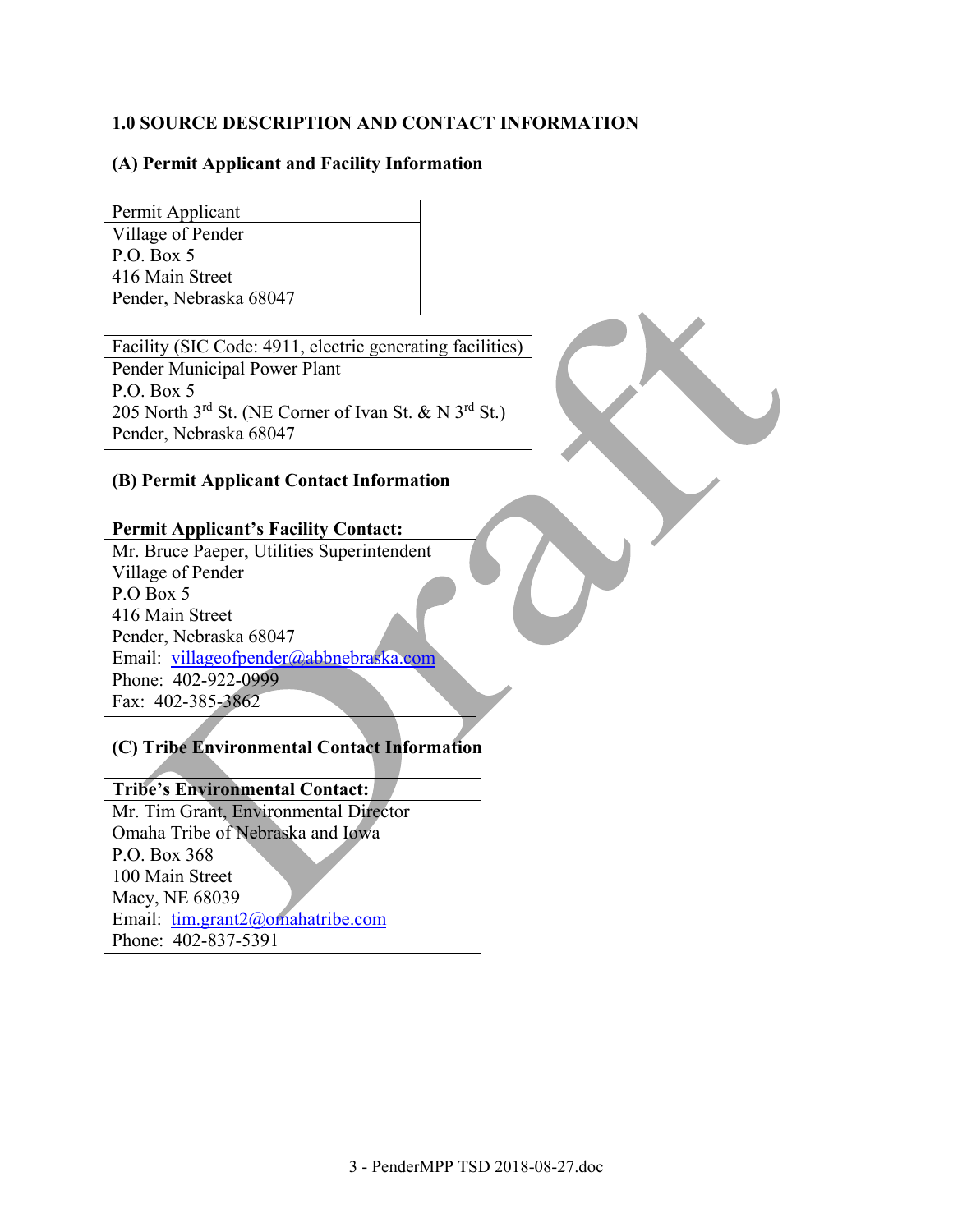#### **(D) Source Description**

The Pender Municipal Power Plant is in the Village of Pender, Nebraska and within the exterior boundaries of the Omaha Tribe's reservation. The boundaries were established by treaty with the United States in 1854. See Nebraska v. Parker, 136 S. Ct. 1072 (2016). The Omaha Tribe's reservation occupies the southern half of Thurston County, Nebraska.

The facility operates under standard industrial classification (SIC) code 4911 for Electric Services and the North American Industry Classification System (NAICS) code 221112 for Fossil Fuel Electric Power Generation. The facility is a municipal power plant owned and operated by the Village of Pender. The Village is under contract with Municipal Energy Agency of Nebraska (MEAN) to serve as a peaking/standby power plant throughout the year. Electrical power can be generated quickly during peak electrical energy demands or during emergencies. The Permit Applicant has a capacity lease agreement with MEAN for 3,955 kW. The MEAN capacity lease agreement is for the purpose of economic dispatching by MEAN electric power and energy from such generating facilities for the common benefit of all Participants and can also be used for distribution system-wide outage or blackout caused by the transmission interconnection or distribution system or weather. With advanced notice to MEAN, the excess generation, not leased to MEAN, is permitted to be utilized by the Village for any reason. During emergencies, the Participant can separate from the grid and begin to self-generate to stabilize the distribution system. An annual Uniform Rating of Generation Equipment (URGE) test and monthly testing and unit exercising is also completed to ensure the engine-generators can operate reliably if called upon. The current recordkeeping procedures for each engine-generator, on a monthly and annual basis include hours run, kilowatt-hours (kwh) generated, diesel consumed and natural gas consumed.

A permit application received by EPA on September 4, 2012, indicates that the Village of Pender currently operates a municipal power plant consisting of three (3) dual fuel and one (1) dieselonly, compression ignition (CI) engine-generators with a total capacity of approximately 5,080 kW (7,120 HP). Engine-generators included in the application are described in the table below.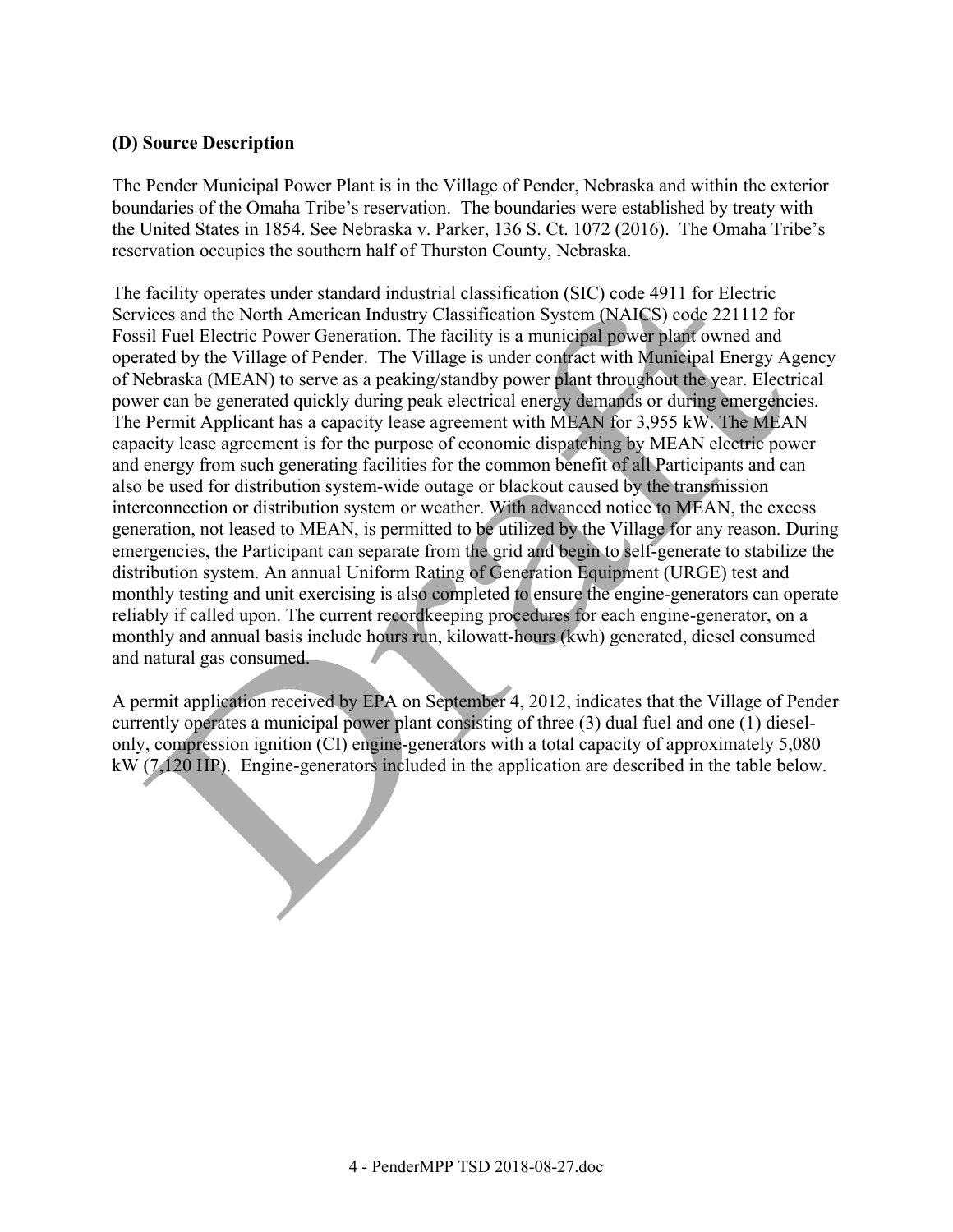|                                                     | Engine-generators                                              |                                                                |                                                                 |                                                                         |                                     |                                                       |  |  |  |
|-----------------------------------------------------|----------------------------------------------------------------|----------------------------------------------------------------|-----------------------------------------------------------------|-------------------------------------------------------------------------|-------------------------------------|-------------------------------------------------------|--|--|--|
| <b>Emission Unit</b>                                | Unit 1                                                         | Unit 2                                                         | Unit 3                                                          | Unit 4                                                                  | Retired                             | <b>Total for Active</b><br>Units                      |  |  |  |
| Unit Type                                           | Dual-fuel<br>Engine-<br>generator                              | Diesel-only<br>Engine-<br>generator                            | Dual-fuel<br>Engine-<br>generator                               | Dual-fuel<br>Engine-<br>generator                                       | Diesel-only<br>Engine-<br>generator | (3) Dual-fuel<br>(1) Diesel-only<br>Engine-generators |  |  |  |
| Manufacturer<br>/Model                              | Fairbanks<br>Morse/<br>38TDD8 1/8                              | Fairbanks<br>Morse/<br>38TDD8 1/8                              | Fairbanks<br>Morse/<br>38DD8 1/8                                | Fairbanks<br>Fairbanks<br>Morse/<br>Morse/<br>38DD8 1/8<br>$32 - 14x17$ |                                     |                                                       |  |  |  |
| Serial #                                            | FS9                                                            | 38D867051TD38D872065TD<br><b>FS12</b>                          | 967678                                                          | 969829                                                                  | 780205                              |                                                       |  |  |  |
| <b>Install Year</b>                                 | 1967                                                           | 1972                                                           | 1952                                                            | 1961                                                                    | 1939                                |                                                       |  |  |  |
| Crankshaft<br>Speed                                 | 720 rpm                                                        | 720 rpm                                                        | 720 rpm                                                         | $720$ rpm                                                               | 300 rpm                             |                                                       |  |  |  |
| Operating<br>Cycle                                  | 2-cycle                                                        | 2-cycle                                                        | 2-cycle                                                         | 2-cycle                                                                 | unknown                             |                                                       |  |  |  |
| # Cylinders                                         | 9                                                              | 12                                                             | 5                                                               | 5<br>8                                                                  |                                     | 34                                                    |  |  |  |
| Site-rated<br>Horsepower<br>Output                  | 2,160 hp                                                       | 2,880 hp                                                       | 800 hp                                                          | 1,280 hp                                                                | unknown                             | 7,120 hp                                              |  |  |  |
| <b>Engine Rating</b><br>in Application              | 1,550 kW<br>or<br>$1,600$ $kW$                                 | 2,070 kW                                                       | 560 kW                                                          | 900 kW                                                                  | 250 kW                              | 5,080 kW<br>or<br>$5,130$ kW                          |  |  |  |
| Calculated<br>Power Output*                         | 1,611 kW                                                       | 2,148 kW                                                       | 596.6 kW                                                        | 954.5 kW                                                                | unknown                             | 5,310 kW                                              |  |  |  |
| Flow rate in<br>Application                         | 110<br>gallons/hour                                            | 147 <sup>4</sup><br>gallons/hour                               | 40<br>gallons/hour                                              | 64<br>gallons/hour                                                      | unknown                             | 361<br>gallons/hour                                   |  |  |  |
| <b>Engine Rating</b><br>in Application   MMBtu/hour | 5.290                                                          | 7.065<br>MMBtu/hour                                            | 1.911<br>MMBtu/hour                                             | 3.072<br>MMBtu/hour                                                     | unknown                             | 17.338<br>MMBtu/hour                                  |  |  |  |
| Calculated<br>Heat Input**                          | 15.29<br>MMBtu/hour                                            | 20.43<br>MMBtu/hour                                            | 5.56<br>MMBtu/hour                                              | 8.90<br>MMBtu/hour                                                      | unknown                             | 50.18<br>MMBtu/hour                                   |  |  |  |
| Calculated<br>Heat Input***                         | 15.12<br>MMBtu/hour                                            | 20.16<br>MMBtu/hour                                            | 5.60<br>MMBtu/hour                                              | 8.96<br>MMBtu/hour                                                      | unknown                             | 49.84<br>MMBtu/hour                                   |  |  |  |
| <b>Control Device</b><br>Efficiency                 | Oxidation<br>Catalyst with<br>CPMS/<br>Reduce $CO \geq$<br>70% | Oxidation<br>Catalyst with<br>CPMS/<br>Reduce $CO \geq$<br>70% | Oxidation<br>Catalyst with<br>CPMS /<br>Reduce $CO \geq$<br>70% | Oxidation<br>Catalyst with<br>CPMS /<br>Reduce $CO \geq$<br>70%         | none                                |                                                       |  |  |  |

\* Calculated using site-rated horsepower specified in 40 CFR part 63, subpart ZZZZ notifications, and standard conversion factor*: 1.0 Horsepower (hp) = 0.7457 Kilowatt (kW)* 

\*\* Heat Input calculated using flow rate (gallons/hour) multiplied by 0.139 MMBtu/gallon conversion factor for diesel fuel as specified in 2012 URGE test included in permit application.

\*\*\* Heat Input calculated using site-rated horsepower and conversion factor derived from AP42 Table 3.3-1: *1 hp* = *0.007 MMBtu/hour*, that equates to an energy conversion efficiency of approximately 36% from engine fuel input to power output.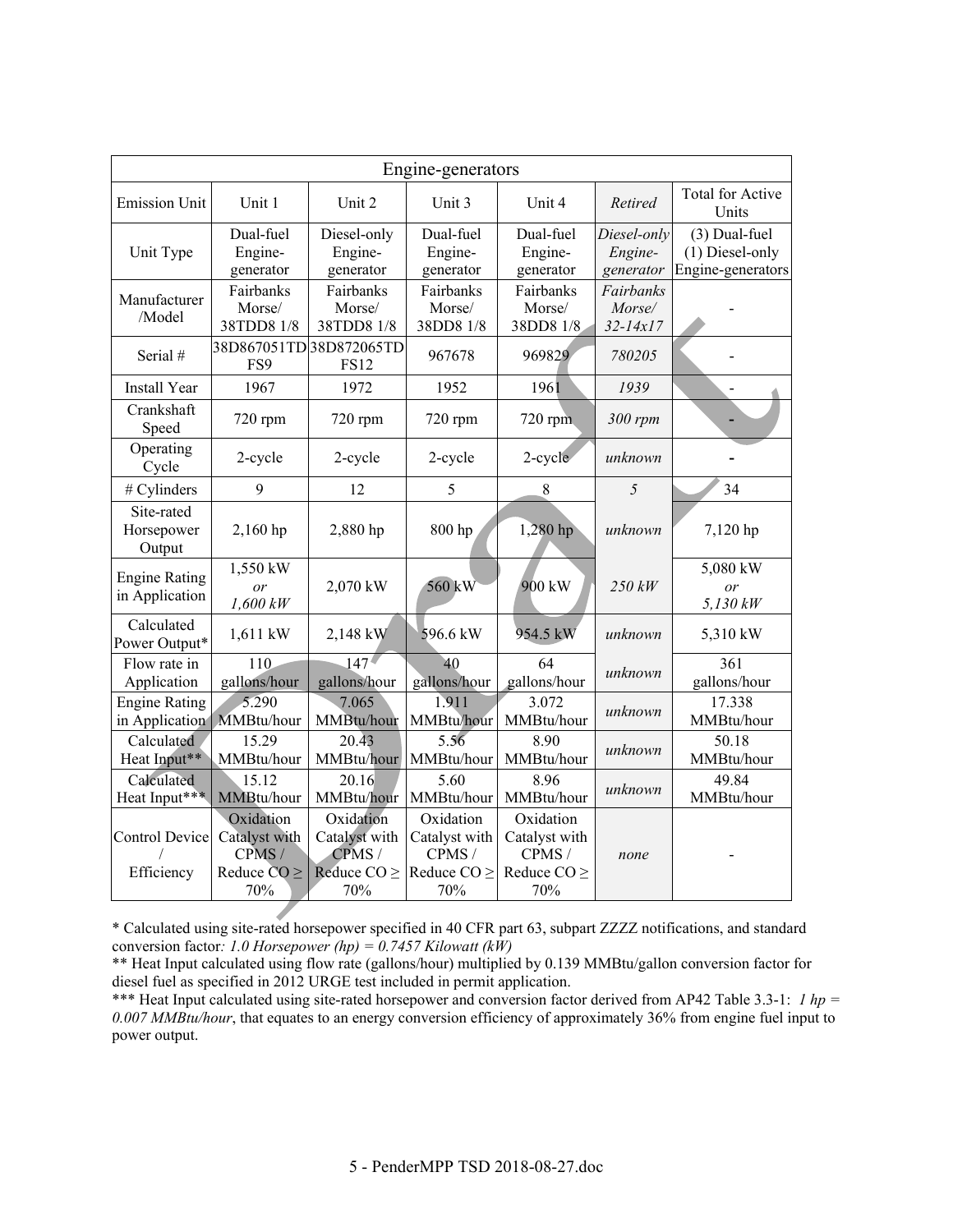The following two tables provide data on both diesel fuel oil operations and dual fuel operations and were derived from Emission Inventory reports submitted to the Nebraska Department of Natural Resources (NDEQ):

| <b>Diesel Fuel Oil Only Operations</b> |                                              |          |        |        |              |                   |          |          |        |  |
|----------------------------------------|----------------------------------------------|----------|--------|--------|--------------|-------------------|----------|----------|--------|--|
| Unit                                   | 2009<br>2010<br>2011<br>2012<br>2013<br>Year |          |        |        |              |                   |          | 2015     | 2016   |  |
|                                        | Run Time (hours)                             | $\theta$ | 4.5    | 1      | 7            | 4                 | 2        | 4        | 1      |  |
|                                        | Diesel (gal)                                 | $\Omega$ | 340    | 92     | 560          | 290               | 150      | 311      | 50     |  |
|                                        | Diesel (MMBtu)                               | 0.00     | 47.26  | 12.79  | 77.84        | 40.31             | 20.85    | 43.23    | 6.95   |  |
| 2                                      | Run Time (hours)                             | 26.5     | 28.5   | 12     | 36.6         | 13.2 <sub>1</sub> | 4.9      | 3.1      | 6.5    |  |
| 2                                      | Diesel (gal)                                 | 2,637    | 3,083  | 1,520  | 4,363        | 1,654             | 657      | 478      | 869    |  |
| 2                                      | Diesel (MMBtu)                               | 366.54   | 428.54 | 211.28 | 606.46       | 229.91            | 91.32    | 66.44    | 120.79 |  |
| 3                                      | Run Time (hours)                             | 11.5     | 4      | 6      | $\Omega$     | $\theta$          | 0        | $\theta$ | 3      |  |
| 3                                      | Diesel (gal)                                 | 200      | 140    | 155    | $\theta$     | $\theta$          | $\theta$ | $\theta$ | 39     |  |
| 3                                      | Diesel (MMBtu)                               | 27.80    | 19.46  | 21.55  | 0.00         | 0.00              | 0.00     | 0.00     | 5.42   |  |
| 4                                      | Run Time (hours)                             | $\Omega$ | 8      | 6      | $\mathbf{3}$ | 11.8              | 5.1      | 6.3      | 3.6    |  |
| 4                                      | Diesel (gal)                                 | $\theta$ | 265    | 330    | 260          | 620               | 340      | 140      | 73     |  |
| 4                                      | Diesel (MMBtu)                               | 0.00     | 36.84  | 45.87  | 36.14        | 86.18             | 47.26    | 19.46    | 10.15  |  |
|                                        |                                              |          |        |        |              |                   |          |          |        |  |

|                         | <b>Dual-fuel Operations</b> |        |                 |        |        |        |                |       |       |  |
|-------------------------|-----------------------------|--------|-----------------|--------|--------|--------|----------------|-------|-------|--|
| Unit                    | Year                        | 2009   | 2010            | 2011   | 2012   | 2013   | 2014           | 2015  | 2016  |  |
| $\mathbf{1}$            | Run Time (hours)            | 15.5   | $\overline{10}$ | 11     | 28     | 11.9   | $\overline{3}$ |       | 2.5   |  |
| 1                       | Diesel (gal)                | 313    | 120             | 185    | 366    | 220    | 30             |       | 29    |  |
| 1                       | Diesel (MMBtu)              | 43.51  | 16.68           | 25.72  | 50.87  | 30.58  | 4.17           |       | 4.03  |  |
| 1                       | Natural Gas (MMBtu)         | 162    | 133             | 119    | 393    | 99     | 34             |       | 67    |  |
| 1                       | Total Fuel (MMBtu).         | 205.51 | 149.68          | 144.72 | 443.87 | 129.58 | 38.17          |       | 71.03 |  |
| 1                       | Ratio Diesel to Total Fuel  | 0.212  | 0.111           | 0.178  | 0.115  | 0.236  | 0.109          |       | 0.057 |  |
| 3                       | Run Time (hours)            | 9      | 10              | 16     | 14     | 14.5   | 5              | 4.1   |       |  |
| $\overline{\mathbf{3}}$ | Diesel (gal)                | 77     | 90              | 160    | 83     | 160    | 50             | 40    |       |  |
| 3                       | Diesel (MMBtu)              | 10.70  | 12.51           | 22.24  | 11.54  | 22.24  | 6.95           | 5.56  |       |  |
| 3                       | Natural Gas (MMBtu)         | 44     | 46              | 84     | 53     | 69     | 19             | 15.5  |       |  |
| 3                       | Total Fuel (MMBtu)          | 54.70  | 58.51           | 106.24 | 64.54  | 91.24  | 25.95          | 21.06 |       |  |
| 3                       | Ratio Diesel to Total Fuel  | 0.196  | 0.214           | 0.209  | 0.179  | 0.244  | 0.268          | 0.264 |       |  |
| 4                       | Run Time (hours)            | 55.5   | 6               | 12     | 16.2   | 2.9    |                |       | 0.7   |  |
| $\overline{4}$          | Diesel (gal)                | 683    | 50              | 100    | 130    | 40     |                |       | 100   |  |
| $\overline{4}$          | Diesel (MMBtu)              | 94.94  | 6.95            | 13.90  | 18.07  | 5.56   |                |       | 13.90 |  |
| $\overline{4}$          | Natural Gas (MMBtu)         | 295.00 | 50.00           | 84.00  | 33.00  | 22.00  |                |       | 8.00  |  |
| $\overline{4}$          | Total Fuel (MMBtu)          | 389.94 | 56.95           | 97.90  | 51.07  | 27.56  |                |       | 21.90 |  |
| $\overline{4}$          | Ratio Diesel to Total Fuel  | 0.243  | 0.122           | 0.142  | 0.354  | 0.202  |                |       | 0.635 |  |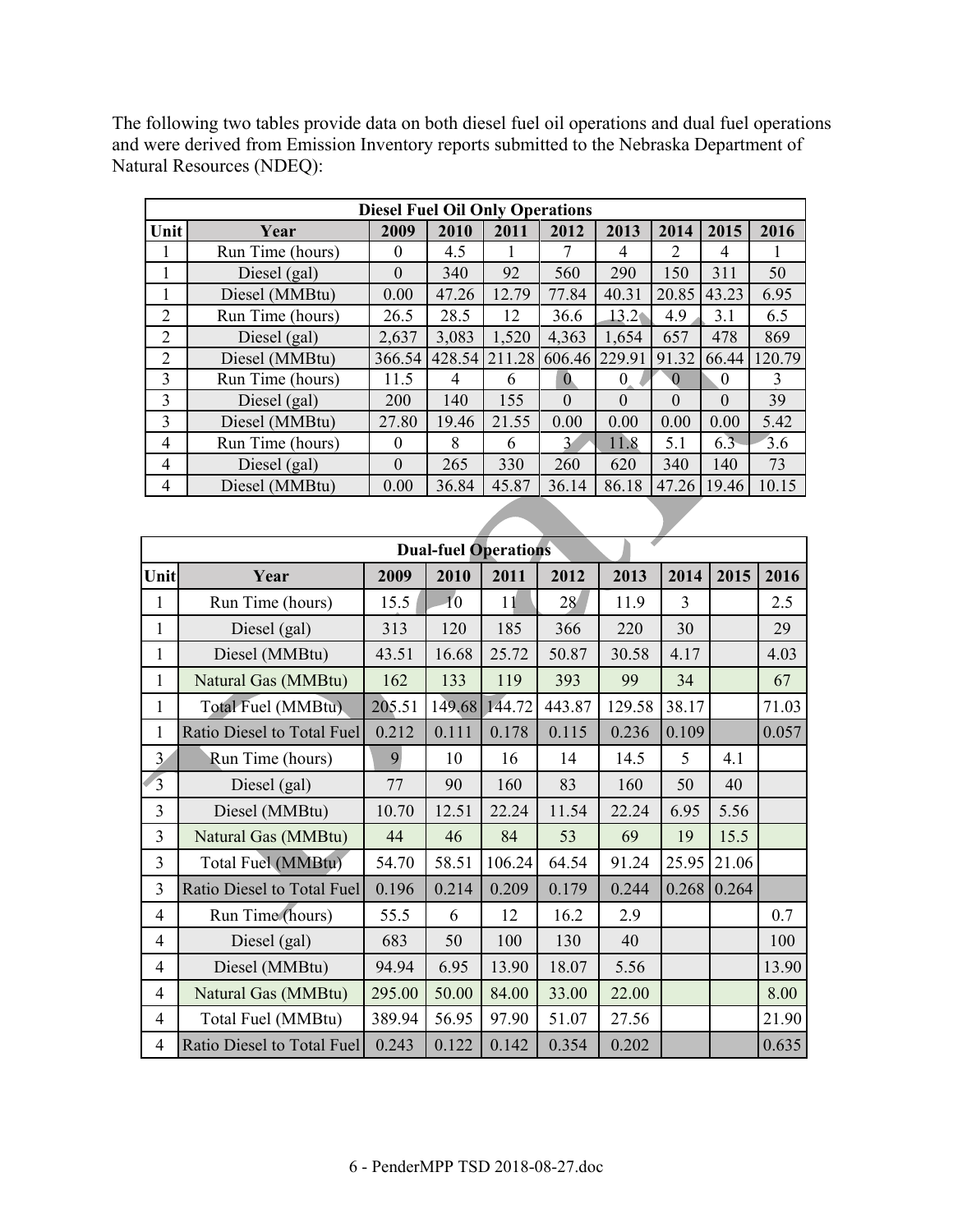Unit 2 is an engine that combusts only diesel fuel. Unit 1, Unit 3, and Unit 4 are dual fuel engines with the capability to combust both natural gas and diesel fuel. Based on the definitions of spark ignition and compression ignition in 40 CFR 63.6675, the three dual fuel engines have been operated as CI engines. As dual fuel CI engines, diesel fuel is used for compression ignition and natural gas is used as the primary fuel at an annual average ratio of 2 parts or more diesel fuel to 100 parts total fuel on an energy equivalent basis. For each year since at least 2009 the Village of Pender has reported an annual average ratio of over two-parts diesel to 100-parts total fuel for each of the three dual fuel engines.

After noticing that that the flow rate values for Unit 2 (147 gal/hr) and Unit 4 (64 gal/hour) provided in the 2012 permit application appear to be lower than the diesel fuel usage rates for those two units derived from several emissions reports (highest values found were 170 gal/hour for Unit 2 in 2012, and 86.67 gal/hour for Unit 4 in 2013), EPA requested that the Permit Applicant verify the maximum flow rates for each engine. The Permit Applicant's consultant responded indicating that the gallons of diesel fuel reported appear to have been overestimated. In 2017, diesel fuel day tanks and meters were installed for each engine-generator unit to better improve accuracy of fuel usage monitoring.

As described in the 2012 permit application, the Permit Applicant has retired a smaller 250 kW CI engine (Fairbank Morse Engine # 780205, Model 32-14X17, 5 cylinders) installed in 1939 that will no longer be operated to burn any fuel for electricity production.

|  | Unit 5   Diesel Storage Tank   Year Installed 2016   5,000-gallon Capacity |
|--|----------------------------------------------------------------------------|

Not included in the 2012 permit application is a 5,000-gallon horizonal double-wall aboveground diesel storage tank installed outside the south side of the power plant building in 2016. Unit 5 is a Clawson Fireguard tank (serial No. 11618). The tank was included in a 2016 Annual Emissions Inventory for the facility submitted to the Nebraska Department of Environmental Quality. According to a 2004 EPA inspection report, diesel fuel was previously stored in three 12,000 gallon tanks. Actual emissions reported for 2016 from the storage tank due to breathing loss and working loss were 0.05 lbs./yr. (0.000025 tons/yr.) based on a throughput of 1,160 gallons. The emission factors used to calculate the reported actual VOC emissions were 0.04 lb./1,000 gal for breathing loss and 0.002 lb./gal for working loss. The emission factors used are one tenth of the uncontrolled VOC emission factors specified in Webfire for SCC 40301019 (0.4 lb./gal) and SCC 40301021 (0.02 lb./gal) associated with Petroleum and Solvent Evaporation > Petroleum Product Storage at Refineries > Fixed Roof Tanks (Varying Sizes) > Distillate Fuel #2. In 2017, the facility operated the engine-generators a total of 10 hours and used 1,371.2 gallons of diesel fuel.

| Unit 6   Natural Gas Fired Water Heater   Year Installed <i>Unknown</i>   Heat Input: 0.528 MMBtu/hr |  |
|------------------------------------------------------------------------------------------------------|--|
| Unit 7   Natural Gas Fired Water Heater   Year Installed <i>Unknown</i>   Heat Input: 0.5 MMBtu/hr   |  |

Not included in the 2012 permit application are two low pressure boilers that do not produce steam observed during a July 31, 2018, onsite visit. Unit 6 is a Burnham Model 809B (serial #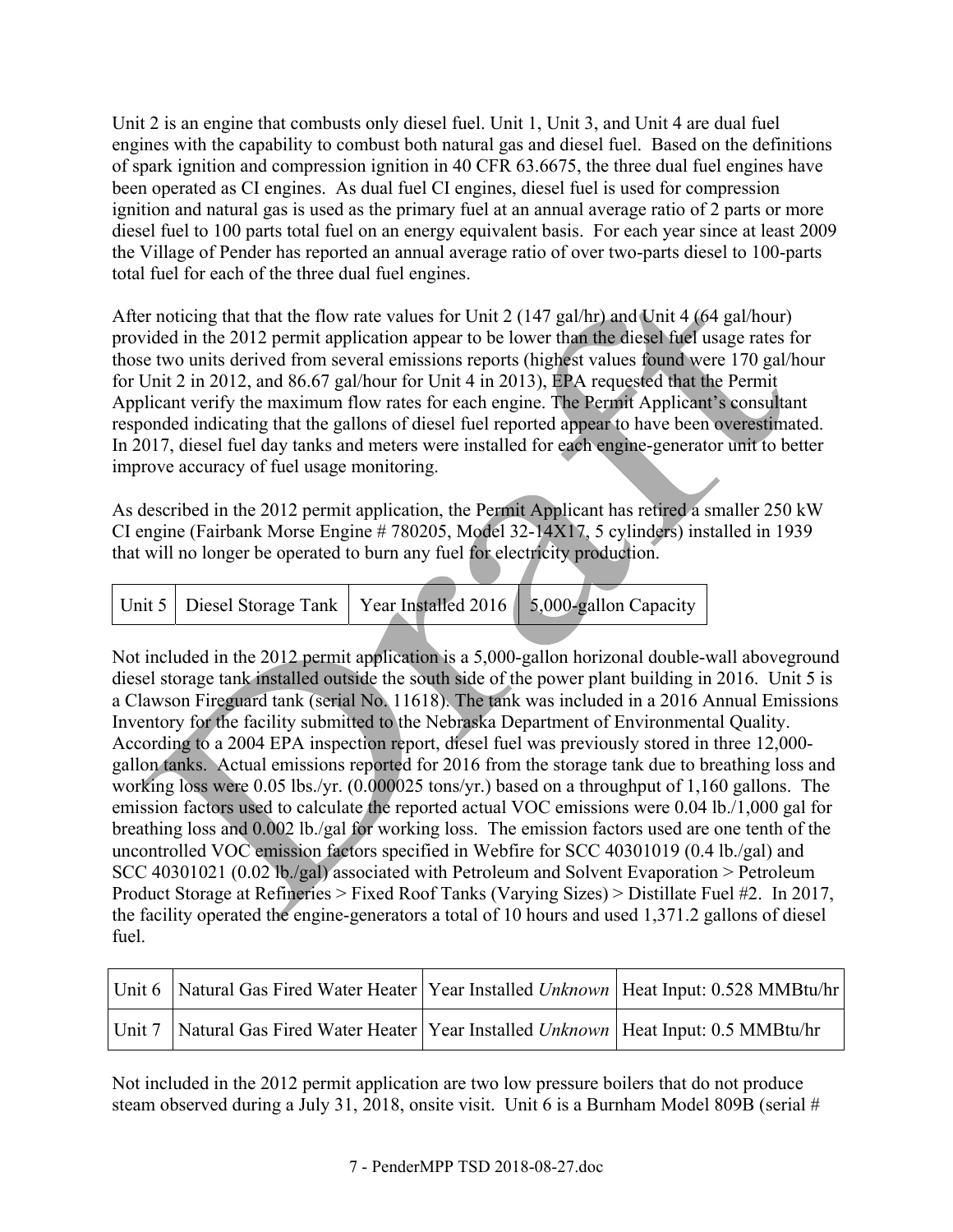7713615). Unit 7 is a Lochinvar Model CBN500 (Serial No. E06H00187278). They are used as hot water heaters during cold weather to warm units 1, 2, and 4 engine-generators by circulating hot water through them so they can be brought up to speed quickly. An electric heater is used to warm the unit 3 engine-generator.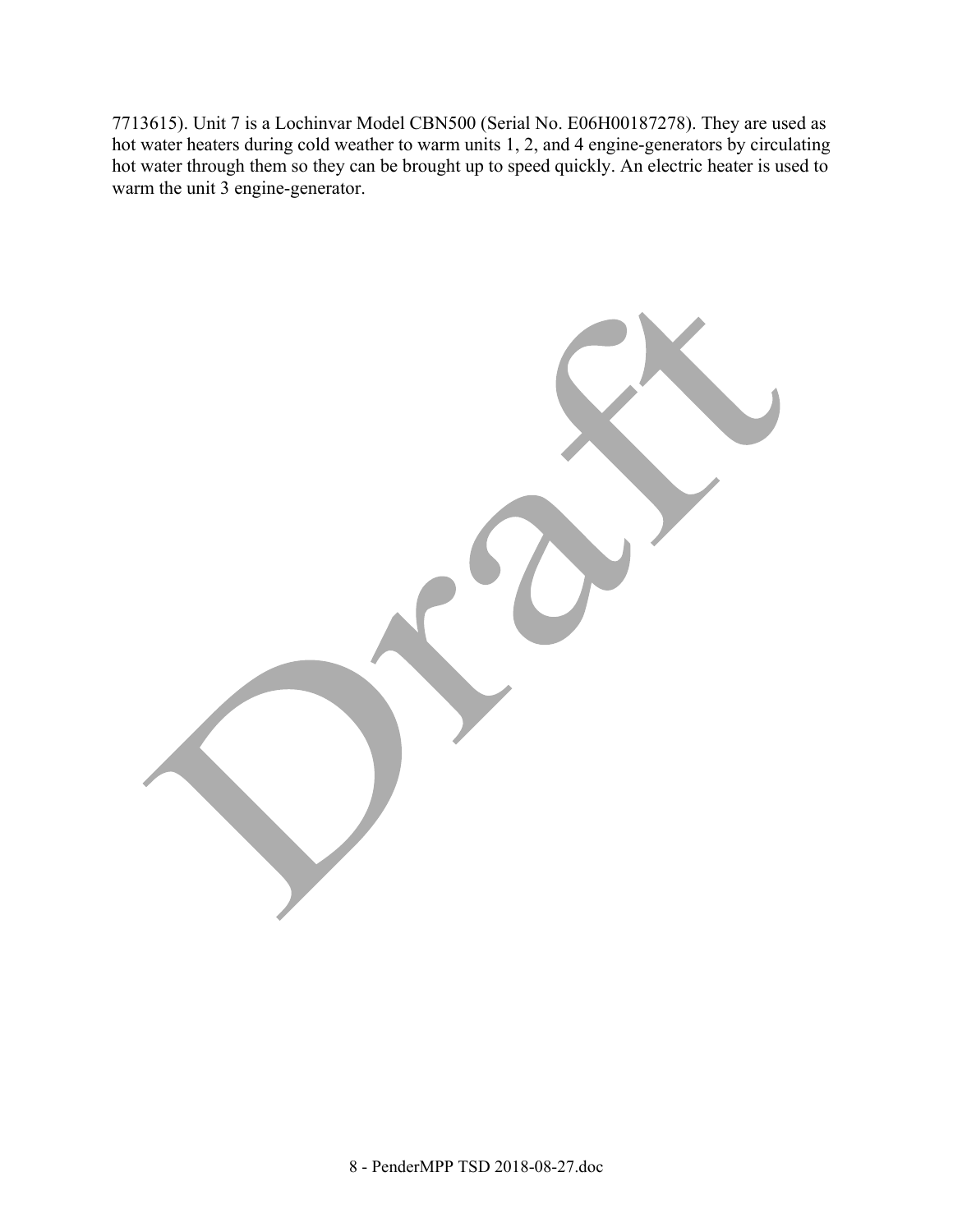## **2.0 AIR POLLUTANT EMISSIONS AND REGULATORY ANALYSIS**

Pollutants emitted at this facility include nitrogen oxides (NOx), carbon monoxide (CO), sulfur oxides (SOx), volatile organic compounds (VOC), particulate matter (PM), PM with aerodynamic diameter equal to or less than 10 microns (PM10), and PM with aerodynamic diameter equal to or less than 2.5 microns (PM2.5), hazardous air pollutants (HAP), and greenhouse gases (GHG) emitted from combustion of natural gas and diesel fuel in internal combustion engines. The uncontrolled potential emissions for NOx and CO are above major source thresholds under Prevention of Significant Deterioration (PSD) permitting requirements and/or Title V (Part 71) permitting requirements.

On July 1, 2011, the United States Environmental Protection Agency (EPA) adopted regulations (76 FR 38748) codified at 40 CFR sections 49.151 through 49.161, establishing a Federal Implementation Plan (FIP) under the Clean Air Act for Indian country. This FIP includes federal Tribal Minor NSR (TMNSR) regulations for the protection of air resources in Indian country. The Omaha Indian Reservation is reservation land where the TMNSR program is applicable, see 40 CFR 49.151(c). The EPA is charged with direct implementation of the program regulations where there is no approved Tribal implementation plan. The Tribe has no such plan. This permit has been developed pursuant to 40 CFR 49.158 which creates an air permitting mechanism for major sources that wish to voluntarily limit emissions to become synthetic minor sources.

The TMNSR program requires preconstruction permitting for new and modified minor sources, and provides a mechanism for an otherwise major stationary source of regulated NSR pollutants to voluntarily accept restrictions on its potential to emit to become a synthetic minor source. This mechanism may also be used by an otherwise major source of hazardous air pollutants (HAP) to voluntarily accept restrictions on its potential to emit to become a synthetic minor HAP source. Such restrictions must be enforceable as a practical matter, and the reviewing authority has the discretion to require any additional requirements, including control technology requirements, based on the specific circumstances of the source.

The draft permit establishes restrictions to limit potential emissions for all criteria pollutants below PSD permitting requirements for major sources and Part 71 permitting requirements for major sources. These restrictions replace restrictions agreed to by the owner pursuant to the March 7, 1999, Potential to Emit (PTE) Transition Policy for Part 71 Implementation in Indian Country (50% PTE Transition Policy). A NOx emission limit of 95 tons per year for four existing engine-generators is established to avoid both PSD and Part 71 permitting requirements for major sources. Restrictions to reduce potential CO emissions for the existing enginegenerators are established to avoid Part 71 permitting requirements for major sources.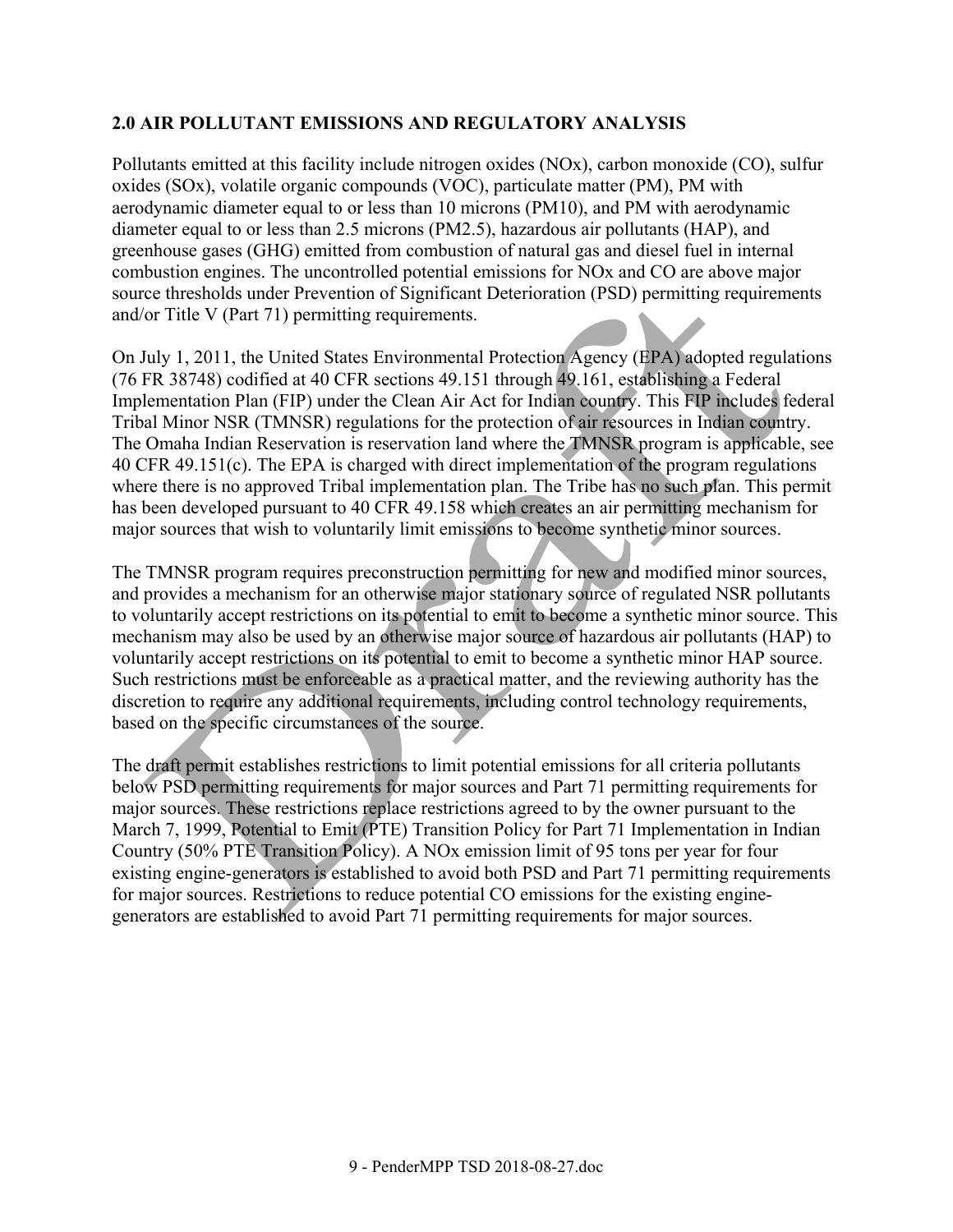#### **(A) Synthetic Minor Source Permit Request**

In a letter received February 27, 2001, the Village of Pender indicated to EPA Region 7 that it would comply with the recordkeeping requirements of the 1999 Potential to Emit (PTE) transition policy by which EPA would treat a source as non-major for the purposes of the Title V program if it keeps records to show that its actual emissions are below 50 percent of the PTE thresholds for major source status.

The 1999 PTE transition policy specified that it would be implemented until EPA adopts and implements a mechanism that a source can use to limit its PTE. Since, a purpose of the Federal TMNSR program is to provide such a mechanism, its implementation terminates the PTE transition policy. Pursuant to 40 CFR 49.151(c)(1)(ii)(D) and 40 CFR 49.153(a)(3)(v), existing sources previously operating under a synthetic minor mechanism, such as the 1999 PTE transition policy, were required to submit an application pursuant to 40 CFR 49.158 for a synthetic minor source permit under this TMNSR program by September 4, 2012.

As the owner of an existing synthetic minor source established by the 1999 Potential to Emit (PTE) transition policy, the Village of Pender was required to submit an application pursuant to 40 CFR 49.158 for a synthetic minor source permit under this program by September 4, 2012.

TMNSR program overview applicability provision 40 CFR  $49.151(c)$  (1) (ii) (D):

*If your existing synthetic minor source and/or synthetic minor HAP source was established through a mechanism other than those described in paragraphs (c)(1)(ii)(B) and (C) of this section, you must submit an application pursuant to 40 CFR 49.158 for a synthetic minor source permit under this program by September 4, 2012. The reviewing authority has the discretion to require any additional requirements, including control technology requirements, based on the specific circumstances of the source.*

EPA Region 7 received a synthetic minor permit application from the Village of Pender on September 4, 2012, for the continued operation of four existing engines. EPA Region 7 requested additional information from the Village of Pender's consultant Mr. David R. Peterson, PE in an email on November 1, 2012. On November 2, 2012, after Mr. Peterson responded providing additional information, EPA Region 7 acknowledged that the synthetic minor permit application was administratively complete pursuant to 40 CFR 49.154. Based upon information contained in the application and additional information, EPA Region 7 finds that absent any restrictions on its PTE, the source would have the potential to emit regulated NSR pollutants in amounts that are at or above those for major sources in the PSD program (40 CFR 52.21) and or the Title V program. Specifically, without restrictions that are enforceable as a practical matter, the source would otherwise have the potential to emit the NOx pollutants at major source levels, as defined by both the Title V and PSD programs. The synthetic minor permit application, as supplemented, proposed emissions limitations to keep NOx emissions below 95 tons per year by allowing each of the four engines at the facility to be operated a maximum of 1,200 hours with facility-wide fuel usage that does not exceed 433,426 gallons of diesel fuel on a 12-month rolling average.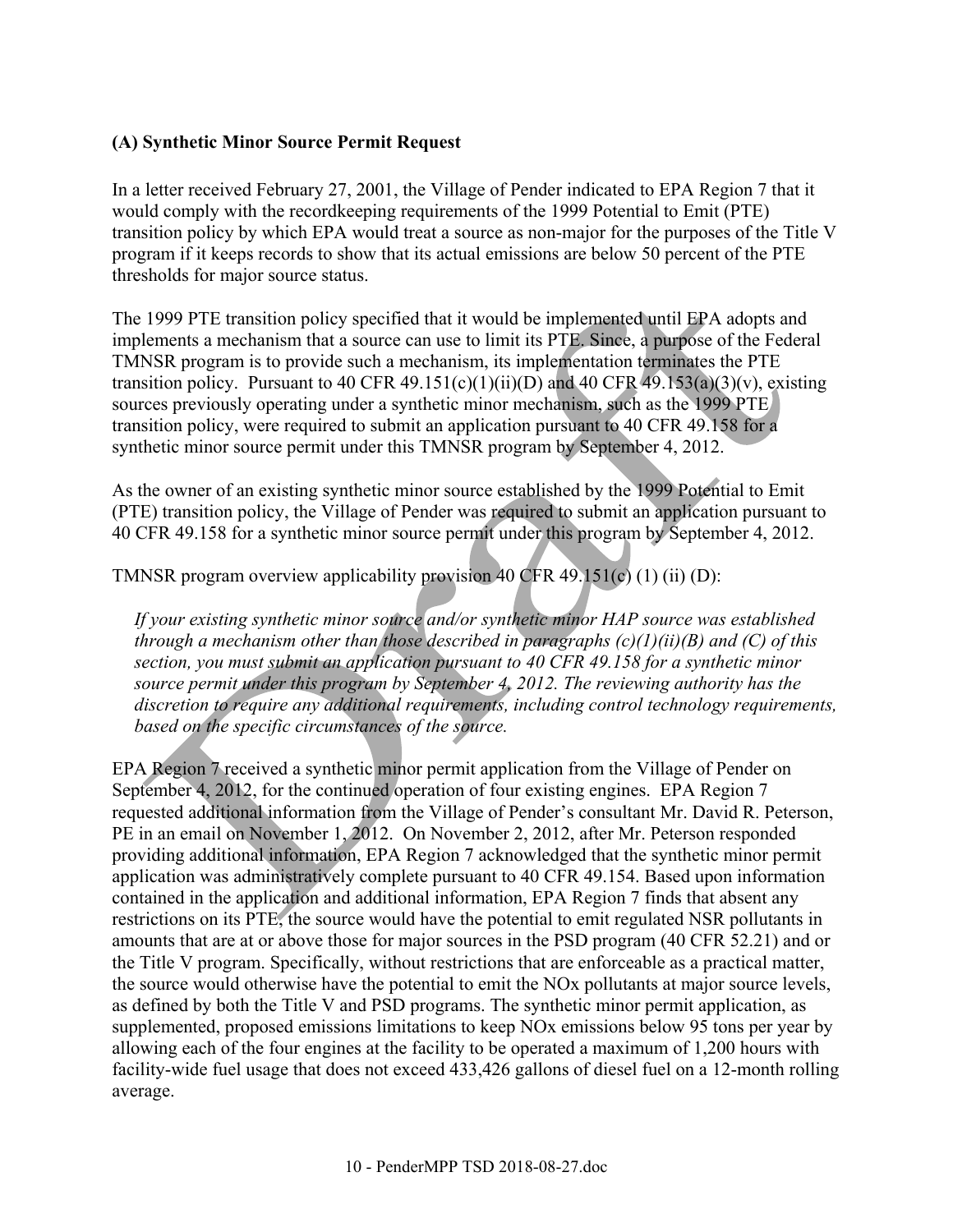EPA reviewed the calculations used in the supplemented permit application to derive the proposed emissions limitations to keep NOx emissions below 95 tons per year. EPA determined that the calculations use a NOx emission factor from AP-42, Table 3.4-1 for uncontrolled dual fuel fired engines that assumes the use of 95% natural gas and 5% diesel fuel.

As shown in the table below, the dual fuel operations at the facility have been using fuels with diesel fuel percentages that are higher than the 5% assumed by AP‐42 for using the NOx emission factor for uncontrolled dual fuel fired engines.

|              | <b>Dual Fuel Operations</b>       |       |       |       |       |       |       |               |       |  |  |
|--------------|-----------------------------------|-------|-------|-------|-------|-------|-------|---------------|-------|--|--|
| Unit         | Year                              | 2009  | 2010  | 2011  | 2012  | 2013  | 2014  | 2015          | 2016  |  |  |
| $\mathbf{1}$ | Ratio Diesel to Total Fuel        | 0.212 | 0.111 | 0.178 | 0.115 | 0.236 | 0.109 |               | 0.057 |  |  |
| 1            | Ratio as multiple of 5% diesel    | 4.23  | 2.23  | 3.55  | 2.29  | 4.72  | 2.18  |               | 1.13  |  |  |
| 3            | Ratio Diesel to Total Fuel        | 0.196 | 0.214 | 0.209 | 0.179 | 0.244 |       | $0.268$ 0.264 |       |  |  |
| 3            | Ratio as multiple of 5% diesel    | 3.91  | 4.28  | 4.19  | 3.58  | 4.88  | 5.36  | 5.28          |       |  |  |
| 4            | <b>Ratio Diesel to Total Fuel</b> | 0.243 | 0.122 | 0.142 | 0.354 | 0.202 |       |               | 0.635 |  |  |
| 4            | Ratio as multiple of 5% diesel    | 4.87  | 2.44  | 2.84  | 7.08  | 4.03  |       |               | 12.69 |  |  |

For each of the three dual fuel engines, the ratio of diesel to total fuel usage has been consistently above the 5% assumed by AP‐42 for using the lower NOx EF. Out of the eight-year period reviewed, only one dual fuel engine was operated for a calendar year close to the 5% assumed by AP-42 for using the lower NOx EF. In 2016 Unit 1 was operated at 5.7% diesel (1.14 x 5%), the lowest percentage used by an engine in the 8-year period. In 2016 Unit 4 was operated at 63.5% diesel (12.7 x 5%), the highest percentage used by a dual fuel engine in a calendar year within the 8-year period.

The emission factors used in the Village of Pender's calculations for both Diesel Fuel Only and Dual Fuel operations are from AP-42 Chapter 3.4 Large Stationary Diesel and All Stationary Dual Fuel Engines, Table 3.4-1. Given that the dual fuel operations at the facility have been using fuels with diesel fuel percentages that are higher than the 5% assumed by AP‐42 for using the NOx emission factor for uncontrolled dual fuel fired engines, EPA initially considered the use of the emission factor for uncontrolled Diesel fired engines to calculate NOx emissions from dual fuel operations. The following table shows EPA calculated NOx emission values for both types of operation using the uncontrolled NOx EF for Diesel Fuel (3.2 lbs./MMBtu) from AP-42, Table 3.4-1: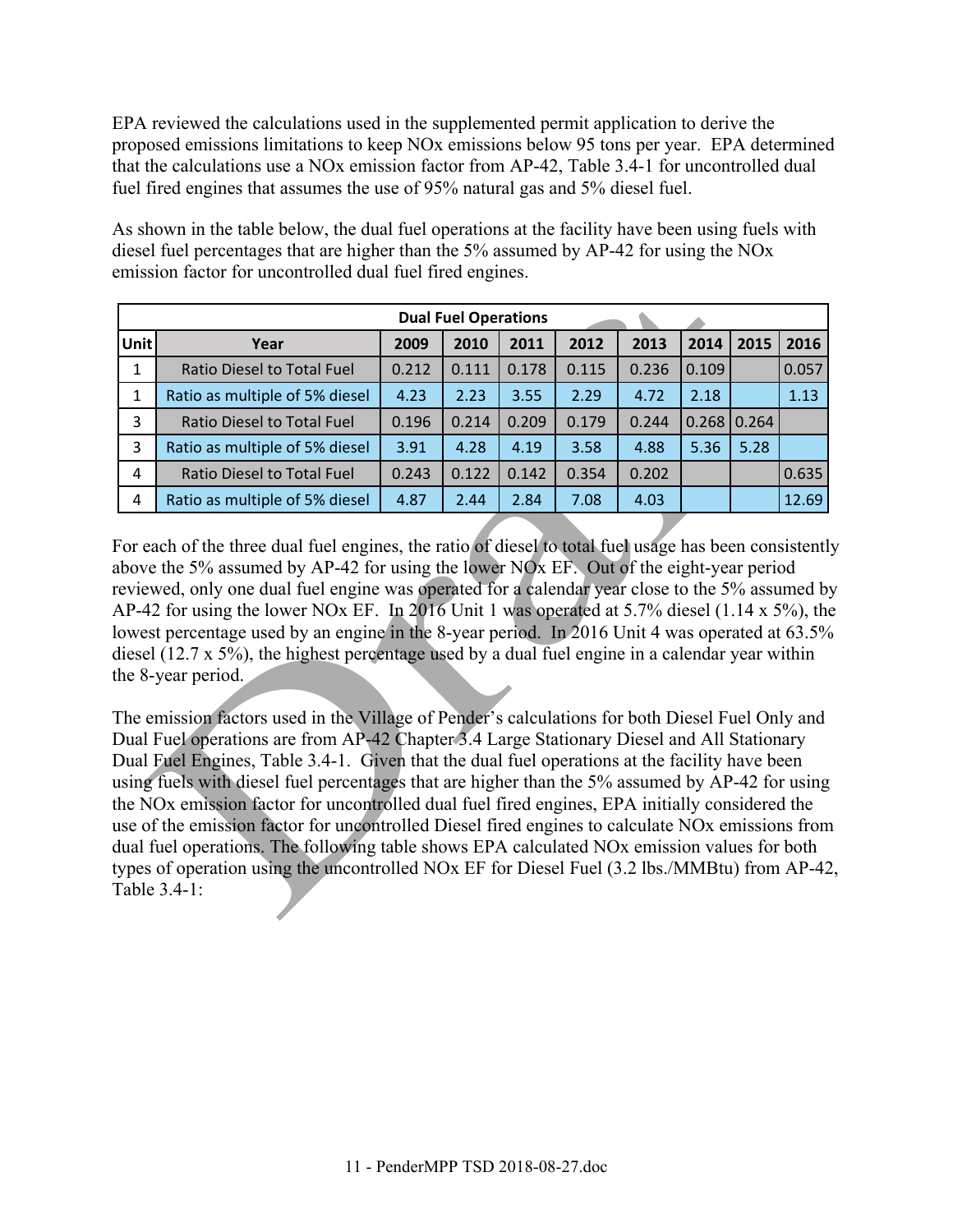|              | Diesel Fuel Oil Only Operations Subtotals (using combined heat input of 50.18 MMBtu/hr) |        |        |        |               |               |        |        |        |  |  |  |
|--------------|-----------------------------------------------------------------------------------------|--------|--------|--------|---------------|---------------|--------|--------|--------|--|--|--|
| Units        | Year                                                                                    | 2009   | 2010   | 2011   | 2012          | 2013          | 2014   | 2015   | 2016   |  |  |  |
| 1,2,3 & 4    | Run Time (hours)                                                                        | 38     | 45     | 25     | 46.6          | 29            | 12     | 13.4   | 14.1   |  |  |  |
| 1,2,3 & 4    | Diesel (gal)                                                                            | 2,837  | 3,828  | 2,097  | 5,183         | 2,564         | 1,147  | 929    | 1031   |  |  |  |
| 1,2,3 & 4    | Diesel (MMBtu)                                                                          | 394.34 | 532.09 | 291.48 |               | 720.44 356.40 | 159.43 | 129.13 | 143.31 |  |  |  |
| 1,2,3 & 4    | NO <sub>x</sub> Emissions (lbs.)                                                        | 1261.9 | 1702.7 | 932.8  | 2305.4        | 1140.5        | 510.2  | 413.2  | 458.6  |  |  |  |
| 1,2,3 & 4    | <b>NOx Emissions (tons)</b>                                                             | 0.63   | 0.85   | 0.47   | 1.15          | 0.57          | 0.26   | 0.21   | 0.23   |  |  |  |
|              | Dual Fuel Operations Subtotals (using combined heat input of 29.75 MMBtu/hr)            |        |        |        |               |               |        |        |        |  |  |  |
| Units        | Year                                                                                    | 2009   | 2010   | 2011   | 2012          | 2013          | 2014   | 2015   | 2016   |  |  |  |
| 1,3&4        | Run Time (hours)                                                                        | 80     | 26     | 39     | 58.2          | 29.3          | 8      | 4.1    | 3.2    |  |  |  |
| 1,3&4        | Diesel (gal)                                                                            | 1073   | 260    | 445    | 579           | 420           | 80     | 40     | 129    |  |  |  |
| 1,3&4        | Diesel (MMBtu)                                                                          | 149.15 | 36.14  | 61.855 | 80.481        | 58.38         | 11.12  | 5.56   | 17.931 |  |  |  |
| 1,3&4        | Natural Gas (MMBtu)                                                                     | 501    | 229    | 287    | 479           | 190           | 53     | 15.5   | 75     |  |  |  |
| 1,3&4        | Total Fuel (MMBtu)                                                                      | 650.15 | 265.14 |        | 348.86 559.48 | 248.38        | 64.12  | 21.06  | 92.93  |  |  |  |
| 1,3&4        | Ratio Diesel to Total Fuel                                                              | 0.23   | 0.14   | 0.18   | 0.14          | 0.24          | 0.17   | 0.26   | 0.19   |  |  |  |
| 1,3&4        | Ratio as multiple of 5% diesel                                                          | 4.59   | 2.73   | 3.55   | 2.88          | 4.70          | 3.47   | 5.28   | 3.86   |  |  |  |
| 1,3&4        | NO <sub>x</sub> Emissions (lbs.)                                                        | 1752.4 | 768.9  | 980.3  | 1613.3        | 666.4         | 180.7  | 55.2   | 257.9  |  |  |  |
| 1,3&4        | <b>NOx Emissions (tons)</b>                                                             | 0.88   | 0.38   | 0.49   | 0.81          | 0.33          | 0.09   | 0.03   | 0.13   |  |  |  |
|              | <b>Totals for both Diesel Fuel Only and Dual Fuel Operations</b>                        |        |        |        |               |               |        |        |        |  |  |  |
| <b>Units</b> | Year                                                                                    | 2009   | 2010   | 2011   | 2012          | 2013          | 2014   | 2015   | 2016   |  |  |  |
| 1,2,3 & 4    | NO <sub>x</sub> Emissions (lbs.)                                                        | 3014.2 | 2471.6 | 1913.0 | 3918.7        | 1806.9        | 690.9  | 468.4  | 716.5  |  |  |  |
| 1,2,3 & 4    | <b>NOx Emissions (tons)</b>                                                             | 1.51   | 1.24   | 0.96   | 1.96          | 0.90          | 0.35   | 0.24   | 0.36   |  |  |  |

The Iowa Department of Natural Resources (IDNR) reviewed a preliminary-draft permit provided by EPA and commented that since AP-42 is based on the average of stack tests at other facilities, the use of an additional compliance margin should be considered when an AP-42 emission factor is used. Also, since the units in question are older than usual, with one installed as early as 1952, IDNR questioned whether the AP-42 factors are a good fit and whether stack testing of one of the older engines should be considered.

EPA agrees with IDNR's preliminary-draft permit comments questioning the reliability of AP-42 factors given the age of the engine-generators. Rather than requesting site-specific NOx emission testing, EPA is proposing a NOx emission factor based on performance testing of a similar engine-generator operating on diesel fuel at a Minnesota municipal power plant (Litchfield-MN). The performance tested Litchfield-MN engine-generator is the same site rated horsepower and make/model and as Pender Unit 2: 2,880 hp Fairbanks-Morse 38TDD8 1/8. The Litchfield-MN engine-generator was installed in 1962. The 1962 install date for the Litchfield-MN enginegenerator is midrange between the 1952 install date of the oldest Pender engine (Unit 3) and the 1972 install date of the newest Pender engine (Unit 2). The performance testing of the Litchfield-MN engine-generator performed on September 22, 2009, resulted in an average NOx emission rate of 13.20 g/bhp-hr.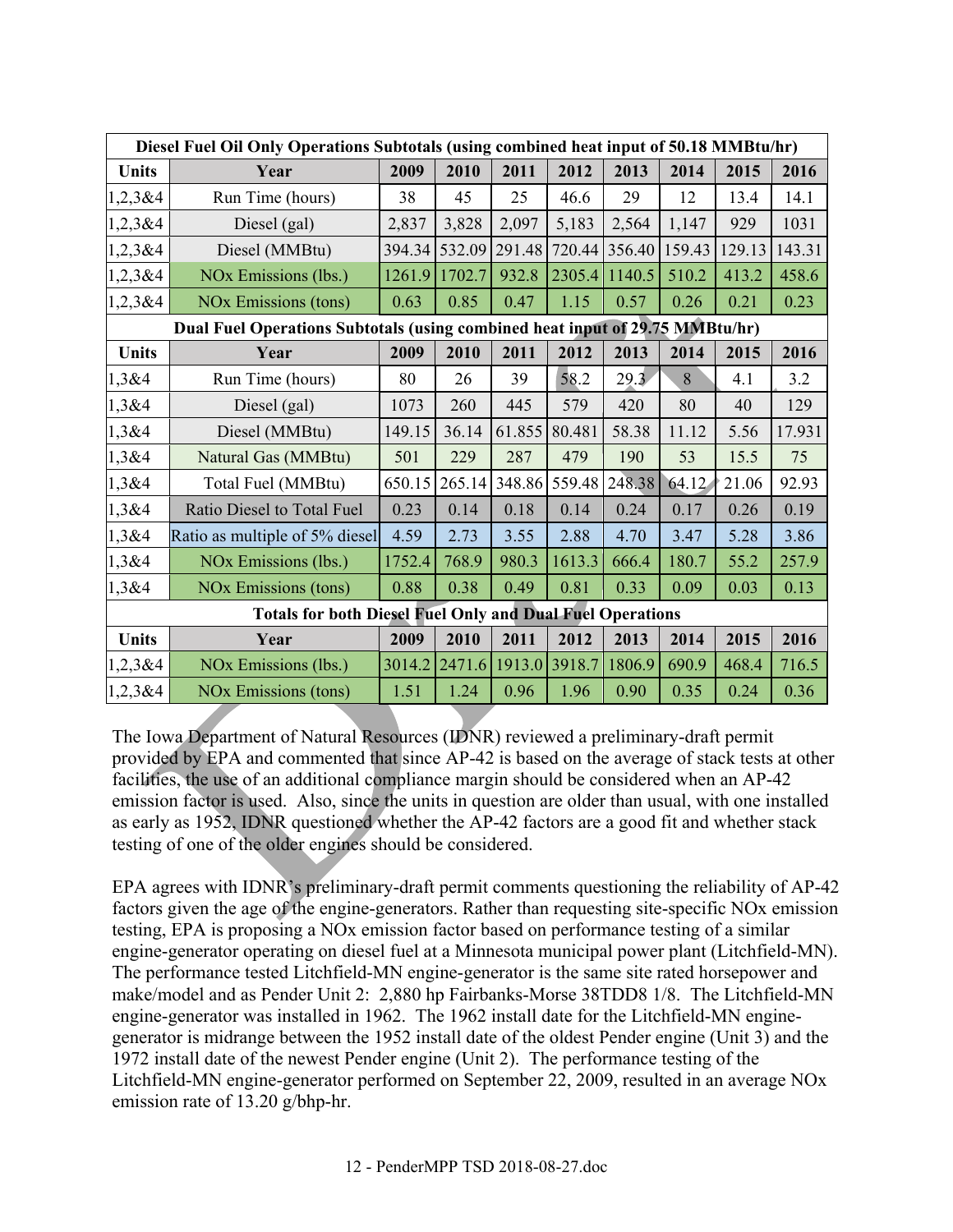EPA considered the Village of Pender's proposed emissions limitations to keep NOx emissions below 95 tons per year by allowing each of the four engines at the facility to be operated a maximum of 1,200 hours with facility-wide fuel usage that does not exceed 433,426 gallons of diesel fuel on a 12-month rolling average. While use of a gallon limit on the use of diesel fuel may provide flexibility for engine operations, a gallon limit alone will not prevent NOx emissions from exceeding the Title V major source threshold of 100 tons per year since it does not consider the heat input contribution of natural gas contributing to NOx emissions during dual fuel operations. Limiting the annual operating time for each engine to 1,200 hours would provide less operational flexibility than monthly NOx calculations for all engines (for example allowing one or more engines to operate more than 1,200 hours when one or more engines is shut down for maintenance).

EPA is proposing an annual NOx emission limit of 95 tons per year on a 12-month rolling sum basis as determined by monthly calculations of NOx emissions from all engines using the equation specified in the draft permit with the site-rated horsepower, the number of hours each engine is operated, and an emission factor in lbs./hp-hr. Should an hour meter fail for any individual engine, monthly NOx emissions from all engines will be calculated using the equation specified in the draft permit with monitored diesel and natural gas fuel usage, heat content conversion values for both types of fuels, and an emission factor in lbs./MMBtu.

The draft permit's annual NOx emission limit of 95 tons per year on a 12-month rolling sum basis provides flexibility for engine operations, and together with the draft permit's monitoring, recordkeeping, and reporting requirements, effectively limits the facility's potential to emit NOx to below the major source thresholds.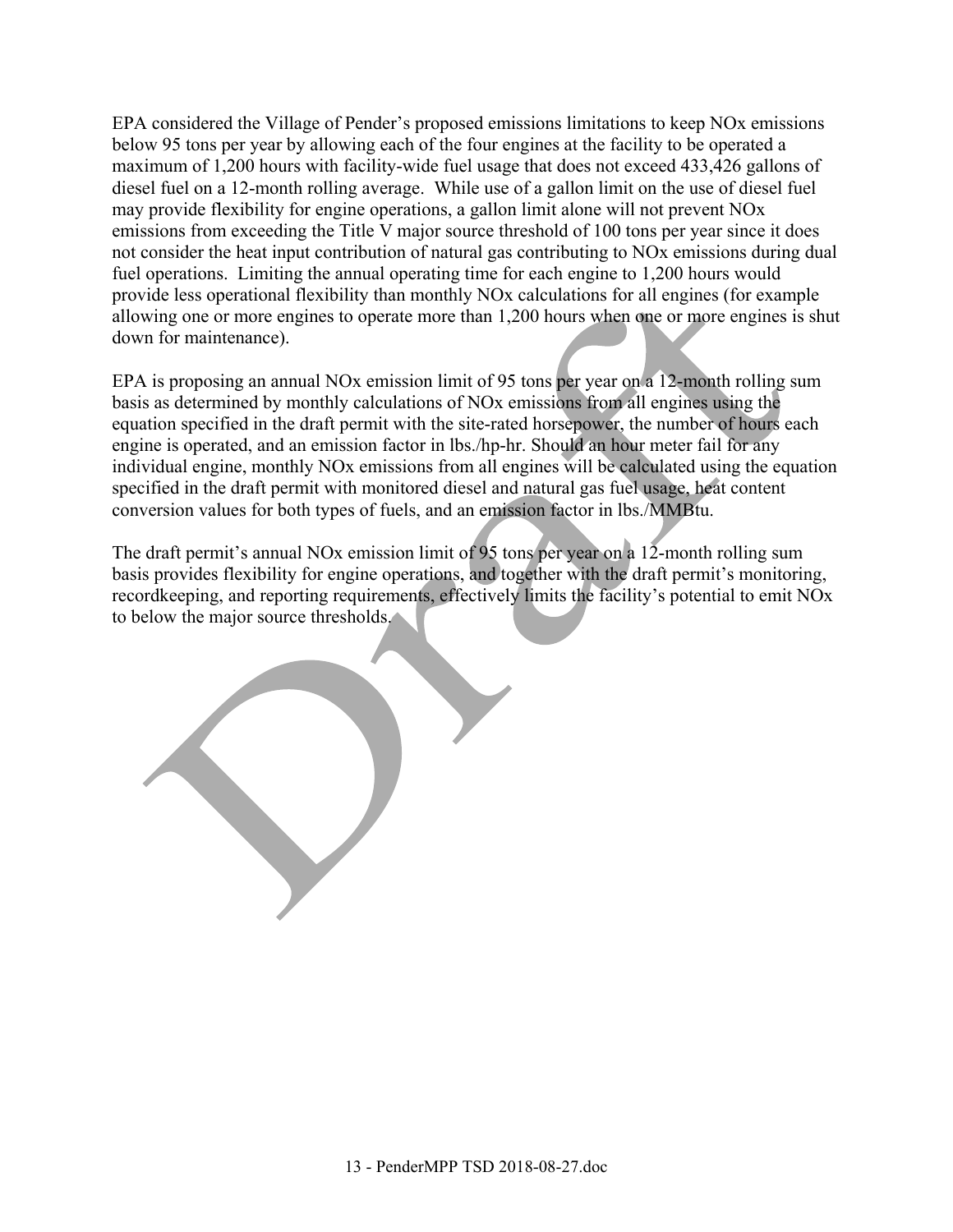## **(B) Control technology review and Synthetic Minor Limit Determination**

EPA Region 7 conducted a case-by-case control technology review that considered the following factors:

## **(1) Local air quality conditions.**

The Pender Municipal Power Plant is in the Village of Pender, Nebraska and within the exterior boundaries of the Omaha Tribe's reservation. The Omaha Tribe's reservation occupies the southern half of Thurston County, Nebraska.

Based on monitoring data and all other available information, Thurston County is currently unclassifiable or in attainment with the national ambient air quality standards for all criteria pollutants [see Clean Air Act Section 107(d) (1) (A)]. An area is unclassifiable when there is insufficient monitoring data. Ambient air quality designations are presented in 40 CFR Part 81. Areas of the country where air pollution levels exceed the national ambient air quality standards may be designated "nonattainment." Pender Municipal Power Plant is not located in a designated nonattainment area.

If EPA has a reason to be concerned that new construction would cause or contribute to a National Ambient Air Quality Standard (NAAQS) or PSD increment violation 40 CFR 49.154(d) provides that a modeling analysis (AQIA) of proposed emissions may be required to be performed by the Permittee. EPA does not believe there is reason to be concerned that the facility is causing or contributing to a NAAQS or PSD increment violation, and EPA has not requested that the Permittee conduct an AQIA of proposed emissions, since the proposed CAA Synthetic Minor Source permit action does not authorize new construction. The facility is not located in a designated nonattainment area. The permit establishes restrictions to limit potential emissions for all criteria pollutants below major source applicability thresholds from existing emissions units that have a history of low past actual emissions. Actual NOx emissions from the facility have been less than three tons per year over at least an 8-year period.

## **(2) Typical control technology or other emissions reduction measures used by similar sources in surrounding areas.**

As described in the table below, EPA Region 7 researched surrounding government websites for similar existing non-emergency CI engine-generators that sought and obtained permits with synthetic minor limits.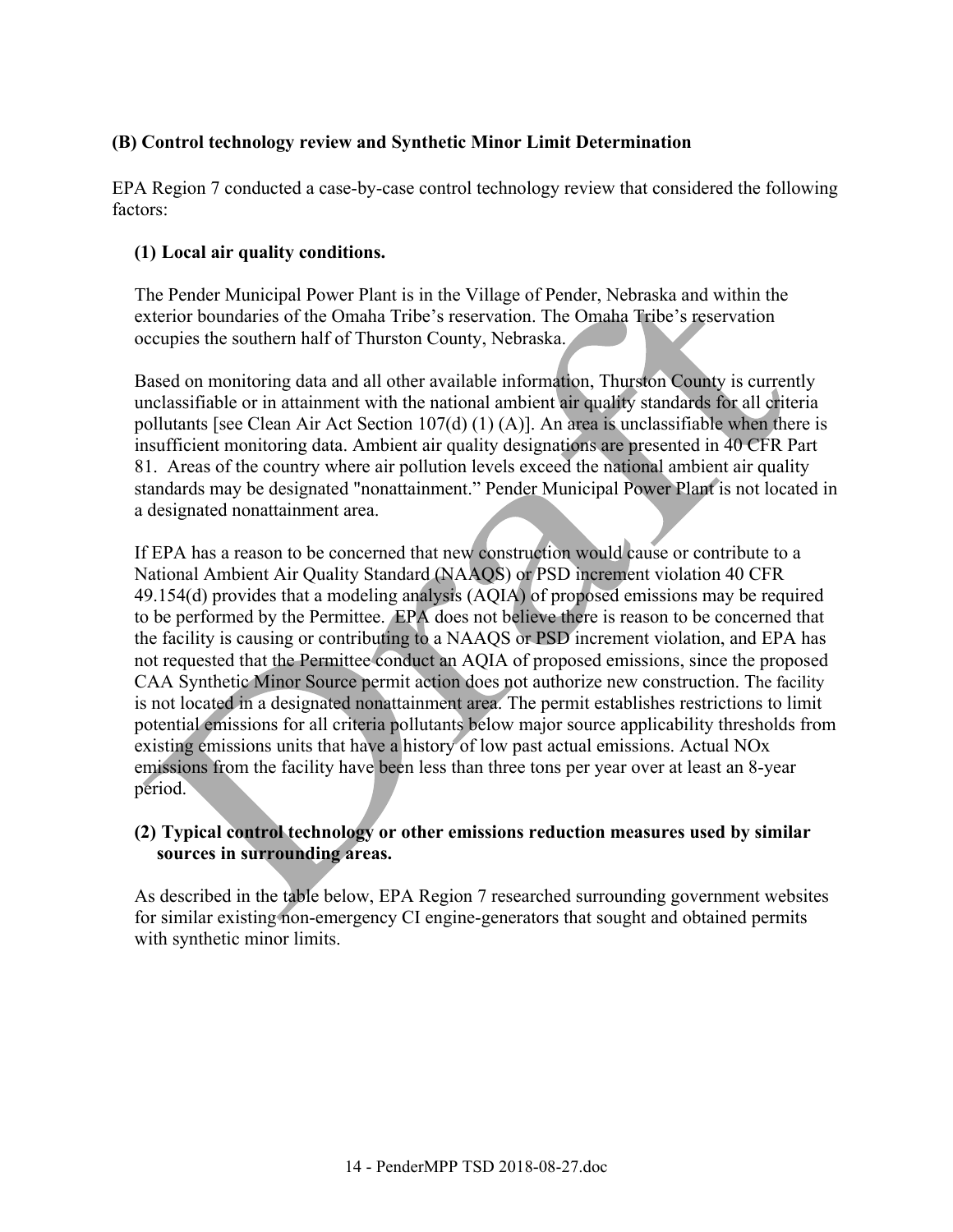| Permitting<br>Authority-<br>Permit<br><b>Description</b>                                                                      | Facility                                 | <b>Description of Existing {year installed}</b><br><b>Stationary CI Engine-Generators</b>                                                                                                                                                                                                                                                                                                                                                                                                                                                                                                                                                                                                                          | <b>Control Technology - Other Emissions</b><br><b>Reduction Measures</b>                                                                                                                                                                                                                                                                                                                                                                                                                                                                                                                                   |
|-------------------------------------------------------------------------------------------------------------------------------|------------------------------------------|--------------------------------------------------------------------------------------------------------------------------------------------------------------------------------------------------------------------------------------------------------------------------------------------------------------------------------------------------------------------------------------------------------------------------------------------------------------------------------------------------------------------------------------------------------------------------------------------------------------------------------------------------------------------------------------------------------------------|------------------------------------------------------------------------------------------------------------------------------------------------------------------------------------------------------------------------------------------------------------------------------------------------------------------------------------------------------------------------------------------------------------------------------------------------------------------------------------------------------------------------------------------------------------------------------------------------------------|
| Iowa DNR-<br>2016<br><b>Construction</b> Farms<br>Permit<br>(revised)<br>to add<br>oxidation<br>catalyst                      | Swiss<br>Valley<br>- Luana               | One (1) Existing Non-Emergency 1,848 bhp {1999}<br>Max Rated Capacity 91.8 gal/hr., Diesel Only<br>91.8 gal/hr. x 0.137 MMBtu/gal x 3.2 lbs./MMBtu = $40.25$ lbs./hr.<br>Cooperative (hourly-uncontrolled emissions) = 176.3 tons per year (yearly-<br>uncontrolled emissions)<br>Permit limit: 41 lbs./hr. of NOx (hourly-controlled emissions)<br>41 lbs./hr. x 500 hrs./yr. x 1 ton/2,000lbs = 10.25 tons/yr. (potential<br>annual emissions)                                                                                                                                                                                                                                                                   | oxidation catalyst - MACT ZZZZ<br>requirements for both limited use and not<br>limited use.<br>$\leq$ 500 operating hours per rolling twelve<br>(12) month period.<br>Monthly: (1) Determine the total hours of<br>operation and (2) Determine annual hours<br>of operation on rolling 12-month basis.                                                                                                                                                                                                                                                                                                     |
| Missouri<br>$DNR - 2016$ Shelbina<br>Title V<br>Permit with<br>synthetic<br>minor NOx<br>limit for six<br>existing<br>engines | City of                                  | One (1) Existing Emergency & five (5) Existing Non-Emergency,<br>not limited use<br>Power Plant(1) G1A: Emergency 4,191 HP {1981} Fairbanks-Morse<br>38D879029TDFS12, 27.8 MMBtu/hr, dual fuel<br>(1) G2A: Non-Emergency 2,306 hp {1989} Caterpillar 3516 Genset,<br>13.4 MMBtu/hr, Diesel Only<br>(3) G3A-G5A: each Non-Emergency 2,306 hp {1992} Caterpillar 3516<br>Genset, 13.4 MMBtu/hr, Diesel Only<br>(1) G6A: Non-Emergency 2,628 hp {1999} Caterpillar 3516 Genset,<br>17.84 MMBtu/hr, Diesel Only                                                                                                                                                                                                        | oxidation catalyst - MACT ZZZZ<br>requirements for emergency and non-<br>emergency.<br>$NOx \leq 95.0$ tons per twelve (12)<br>consecutive months from all engines<br>(G1A-G6A). NOx Compliance Worksheet:<br>Diesel throughput (1,000 gal) * 604<br>$lbs$ ./1000gal + Natural Gas throughput<br>$(MMCF) * 2,840$ lbs./MMCF *<br>$ton/2000$ lbs = Monthly NOx Emissions                                                                                                                                                                                                                                    |
| Nebraska<br>$DEQ - 2016$<br>Class II<br>Operating<br>Permit<br>Renewal                                                        | Tecumseh<br>Municipal                    | Five (5) Existing Non-Emergency; 10,115 HP Total; 70.81<br><b>MMBtu/hr Total</b><br>Power Plant EP 1: 1,075 HP {1949} Cooper Bessemer JS8-DGT, Diesel Only<br>EP 2: 2,160 HP {1968} Fairbanks Morse 38TDD8-1/8, 15.12<br>MMBtu/hr, dual fuel<br>EP 3: 1,600 HP {1952} Fairbanks Morse 38DD8-1/8, 11.20 MMBtu/hr, $\leq 6,456,600$ kWh per any period of twelve<br>dual fuel<br>EP 4: 1,920 HP {1961} Fairbanks Morse 38DD8-1/8, 13.44 MMBtu/hr, $\left  \frac{equivalent of 95 typ Nox}{flow meters for} \right $<br>dual fuel<br>EP 5: 3,360 HP {1965} Fairbanks Morse 38TDD8-1/8, 23.52<br>MMBtu/hr, dual fuel                                                                                                   | oxidation catalyst - MACT ZZZZ<br>requirements and each engine equipped<br>with a non-resettable hour meter for<br>classifying as limited use or non-limited<br>use.<br>consecutive rolling calendar months<br>both NG and Diesel "shall be read and<br>recorded daily for each unit in operation"                                                                                                                                                                                                                                                                                                         |
| South<br>Dakota<br>$DENR -$<br>$2015$ Title V<br>renewal with<br>NOx limit for<br>one existing<br>engine                      | North-<br>western<br>Energy<br>- Yankton | Four (4) Existing Non-Emergency<br>#1: 2,889 HP {1971} Fairbanks Morse 38TDD8-1/8, 21 MMBtu/hr,<br>dual fuel<br>#2: 3,976 HP {1971} Fairbanks Morse 38TDD8-1/8, 28.9 MMBtu/hr,<br>Diesel Only<br>#3: 9,177 HP {1974} Fairbanks Morse PC-2, 66.7 MMBtu/hr, dual fuel<br>#4: 2,917 HP {1989} Fairbanks Morse 38TD8 V8-1/8, 21.2 MMBtu/hr,<br>Diesel Only<br>Annual records - Calculate and record:<br>1. Hours Units #1, #2, #3 and #4 operated;<br>2. Natural gas consumed (MCF) in Units #1 and #3;<br>3. Distillate oil consumed (gal) in Units $#1, #2, #3$ and $#4;$<br>4. The sulfur content of the fuel consumed in Units $#1, #2, #3$ and $#4;$<br>and<br>5. NOx, SO2, and CO emitted from Unit #4, in tons. | oxidation catalyst - MACT ZZZZ<br>requirements for non-emergency limited<br>use.<br>NOx, SO2, CO for Unit #4:<br>$\leq$ 38 ton/12-month rolling total;<br>$\leq 67.0$ lbs. NOx/hr,<br>$\leq$ 1,120 hours each during any 12-month<br>rolling period.<br>Quarterly Reporting:<br>1. Facility name, permit #, reference to<br>this permit, condition, ID submittal as a<br>quarterly report, and calendar dates<br>covered in reporting period;<br>2. Hours Unit #4 operated during each<br>month, and during the 12-month rolling<br>period for that month; and<br>3. The sulfur content of distillate oil. |
| Minnesota<br>$MPCA -$<br>2013 Total<br>Facility<br>Operating<br>$Permit -$<br>Reissuance                                      | City of<br>Litchfield<br>Municipal       | <b>Seven (7) existing Non-Emergency</b><br>GP001: two (2) 2,880 hp {1962} Fairbanks M 38TDD8 1/8 dual fuel,<br>Maximum Heat Input Diesel: 19.6 MMBtu/hr<br>Power Plant <i>Note - NOx EFs derived from hourly limits:</i> 87.3 lbs./hr $\div$ 2880 HP =<br>$0.03031$ lbs./hp-hr}<br>GP002: Five (5) 3,292 HP {2008} Caterpillar 3516 Diesel Only,<br>Maximum Heat Input Diesel: 22.2 MMBtu/hr<br>EU010: One (1) 3.2 MMBtu/hr {1979} Bryan Boiler L48S-15-G-FE<br>Natural Gas fired used for building heat.<br>NOx emissions formula includes following inputs:<br>maximum HP;<br>hours of operation input;<br>average NO <sub>x</sub> emission factor during the most recent performance test                       | for GP001:<br>oxidation catalyst - MACT ZZZZ<br>requirements for non-emerg limited use.<br>$\leq$ 69.3 tons NOx / 12-month rolling Sum;<br>$\leq$ 87.3 lbs. NOx/hr,<br>Monthly Recordkeeping - NOx Emissions:<br>1) Calculate the total NOx emissions of<br>each engine in the group for the previous<br>calendar month using formula.<br>2) The total GP 001 NOx emissions for the<br>previous month.<br>3) The 12-month GP 001 rolling sum NOx<br>emissions for the previous 12-month<br>period by summing the monthly NOx<br>emissions data for the previous 12 months.                                 |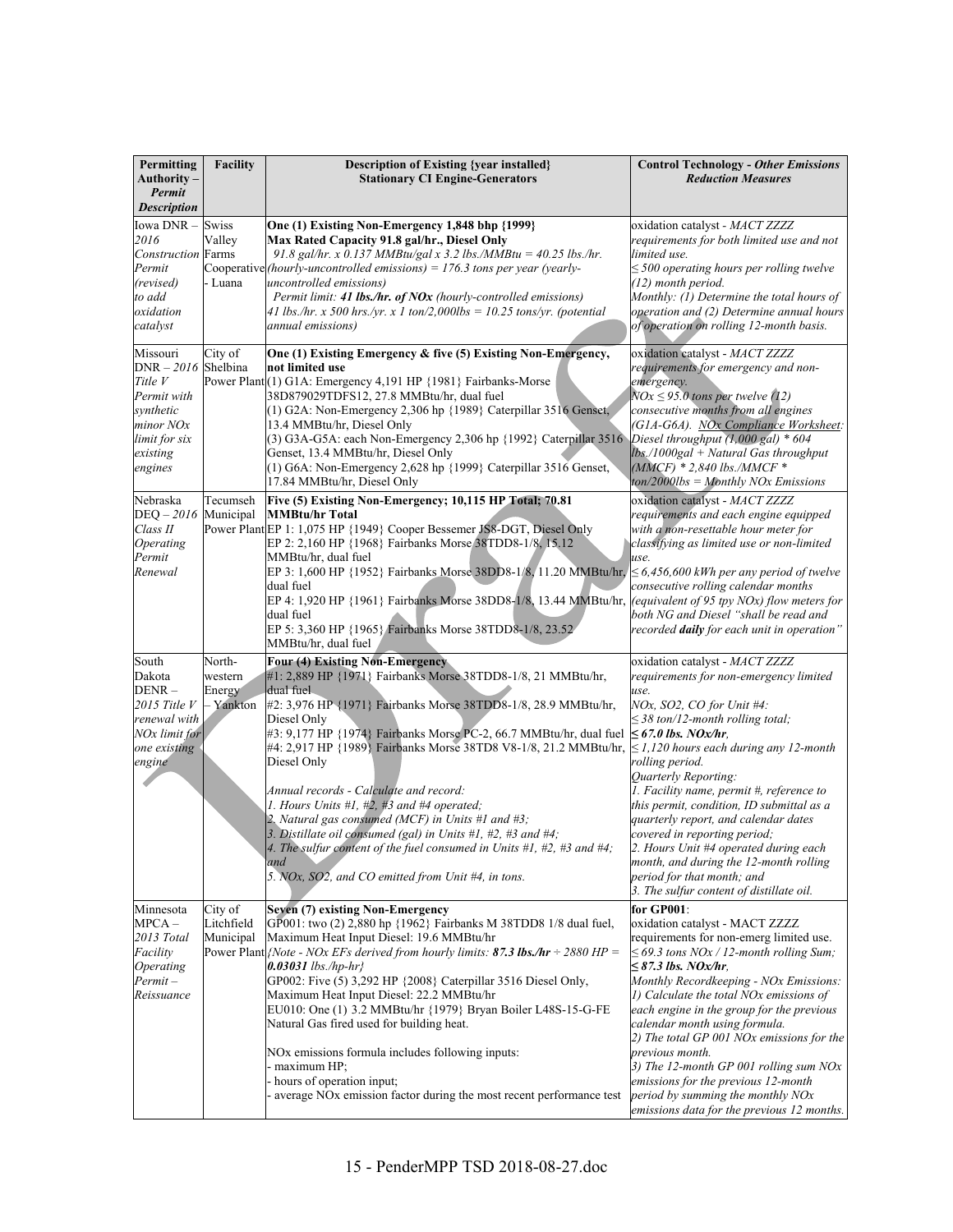| <b>EPA Region Mystic</b> |             | Four (4) Existing Non-Emergency                                       | oxidation catalyst - MACT ZZZZ                 |
|--------------------------|-------------|-----------------------------------------------------------------------|------------------------------------------------|
| $5 - 2015$               | Lake        | EU103: one (1) 3196 HP {2004} Caterpillar 3516 Diesel Only,           | requirements for non-emerg limited use.        |
| After-The-               | Casino      | Maximum Heat Input Diesel: 21.65 MMBtu/hr;                            | <b>NOx and Fuel Usage Limits:</b>              |
| Fact                     | Hotel -     | EU109: one (1) 2288 HP {1999} Caterpillar 3516 Diesel Only,           | $EU103: \leq 35.93$ lbs./hr; $\leq 22.41$ tpy; |
| Construction Prior Lake, |             | Maximum Heat Input Diesel: 15.86 MMBtu/hr;                            | $\leq$ 108,000 gal/12-month rolling sum        |
| Permit with              | Minnesota   | EU110: one (1) 1825 HP {1996} Caterpillar 3516 Diesel Only,           | $EU109: \leq 62.56$ lbs./hr; $\leq 21.90$ tpy; |
| Synthetic                |             | Maximum Heat Input Diesel: 12.87 MMBtu/hr;                            | $\leq$ 80,150 gal/12-month rolling sum         |
| <b>Minor Limits</b>      |             | EU111: one (1) 2885 HP {2006} Caterpillar 3516 Diesel Only,           | $EU110: \leq 66$ lbs./hr; $\leq 23.10$ tpy;    |
|                          |             | Maximum Heat Input Diesel: 18.79 MMBtu/hr;                            | $\leq$ 65,030 gal/12-month rolling sum         |
|                          |             |                                                                       | $EU111: \leq 63.21$ lbs./hr; $\leq 22.12$ tpy; |
|                          |             | Recordkeeping:                                                        | $\leq$ 94,990 gal/12-month rolling sum         |
|                          |             | - Fuel usage                                                          | <b>Monitoring:</b>                             |
|                          |             | - Fuel supplier certification                                         | - fuel meter and a runtime meter               |
|                          |             | Hours of operation                                                    | - monthly NOx emissions calculations           |
|                          |             | - Operations and Maintenance Manual;                                  | using fuel input (MMBtu), NOx emission         |
|                          |             | - Records of maintenance                                              | factor from periodic performance test          |
|                          |             | - Standard operation & maintenance procedures for each emission unit. | (lbs/MMBtu)                                    |
|                          |             |                                                                       | - If fuel meter fails on any individual        |
|                          |             |                                                                       | generator, monthly NOx emissions               |
|                          |             |                                                                       | calculated using operating hours.              |
|                          |             |                                                                       | - EPA approved O&M Manual                      |
|                          |             |                                                                       |                                                |
| <b>EPA</b> Region Pender |             | Four (4) Existing Non-Emergency; 7,120 hp Total;                      | oxidation catalyst - MACT ZZZZ                 |
| $7 - 2018$               | Municipal   | 50.18 MMBtu/hr Total                                                  | requirements for both limited use and not      |
| proposed                 | Power Plant |                                                                       | limited use.                                   |
| synthetic                |             | EU1 - 2,160 hp {1967} Fairbanks M 38TDD8 1/8 dual fuel, Calculated    | $\leq$ 95 tons per year on a 12-month rolling  |
| minor permit             |             | Heat Input: 15.29 MMBtu/hr <i>{using NOx EF: 62.86 lbs/hr}</i>        | sum basis.                                     |
|                          |             | EU2 - 2,880 hp {1972} Fairbanks M 38TDD8 1/8 Diesel Only,             | <b>Monitoring:</b>                             |
|                          |             | Calculated Heat Input: 20.43 MMBtu/hr; /using NOx EF: 83.81 lbs./hr}  | - hour meters and diesel flow meters for       |
|                          |             | EU3 - 800 hp {1952} Fairbanks M 38DD8 1/8 dual fuel, Calculated       | each engine; single natural gas meter          |
|                          |             | Heat Input: 5.56 MMBtu/hr; <i>{using NOx EF</i> : 23.28 lbs./hr}      | - monthly NOx emissions calculations           |
|                          |             | EU4 - 1,280 hp {1961} Fairbanks M 38DD8 1/8 dual fuel, Calculated     | using the hours of operation, hp output        |
|                          |             | Heat Input: 8.90 MMBtu/hr; <i>{using NOx EF: 37.25 lbs./hr}</i>       | capacity and emission factor for diesel        |
|                          |             |                                                                       | derived from performance testing of            |
|                          |             |                                                                       | similar engine-generator.                      |
|                          |             |                                                                       | - If hour meter fails on any individual        |
|                          |             |                                                                       | generator, monthly NOx emissions               |
|                          |             |                                                                       | calculated using monitored fuel usages         |
|                          |             |                                                                       | and lb./MMBtu emission factor.                 |
|                          |             |                                                                       | Annual Reporting.                              |
|                          |             |                                                                       |                                                |

Each of the government issued permits listed above set NOx emissions limits below the major source threshold, require compliance with applicable MACT ZZZZ requirements (including a requirement to either limit the concentration of CO in the stationary RICE exhaust or reduce CO emissions), and limit one or more of the following: hours of operation, fuel usage, and electrical power output.

### **(3) Anticipated economic growth in the area.**

Pender Municipal Power Plant is in the Village of Pender, Nebraska and within the exterior boundaries of the Omaha Tribe's reservation. The Omaha Tribe's reservation occupies the southern half of Thurston County, Nebraska. The Village of Pender is located an estimated 80 miles northwest of Omaha, Nebraska and approximately 35 miles southwest of South Sioux City, Nebraska.

In conducting the control technology review, EPA considered the anticipated growth rate of the source. Considering economic development information for the Village of Pender available at http://penderthurston.com, the Permittee's history of operating each engine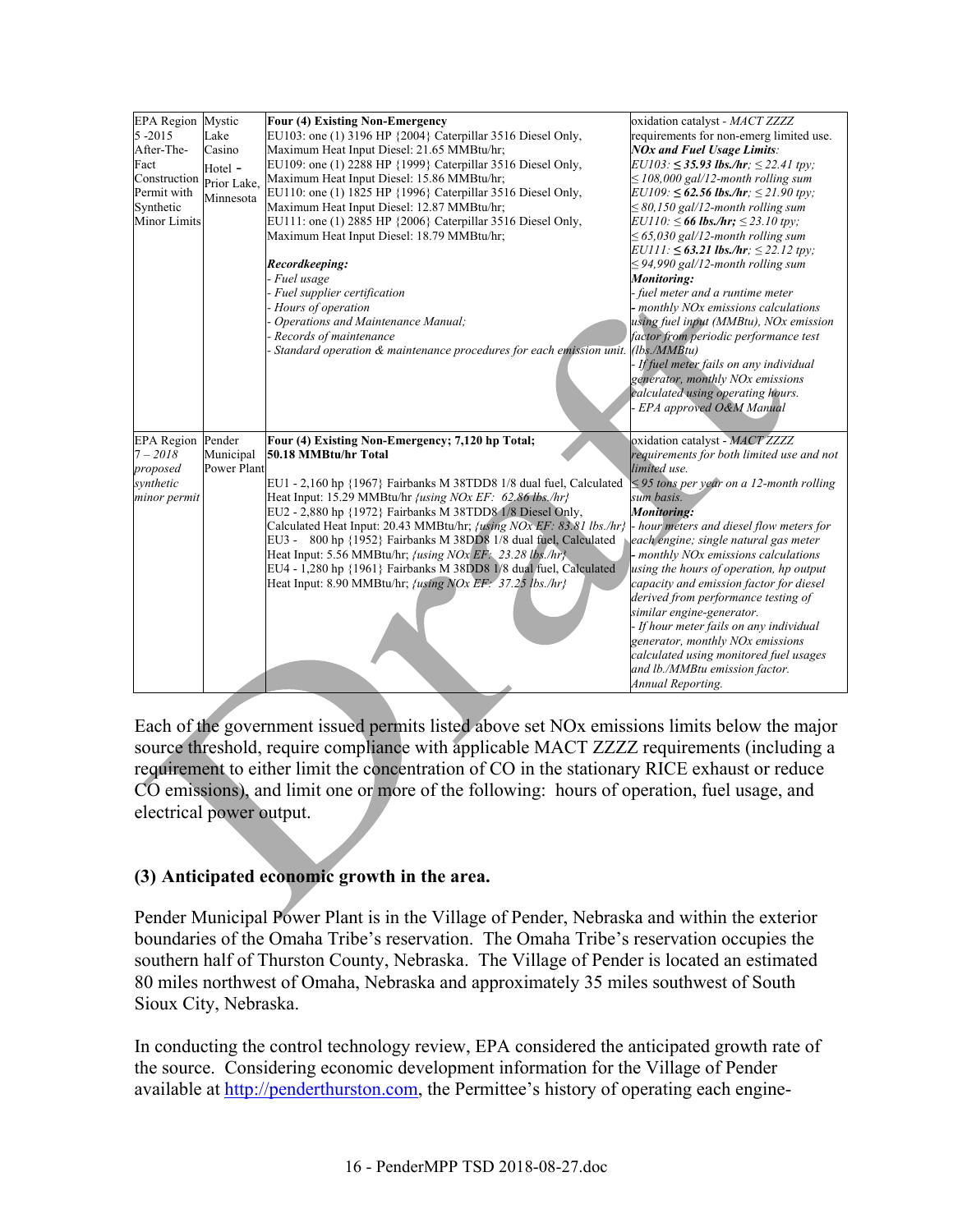generator under 100 hours annually, and the Permittee's recent decision to reclassify the existing engine-generators as "limited use," under the MACT ZZZZ requirements for Stationary Reciprocating Internal Combustion Engines, EPA does not anticipate that any emissions increases resulting from economic growth in the area will pose unique or additional impacts on air quality in the foreseeable future that might warrant more stringent requirements to control emissions than those contained in the proposed permit.

#### **(4) Cost-effective emission reduction alternatives.**

The proposed emission limitations are consistent with control technologies or other emissions reduction measures used by similar sources in surrounding areas with the same attainment status for all criteria pollutants as where the source is located. EPA believes that, because these control measures are currently used by other similar sources in surrounding areas, they are technically and economically feasible, and cost effective.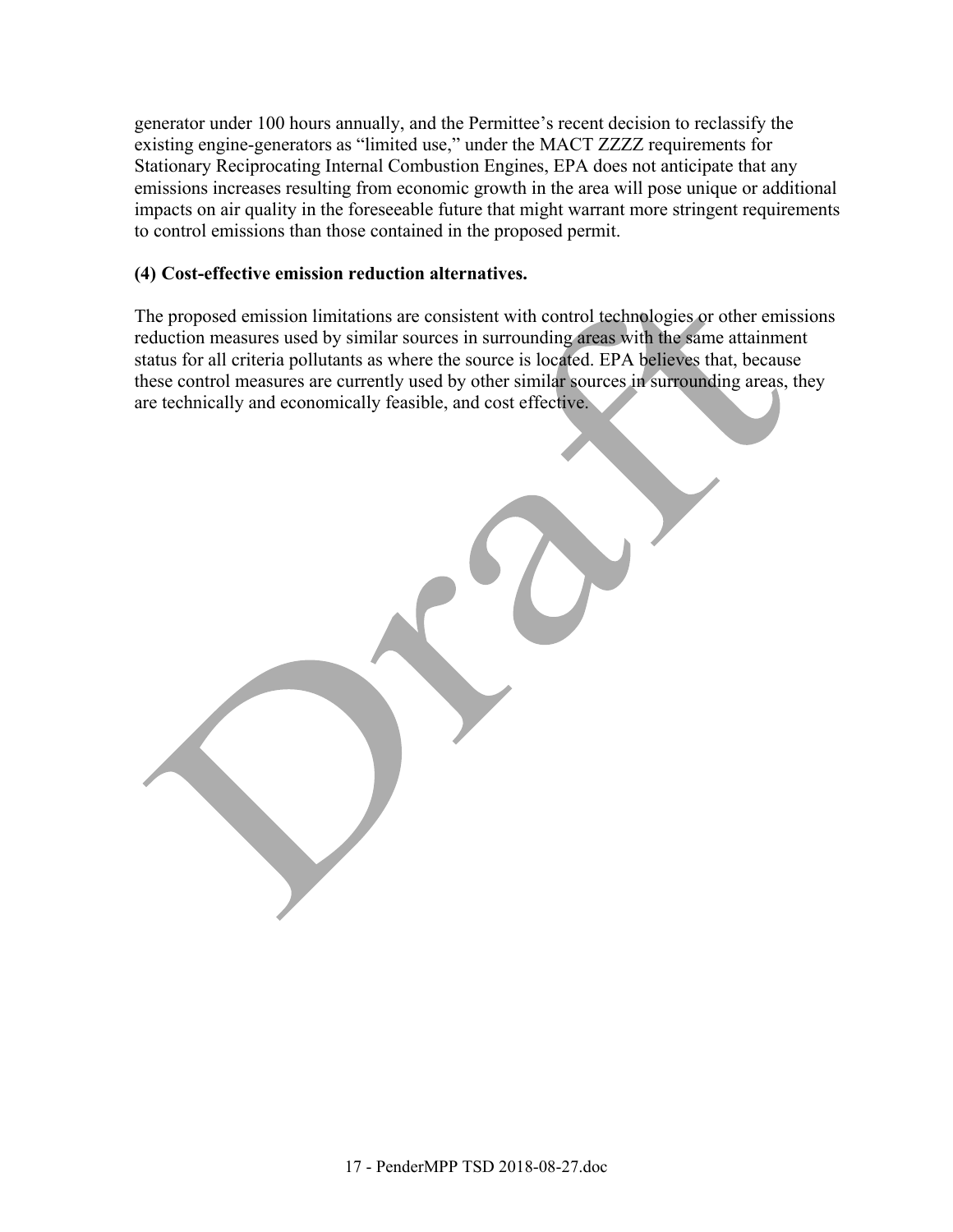|              | <b>Engine-generators</b> |                  |                            |                     |  |  |  |  |  |
|--------------|--------------------------|------------------|----------------------------|---------------------|--|--|--|--|--|
| Emission     | Site-Rated               | <b>Flow Rate</b> | Hourly                     | Annual              |  |  |  |  |  |
| Unit         |                          |                  | <b>Heat Input Capacity</b> | Heat Input Capacity |  |  |  |  |  |
|              | Horsepower               | (gallons/hour)   | (MMBtu/hour)               | (MMBtu/year)        |  |  |  |  |  |
| $EU-1-EG$    | 2,160                    | 110              | 15.3                       | 134,000             |  |  |  |  |  |
| $EU-2-EG$    | 2,880                    | 147              | 20.4                       | 179,000             |  |  |  |  |  |
| $EU-3-EG$    | 800                      | 40               | 5.56                       | 48,700              |  |  |  |  |  |
| $EU-4-EG$    | 1,280                    | 64               | 8.9                        | 78,000              |  |  |  |  |  |
| <b>Total</b> | 7,120                    | 361              | 50.16                      | 439,700             |  |  |  |  |  |

#### **(C) Potential and Allowable Emissions**

*Hourly Heat Input calculated using flow rate from application (gallons/hour) multiplied by 0.139 MMBtu/gallon conversion factor for diesel fuel as specified in 2012 URGE test included in permit application.* 

Potential emissions are calculated using either the total site-rated horsepower or the total heat input capacity from all engines (see table above), multiplied by an emission factor for each regulated NSR pollutant (shown in the table below). For example, without the restrictions established by the permit to limit emissions to below major source thresholds, the engines have a potential to emit 907 tons per year of NOx:

**Potential NOx Emissions** =  $7,120$  hp  $*$  0.0291 lbs./hp-hr = 207 lbs./hour  $= 207$  lbs./hour \* 8760 hours /year \* 1 ton/2000 lbs.  $= 907$  tons **NOx** /year

or

**Potential NOx Emissions** =  $50.16$  MMBtu/hr  $*$  4.13 lbs./MMBtu =  $207$  lbs./hour  $= 207$  lbs./hour \* 8760 hours /year \* 1 ton/2000 lbs. = 907 tons **NOx** /year

The Limited Annual Heat Input required to keep NOx emissions below 95 tons per year is determined by the NOx limit converted to lbs./year divided by the NOx emission factor (lbs./MMBtu):

**Limited Annual Heat Input** = 95 tons/year  $*$  2000 lbs./ 1 ton  $\div$  4.13 lb./MMBtu  $= 46,000$  MMBtu/year

By limiting NOx emissions from the engines to 95 tons per year, emissions of all other pollutants are also restricted to allowable levels below major source thresholds. Allowable emissions of all other pollutants are calculated using an emission factor for each pollutant and the Limited Annual Heat Input required to keep NOx emissions below 95 tons per year. For example, the following is the calculation for allowable VOC emissions:

 **Allowable VOC Emissions** = 46,000 MMBtu/year \* 0.2 lbs./MMBtu \* 1 ton/2000 lbs. = 4.6 tons **VOC** /year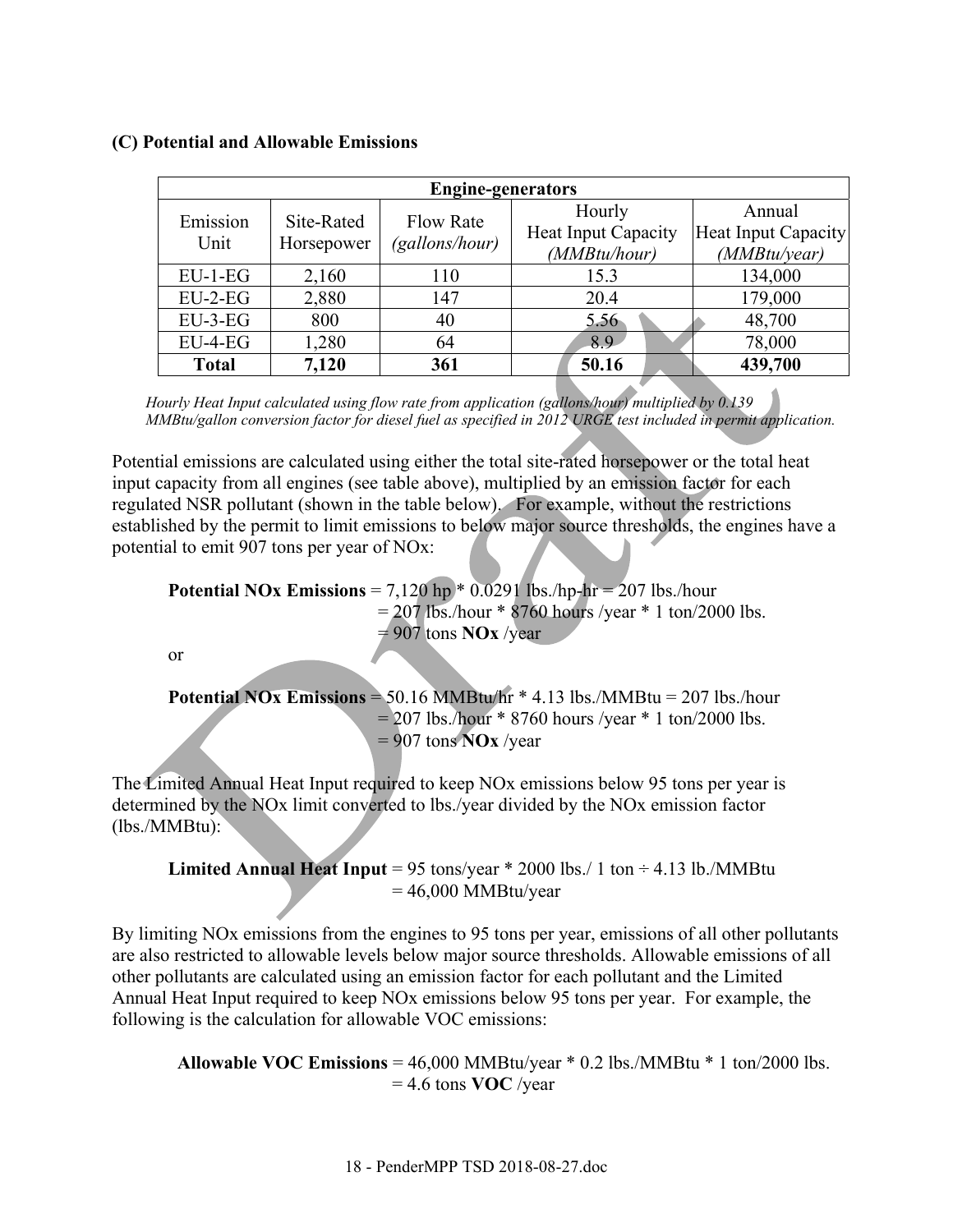The table below shows the potential and allowable emissions calculated for the four enginegenerators along with the major and minor source thresholds.

|                                                    | <b>Engine-generators</b>                            |                                                                                |                                                            |                  |                                                                               |                                                                              |                                                                |  |  |
|----------------------------------------------------|-----------------------------------------------------|--------------------------------------------------------------------------------|------------------------------------------------------------|------------------|-------------------------------------------------------------------------------|------------------------------------------------------------------------------|----------------------------------------------------------------|--|--|
| <b>Regulated</b><br><b>NSR</b><br><b>Pollutant</b> | <b>Emission</b><br>Factor*                          | <b>Emission</b><br>Factor<br><b>Source</b>                                     | <b>Potential</b><br><b>Emissions</b><br>(lbs./hour)<br>*** | (tons/vr)<br>*** | <b>Potential Allowable</b><br><b>Emissions Emissions</b><br>(tons/vr)<br>**** | <b>Minor</b><br><b>NSR</b><br><b>Source</b><br><b>Threshold</b><br>(tons/yr) | <b>Major</b><br><b>Source</b><br><b>Threshold</b><br>(tons/yr) |  |  |
| <b>NO<sub>x</sub></b>                              | 0.0291<br>lb/hp-hr<br><b>or</b><br>4.13<br>lb/MMBtu | performance<br>testing of<br>similar engine<br>-generator for<br>diesel fuel** | 207                                                        | 907              | 95                                                                            | 10                                                                           | 100 or 250                                                     |  |  |
| CO                                                 | 1.16<br>lb/MMBtu                                    | $AP-42$<br>Table 3.4-1<br>for dual fuel                                        | 58.2                                                       | 255              | 8<br>*****                                                                    | 10                                                                           | 100 or 250                                                     |  |  |
| <b>VOC</b>                                         | 0.2<br>lb/MMBtu                                     | $AP-42$<br>Table 3.4-1<br>for dual fuel                                        | 10                                                         | 44               | 4.6                                                                           | 5                                                                            | 100 or 250                                                     |  |  |
| <b>PM</b>                                          | 0.062<br>lb/MMBtu                                   | $AP-42$<br>Table 3.4-2<br>for diesel fuel                                      | 3.11                                                       | 13.6             | 1.42                                                                          | 10                                                                           | 100 or 250                                                     |  |  |
| $PM_{10}$                                          | 0.0573<br>lb/MMBtu                                  | $AP-42$<br>Table 3.4-2<br>for diesel fuel                                      | 2.88                                                       | 12.6             | 1.32                                                                          | 5                                                                            | 100 or 250                                                     |  |  |
| PM <sub>2.5</sub>                                  | 0.0556<br>1b/MMBtu                                  | $AP-42$<br>Table 3.4-2<br>for diesel fuel                                      | 2.79                                                       | 12.2             | 1.28                                                                          | 3                                                                            | 100 or 250                                                     |  |  |
| SO <sub>2</sub>                                    | 0.00152<br>1b/MMBtu<br>******                       | $AP-42$<br>Table 3.4-1<br>for diesel fuel                                      | 0.076                                                      | 0.334            | 0.035                                                                         | 10                                                                           | 100 or 250                                                     |  |  |

*\* Emission Factors determined using the largest emission factor (for burning either diesel or dual fuel) to calculate the worst-case scenario* 

*\*\* NOx emission factor based on performance testing of a similar engine-generator operating on diesel fuel at a municipal power plant located in Litchfield, MN. The performance testing results are referenced in an air permit available at* https://www.pca.state.mn.us/sites/default/files/09300001-003-aqpermit.pdf*. The performance tested Litchfield-MN engine-generator is the same site rated horsepower and make/model as Pender Unit 2: 2,880 hp Fairbanks-Morse 38TDD8 1/8. The 1962 install date for the Litchfield-MN enginegenerator is midrange between the 1952 install date of the oldest Pender engine (Unit 3) and the 1972 install date of the newest Pender engine (Unit 2). The performance testing of the Litchfield-MN engine-generator performed on September 22, 2009, resulted in an average NOx emission rate of 13.20 g/bhp-hr (0.0291 lbs./hp-hr) for burning diesel. 4.13 lbs./MMBtu = 907 tons/year \* [2000 lbs./ton] \* [year/439,700 MMBtu]*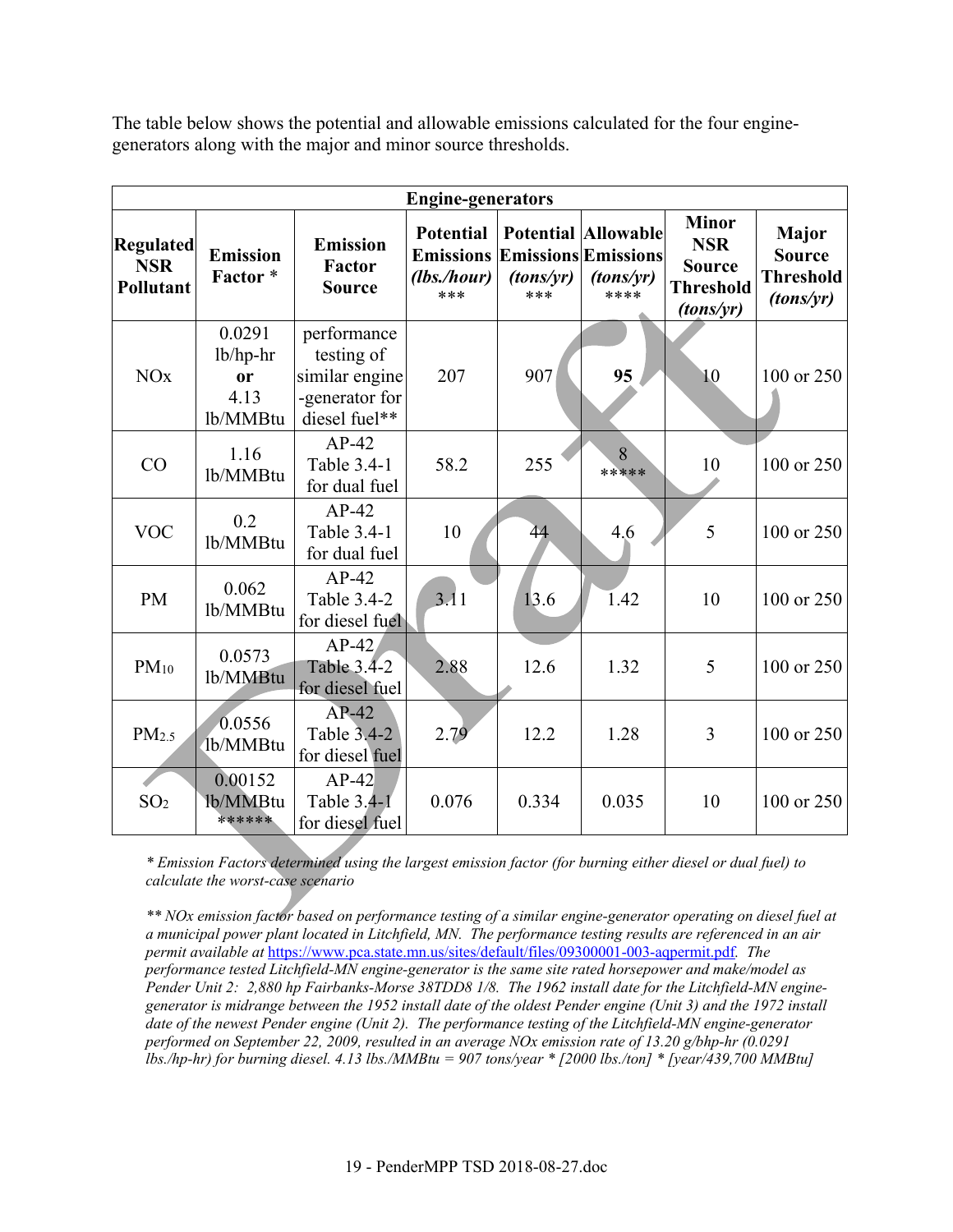*\*\*\* Potential emissions for each pollutant determined using the Annual Heat Input Capacity and the largest emission factor for burning either diesel or dual fuel to calculate the worst-case scenario with all four engines operating 8,760 hours per year. For example:* 

#### *Potential CO Emissions calculation:*

*1.16 lbs./MMBtu \* 439,700 MMBtu/year \* ton/2000 lbs. = 255 tons CO /year* 

*\*\*\*\* Allowable emissions for each pollutant calculated using worst-case emission factor for each pollutant and the Limited Annual Heat Input required to keep NOx emissions below 95 tons per year. For example, the following is the calculation for allowable VOC emissions:* 

 *Allowable VOC Emissions calculation:*  46,000 MMBtu/year  $*$  0.2 lbs./MMBtu  $*$  1 ton/2000 lbs. = 4.6 tons  $VOC$ /year

*\*\*\*\*\* Given the restrictions of CO emissions caused by the 95 tons/year NOx limit and 70% the reduction in CO to comply with MACT ZZZZ, the engines have allowable CO emissions of 8 tons per year:* 

*CO Emissions calculation (without MACT ZZZZ compliance): 1.16 lbs./MMBtu \* 46,000 MMBtu/year \* ton/2000 lbs. = 26.68 tons CO /year* 

*Allowable CO Emissions calculation (with MACT ZZZZ 70% reduction): 26.68 tons CO /year \* 0.3 = 8.00 tons CO /year* 

*\*\*\*\*\*\* SO2 EF derived using Equation: 1.01 S1 = 0.00152, assuming S1= 0.0015 {per MACT ZZZZ the maximum sulfur content for NR diesel fuel is 15 ppm}* 

|  | Unit 5   Diesel Storage Tank   Year Installed 2016   5,000-gallon Capacity |
|--|----------------------------------------------------------------------------|
|  |                                                                            |

Given the low volatility of diesel fuel and assuming the new storage tank is well designed, operated and maintained, potential emissions are expected to be relatively low. The Limited Annual Heat Input for the engine-generators is the equivalent of 331,000 gallons of diesel fuel usage per year:

46,000 MMBtu/year \* 1 gallons/0.139 MMBtu = 331,000 gallons/year

Allowable VOC emissions from the diesel storage tank are 13.9 lbs./year (0.00695 tons/year), calculated using Limited Annual Heat Input equivalent of 331,000 gallons/year multiplied by the sum of the VOC emission factors provided in the 2016 emissions inventory report (0.04 lbs./1,000 gal for breathing loss and 0.002 lbs./1,000 gal for working loss).

```
Storage Tank Allowable VOC emissions = 331,000 gal/year * 0.042 lbs./1,000 gal.
                            = 13.9 lbs./year * 1 ton/2,000 lbs.
                            = 0.00695 tons/year
```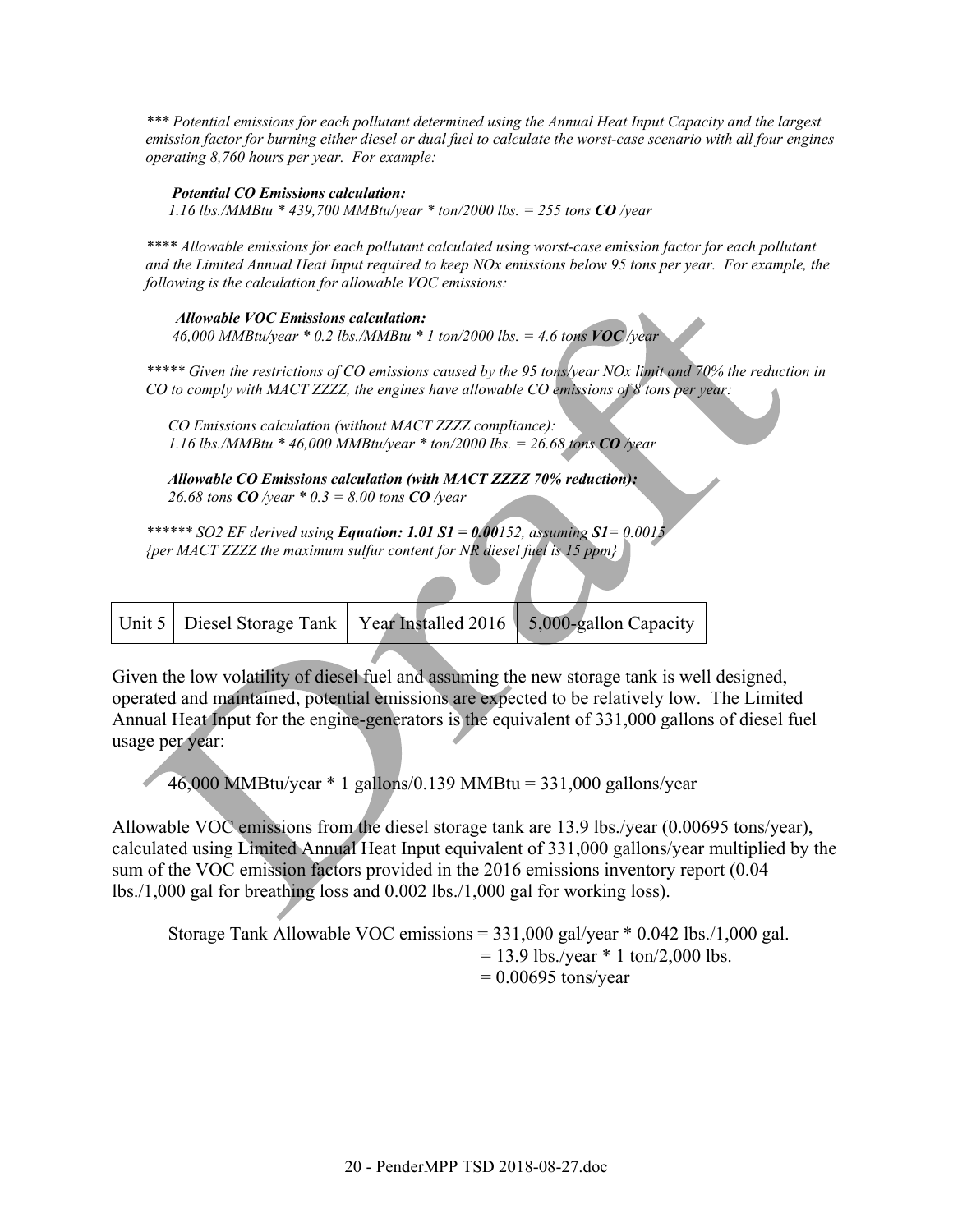| Unit 6 | NG Fired<br>Water<br>Heater | Year<br>Installed<br>Unknown | Heat Input Capacity<br>0.528 MMBtu/hour      | Natural Gas<br><b>Throughput Capacity</b><br>2.19 MMscf/year |
|--------|-----------------------------|------------------------------|----------------------------------------------|--------------------------------------------------------------|
| Unit 7 | NG Fired<br>Water<br>Heater | Year<br>Installed<br>Unknown | <b>Heat Input Capacity</b><br>0.5 MMBtu/hour | Natural Gas<br>Throughput Capacity<br>2.19 MMscf/year        |

Potential emissions from both water heaters combined are provided in the table below.

|                   | <b>Water Heaters</b> |                                       |  |
|-------------------|----------------------|---------------------------------------|--|
| Pollutant         |                      | Emission Factor   Potential emissions |  |
|                   | (lbs/MMsc)           | (tons/year)                           |  |
| NO <sub>x</sub>   | 100                  | 0.450                                 |  |
| CO                | 84                   | 0.378                                 |  |
| <b>VOC</b>        | 5.5                  | 0.0248                                |  |
| <b>PM</b>         | 1.9                  | 0.00856                               |  |
| $PM_{10}$         | 7.6                  | 0.0342                                |  |
| PM <sub>2.5</sub> | 7.6                  | 0.0342                                |  |
| $SO_{X}$          | 0.6                  | 0.00270                               |  |

*Emission Factors are from AP 42, Chapter 1.4, Tables 1.4-1 and 1.4-2* 

*1.028 MMBtu/hour \* [1 MMscf/1,000 MMBtu] = 0.001028 MMscf/hour* 

*0.001028 MMscf/hour \* [8760 hours/year] = 9.01 MMscf/year*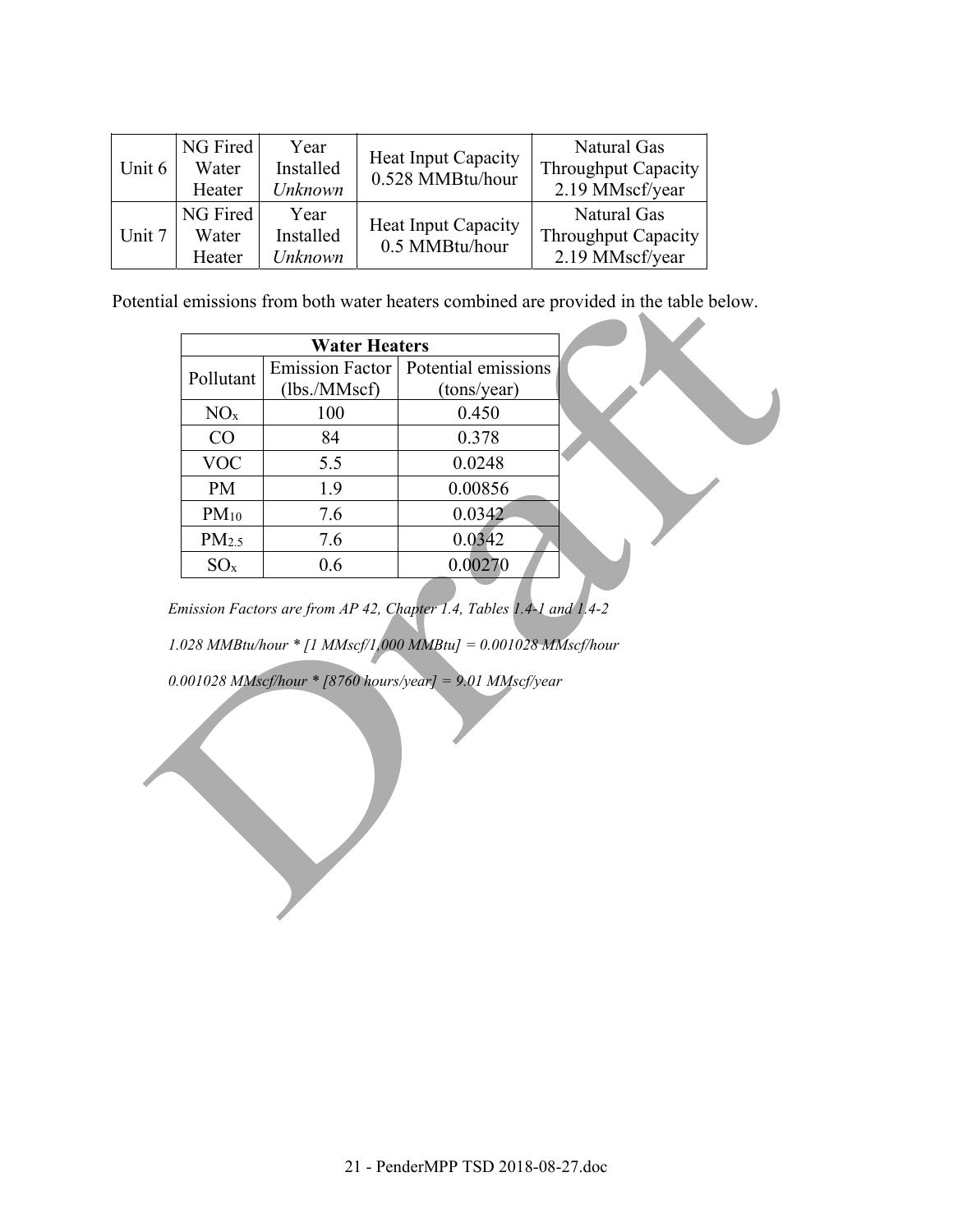#### **(D) Other EPA Regulations**

#### **General Permit Option for Stationary Compression Ignition (CI) Engines**

On October 14, 2016, EPA finalized general permit options in Indian country for new or modified true and synthetic minor sources. The general permit option for stationary CI engines requires that each affected non-emergency CI engine, excluding nonroad mobile engines, be model year 2014 or later and be certified by the manufacturer to the applicable Tier 4 standards equipped with add-on controls for CO and NOx (and certified by the manufacturer to the applicable standards in 40 CFR 1039.101 through 1039.104, for all pollutants, for the same model year and maximum engine power). Since each of the stationary non-emergency CI engines at Pender Power Plant are existing and are not undergoing modification as defined in 40 CFR 49.152(d), those engines do not qualify for coverage under a general permit.

#### **New Source Performance Standards (NSPS) and National Emission Standards for Hazardous Air Pollutants (NESHAP)**

NSPS regulations promulgated under CAA Section 111 and NESHAP regulations promulgated under CAA Section 112 may be applicable to the emission units at the Pender Municipal Power Plant independent of this permit. EPA Region 7 reviewed these regulations as part of this synthetic minor permitting action in developing emission limitations that assure that each affected emissions unit will comply with all requirements of 40 CFR parts 60, 61 and 63 that apply to the unit. For this synthetic minor permit, EPA Region 7 considered the following regulations:

#### 40 CFR Part 60, Subpart Dc - New Source Performance Standards for Small Industrial-Commercial- Institutional Steam Generating Units

This subpart does not apply to any boilers or hot water heaters with a maximum heat input capacity of less than 10 MMBtu/hour. Since the small natural gas fired 250,000 BTU boiler does not generate steam and does not have a maximum heat input capacity of more than 10 MMBtu/hour, this subpart does not apply.

#### 40 CFR Part 60, Subpart IIII - Standards of Performance for Stationary Compression Ignition Internal Combustion Engines

This subpart is applicable to owners and operators of stationary CI internal combustion engines (ICE) and other persons who construct, reconstruct, or modify an engine after July 11, 2005. Subpart IIII is not applicable because each of the existing engines were constructed prior to July 11, 2005. If any of the engines are modified or reconstructed in the future as described in Part 60, Subpart A, then these engines would become subject to this subpart.

40 CFR Part 60, Subpart Kb: Subpart Kb-Standards of Performance for Volatile Organic Liquid Storage Vessels (Including Petroleum Liquid Storage Vessels) for Which Construction, Reconstruction, or Modification Commenced After July 23, 1984. This subpart applies is each storage vessel with a capacity greater than or equal to 75 cubic meters that is used to store volatile organic liquids for which construction,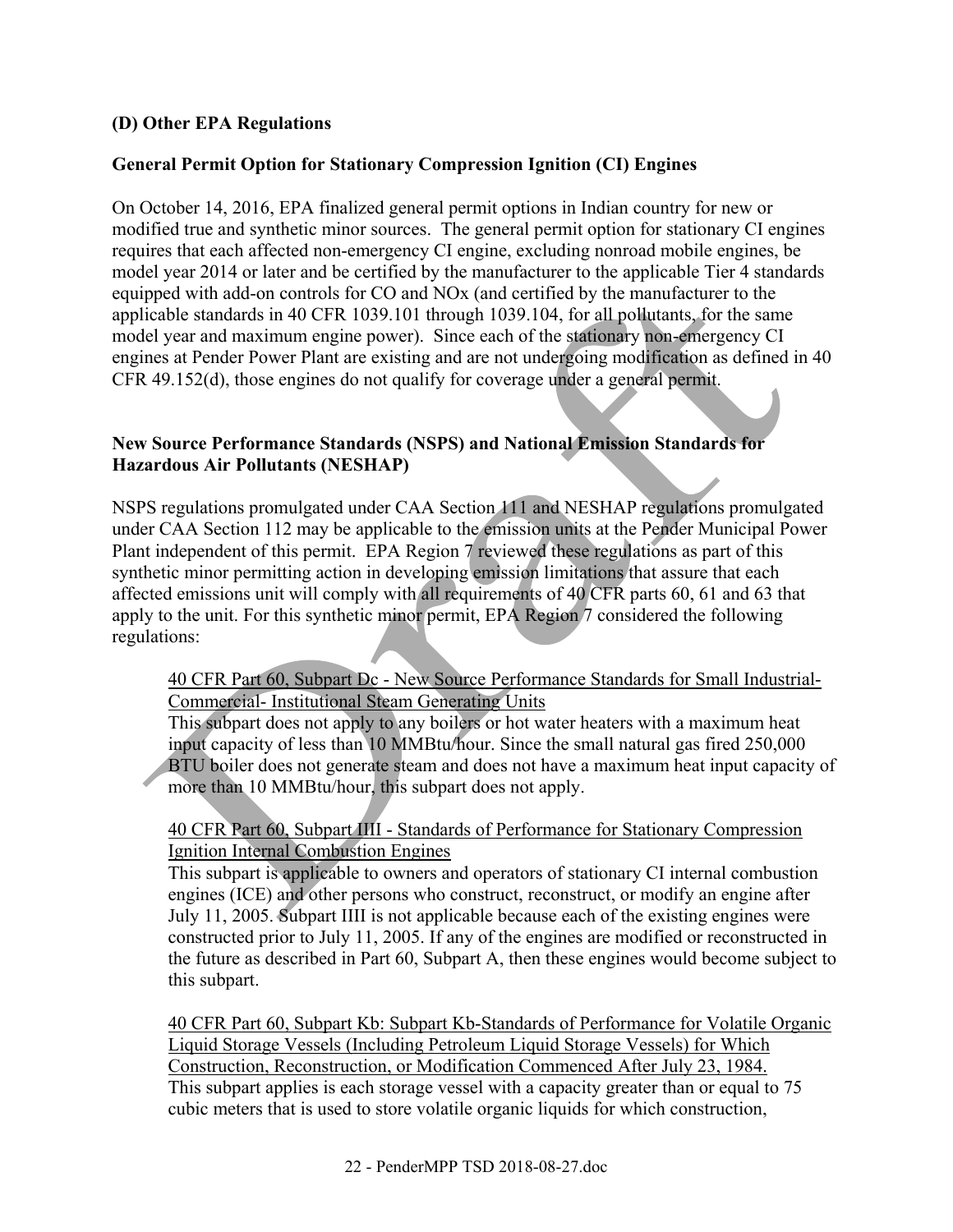reconstruction, or modification is commenced after July 23, 1984. Since the diesel fuel storage tank currently in use at the facility has a capacity of 5,000 gallons (18.93 cubic meters), this subpart does not apply.

#### 40 CFR Part 63, Subpart JJJJJJ - NESHAP for Industrial, Commercial, and Institutional Boilers Area Sources

As provided by 63.11195(f), a hot water heater is not subject to this subpart. Per 63.11237, hot water boilers (i.e., not generating steam) combusting gaseous, liquid, or biomass fuel with a heat input capacity of less than 1.6 million Btu per hour are included in the definition of a hot water heater. The 250,000 Btu/hr natural gas fired boiler meets the definition of a hot water heater, therefore this subpart does not apply.

## 40 CFR Part 63, Subpart ZZZZ – MACT ZZZZ requirements for Stationary Reciprocating Internal Combustion Engines

MACT ZZZZ applies to existing, new, or reconstructed stationary reciprocating internal combustion engines (RICE) located at a major or area source of HAP emissions, excluding stationary RICE being tested at a stationary RICE test cell/stand [63.6590(a)]. The four engines are existing stationary RICE since they were constructed before June 12, 2006 [63.6590(a)(1)(iii)]. As an existing stationary CI RICE located at an area source of HAP emissions, the applicable emission limitations, operating limitations, and other requirements were required to be complied with no later than May 3, 2013 [63.6595(a)].

The Initial Notification form, received April 10, 2012, identified the four engines as "non-limited use" engines. To comply with the emission standards in Table 2d of MACT ZZZZ, an oxidation catalyst was installed on each of the four engines by the end of 2012. The initial performance testing of the engines was conducted on April 18, 2013 to demonstrate compliance with the outlet concentration limit of  $\leq$  23 ppm  $\omega$  15% O<sub>2</sub>, or a 70% or greater reduction of CO emissions as specified in MACT ZZZZ Table 2d-3. A report of the April 18, 2013 test results demonstrating compliance was received on June 10, 2013.

In a letter received on March 30, 2016, the facility notified EPA that the engines would be reclassified from "non-limited use" engines to "limited use" engines and indicated that should the engines be required to operate for more than 100 hours per year in the future, the facility will notify EPA Region 7 within 15 days to reclassify the engines as "nonlimited use" and will conduct performance testing within 90 days of exceeding 100 hours per year of operation, unless the previous performance testing was conducted less than three years prior to the exceedance of the 100 hours per year threshold. In that case, the testing will be conducted within three years of the previous testing. Also, if the engines exceed 100 hours per year of operation, compliance reporting will be done semi-annually instead of annually.

As defined in 63.6675, a limited use stationary RICE means any stationary RICE that operates less than 100 hours per year. Since at least 2009, the facility has reported that each engine has been operated less than 100 hours per calendar year.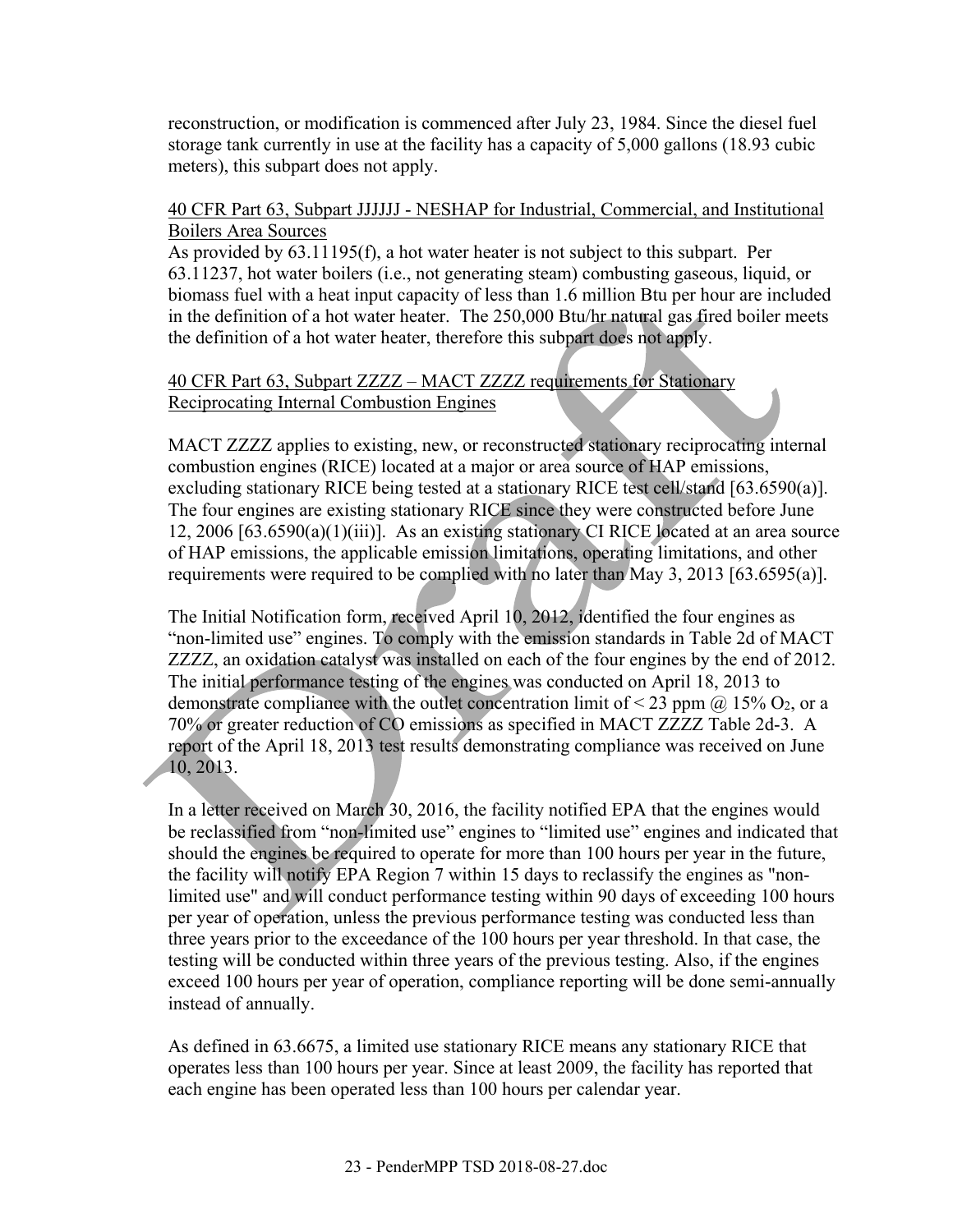The proposed permit requires that the four engines comply with all applicable MACT ZZZZ emission limitations and operating limitations, as well as, all applicable MACT ZZZZ Compliance, Testing, Notifications, Reports, and Records requirements.

TSD Appendix A provides a detailed list of the MACT ZZZZ requirements that are applicable to each of the four engines based on the following descriptive categories:

existing non-emergency, non-black start, CI stationary RICE, with a site rating of more than 500 brake HP, with a displacement of less than 30 liters per cylinder, that uses diesel fuel, that is not equipped with a closed crankcase ventilation system, that is located at an area source of HAP emissions, that is complying with the requirement to limit or reduce the concentration of CO and using an oxidation catalyst and using a Continuous Parametric Monitoring System (CPMS), not using a Continuous Emissions Monitoring System (CEMS).

Per 63.6675 definition of Spark Ignition: Dual-fuel engines in which a liquid fuel (typically diesel fuel) is used for CI and gaseous fuel (typically natural gas) is used as the primary fuel at an annual average ratio of less than 2 parts diesel fuel to 100 parts total fuel on an energy equivalent basis are spark ignition engines.

If a dual fuel engine is operated as a spark ignition engine, a reduced set of MACT ZZZZ requirements would apply.

40 CFR Part 63, Subpart A – General Provisions

This subpart applies because each engine is subject to MACT ZZZZ. Table 8 of MACT ZZZZ specifies which of the General Provisions apply.

If the source should add or change equipment or change processes such that a NSPS or NESHAP subpart becomes an applicable requirement, then it is the source's obligation to comply with that subpart and applicable requirements whether or not they are identified in this permitting action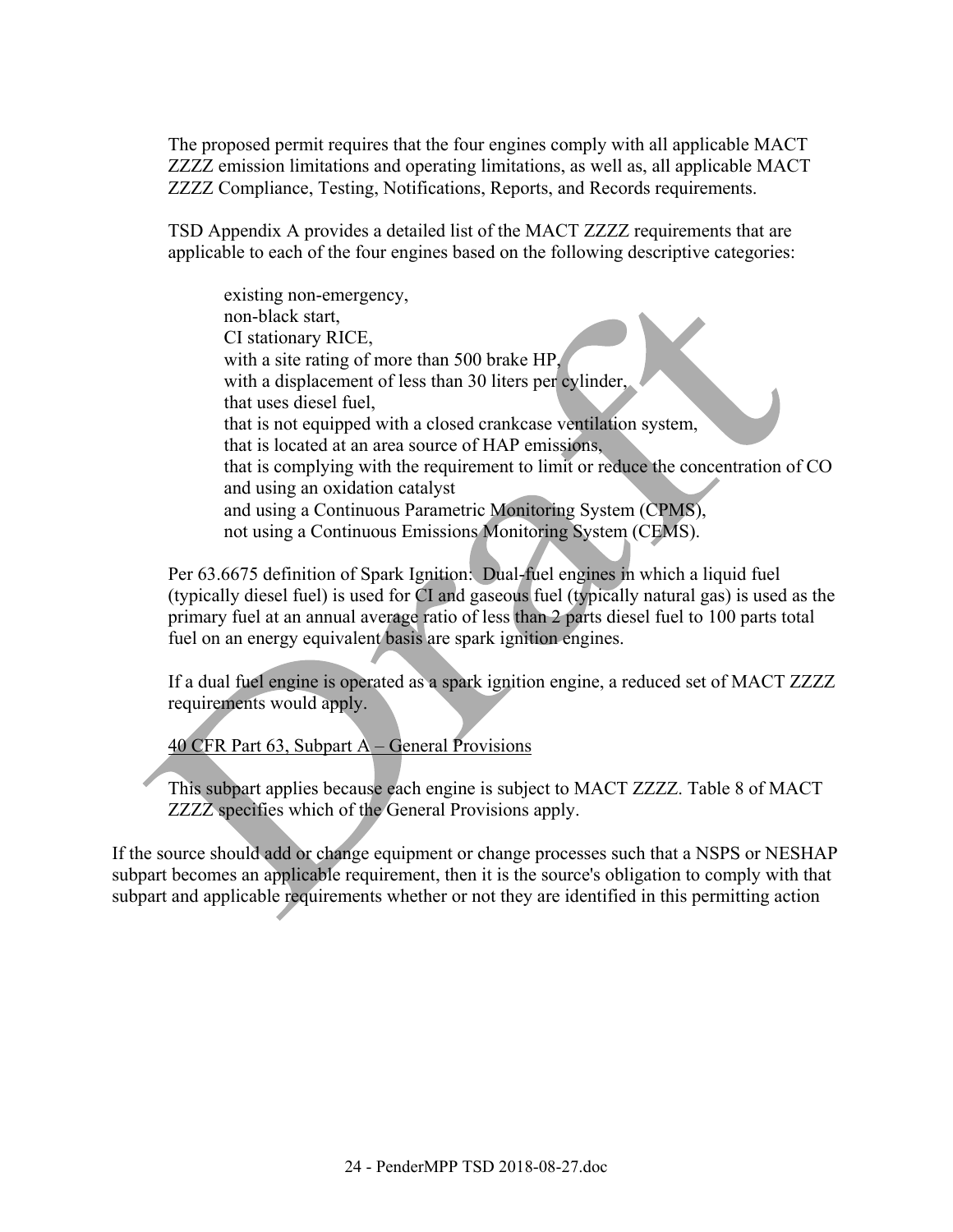## **(E) Other Federal Requirements**

#### **(1) Endangered Species Act (ESA) Impacts.**

The EPA is obligated to consider the impact that a federal project may have on listed species or critical habitats. Section 7 of the ESA [16 U.S.C. 1531 et seq.] outlines the procedures for Federal interagency cooperation to conserve Federally listed species and designated critical habitats. Section 7 of the ESA requires the EPA, as a federal agency, to use its authority to conserve listed endangered and threatened species. To support this requirement, section 7 (a) (2) of the ESA requires the EPA to ensure that an agency action, such as the issuance of air construction permits, is not likely to jeopardize the continued existence of any endangered or threatened species or result in the destruction or adverse modification of critical habitat for such species. The facility occupies approximately 13,000 square feet of land in a developed area two blocks north of Main Street and includes two existing brick buildings with a total footprint of approximately 6,000 square feet.

The proposed CAA Synthetic Minor Source permit action covers four existing Engine-Generators and two existing small natural gas fired boilers. The permit action also includes a new horizontal 5,000-gallon diesel storage tank that replaced a vertical 12,000-gallon diesel storage tank in 2016. The 5,000-gallon tank installation did not increase emissions and appears to have expanded the structural footprint of the existing facility by roughly 270 square feet.

As observed during the July 31, 2018 onsite visit, the new horizontal 5,000-gallon tank (8.5 feet in diameter and 14 feet long) with a footprint of roughly 125 square feet was constructed between two existing cooling units. The old vertical 12,000-gallon storage tank (footprint roughly 10 feet in diameter or 80 square feet), has been removed and a metal building (footprint roughly 15' x 15' or 225 square feet) containing a new fuel metering system with day tanks to supply diesel to the engine-generators was constructed at the old storage tank location.

The proposed permit action does not authorize any emission increases from existing units. The permit action will have the beneficial effect of controlling air pollution by establishing emissions limits below major source thresholds for all non-exempt operations currently at the facility.

In complying with its duty under ESA, the EPA, as the action agency, examined the potential effects on listed species and designated critical habitat relating to issuing a CAA synthetic minor source permit in Indian country.

#### *Permit Request*

The EPA received a CAA permit application from the Village of Pender Municipal Power Plant, requesting voluntarily restrictions on its potential to emit to become a synthetic minor source. The facility is in the Village of Pender, Nebraska and within the exterior boundaries of the Omaha Tribe's reservation. The Omaha Tribe's reservation occupies the southern half of Thurston County, Nebraska.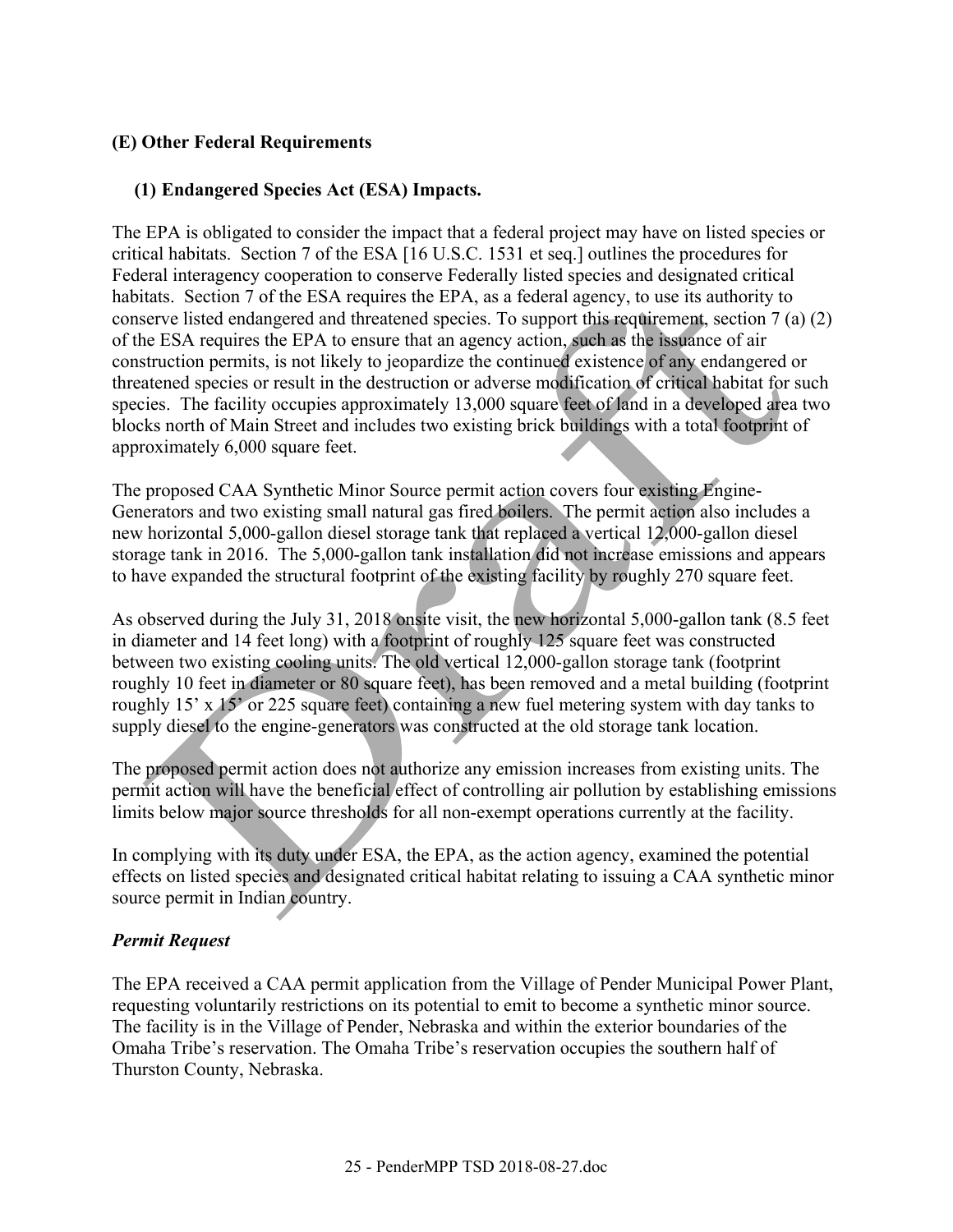EPA intends to issue a synthetic minor source permit, which includes permit requirements based on the tribal minor NSR provisions, for all non-exempt emissions units at the facility for which information has been received, as of the date of the permit issuance. If this facility were allowed to operate without the control equipment required by the proposed permit, it would have potential emissions of air pollutants at levels triggering major source Prevention of Significant Deterioration (PSD) and Title V permitting. The applicant is requesting permit conditions to establish legally and practically enforceable restrictions on NOx emissions to avoid PSD and Title V major source permitting requirements found at 40 CFR Parts 52 and 71, respectively. The proposed permit includes monitoring, recordkeeping and reporting requirements necessary to assure compliance with each limit. To provide legally and practically enforceable permit conditions to reduce potential emissions to levels below the major source thresholds for PSD and Title V requirements, the proposed permit requires monthly calculations of emissions.

## *Hydrology*

The facility is located approximately 20 straight line miles west of the Missouri River. Surface drainage from the facility grounds travels toward Logan Creek Dredge with a grain storage facility in between. Logan Creek Dredge is classified as Riverine R2UBGx and is approximately 260 straight line feet northeast from the northeast corner of the facility. From that location, Logan Creek Dredge is approximately 60 miles upstream of the Elkhorn River. A National Wetlands Inventory map providing an aerial view of the Village of Pender Municipal Power Plant facility showing surrounding structures and measured distance to nearby Logan Creek Dredge is provided below: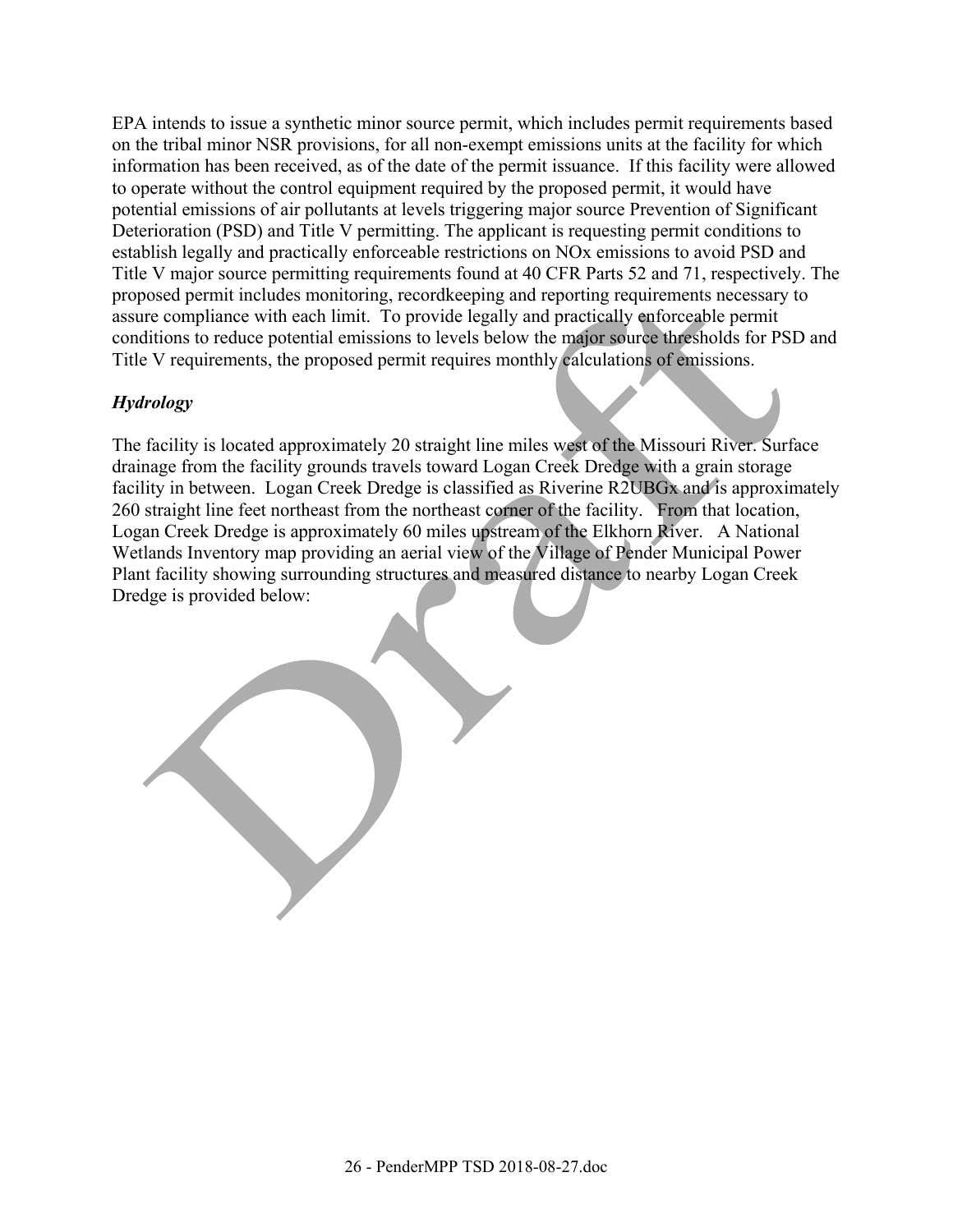

The EPA accessed U.S. Fish and Wildlife Service (FWS) websites for information on threatened and endangered species and designated critical habitat for those species. FWS maintains a website titled Environmental Conservation Online System (http://ecos.fws.gov/ecp/) that provides access to databases for:

- 1. Threatened and endangered species that may be present within the proposed permit action area and
- 2. Designated critical habitat for threatened and endangered species.

The EPA accessed the FWS Information, Planning, and Conservation System (IPaC) database (http://ecos.fws.gov/ipac) to identify species listed as threatened and endangered that have been documented as being present in facility area, and received the official species list from the FWS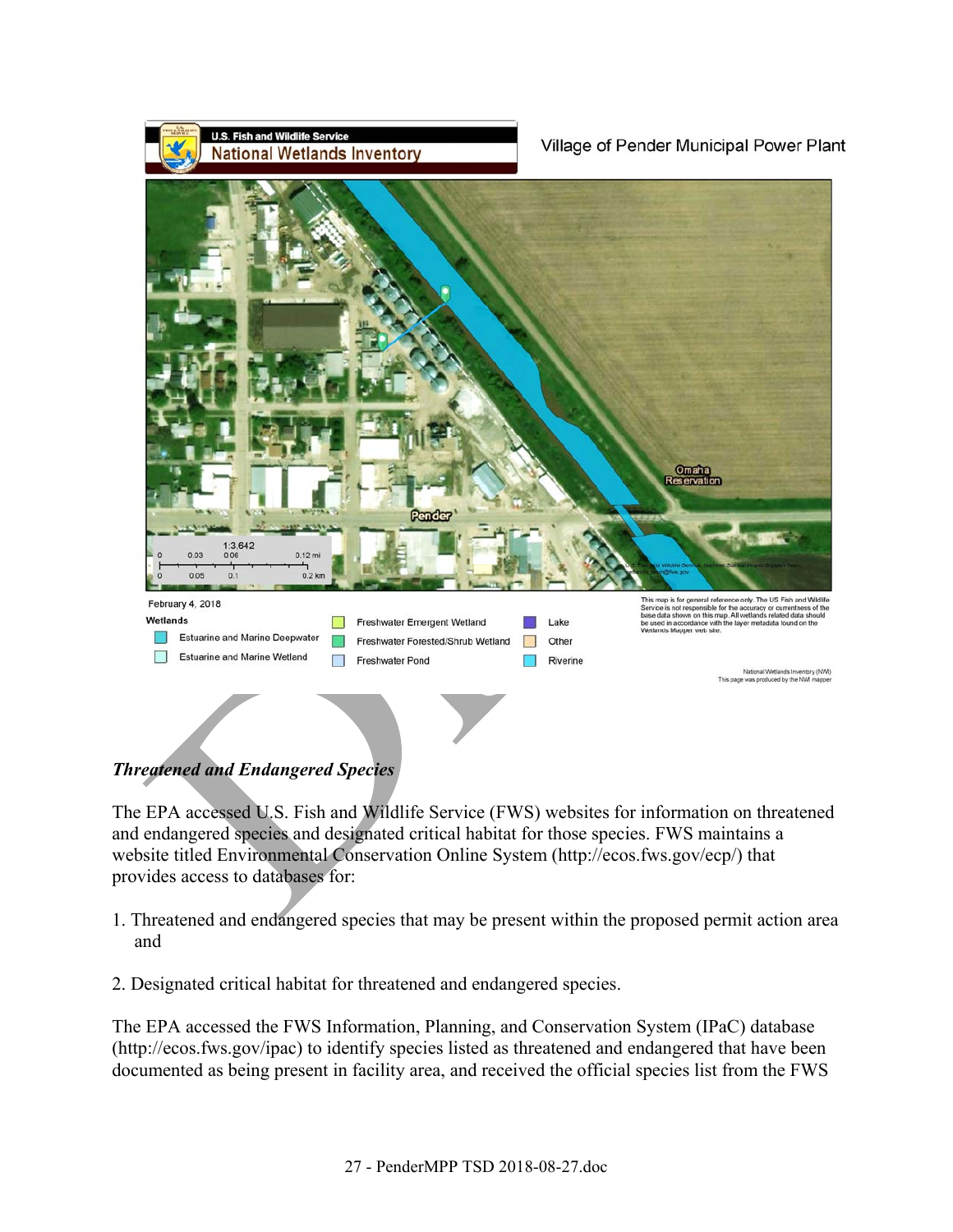Nebraska Ecological Services Field Office on February 9, 2018. There are no critical habitats within the facility area.

The official species list from FWS stated that the following threatened or endangered species may be found in the facility area:

**Least Tern (***Sterna antillarum***) Listing Status: Endangered** 

**Piping Plover (***Charadrius melodus***) Listing Status: Threatened** 

**Pallid Sturgeon (***Scaphirhynchus albus***) Listing Status: Endangered** 

**Western Prairie Fringed Orchid**  *(Platanthera praeclara)*  **Listing Status: Threatened**

**Northern Long-eared Bat (***Myotis septentrionalis***) Listing Status: Threatened** 

#### **Least Tern**

Listing Status: Endangered Effects Determination: No Effect

The interior least tern is migratory and its breeding range extends from Texas to Montana and from eastern Colorado and New Mexico to northern Indiana. They were declared endangered in 1985 (50 Federal Register 21792; May 28, 1985.) Interior least terns nest in riparian areas with sparsely vegetated sand and gravel bars within a wide, unobstructed river channel or salt flats along lake shorelines, at higher elevations away from the water's edge. The primary food is small fishes, but it also eats shrimp and occasionally other invertebrates. The least tern is known to use the Missouri River corridor for nesting and as a migratory corridor. The facility is located approximately 20 straight line miles west of the Missouri River. Given the location of the facility within a developed industrial area, apparent lack of habitat within the facility area, the proposed permitting action for the operation of existing facility will have no effect on the least tern.

### **Piping Plover**

Listing Status: Threatened Effects Determination: No Effect

The piping plover was declared threatened in 1985 (50 Federal Register 50733; December 11, 1985.)

It is a small shorebird that inhabits barren sand and gravel shores of rivers and lakes. The main foods taken are freshwater invertebrates washed up on shore, terrestrial, and benthic invertebrates. The Northern Great Plains population of piping plovers nest on the shorelines and islands of alkali (salty) lakes in North Dakota and Montana. They nest on sandbar islands and reservoir shorelines along the Missouri River and reservoirs in Montana, North Dakota, South Dakota, and Nebraska. In Nebraska, they nest on the Platte River system, Niobrara, Loup, and Elkhorn Rivers. The facility is located approximately 20 straight line miles west of the Missouri River. Given the location of the facility within a developed industrial area,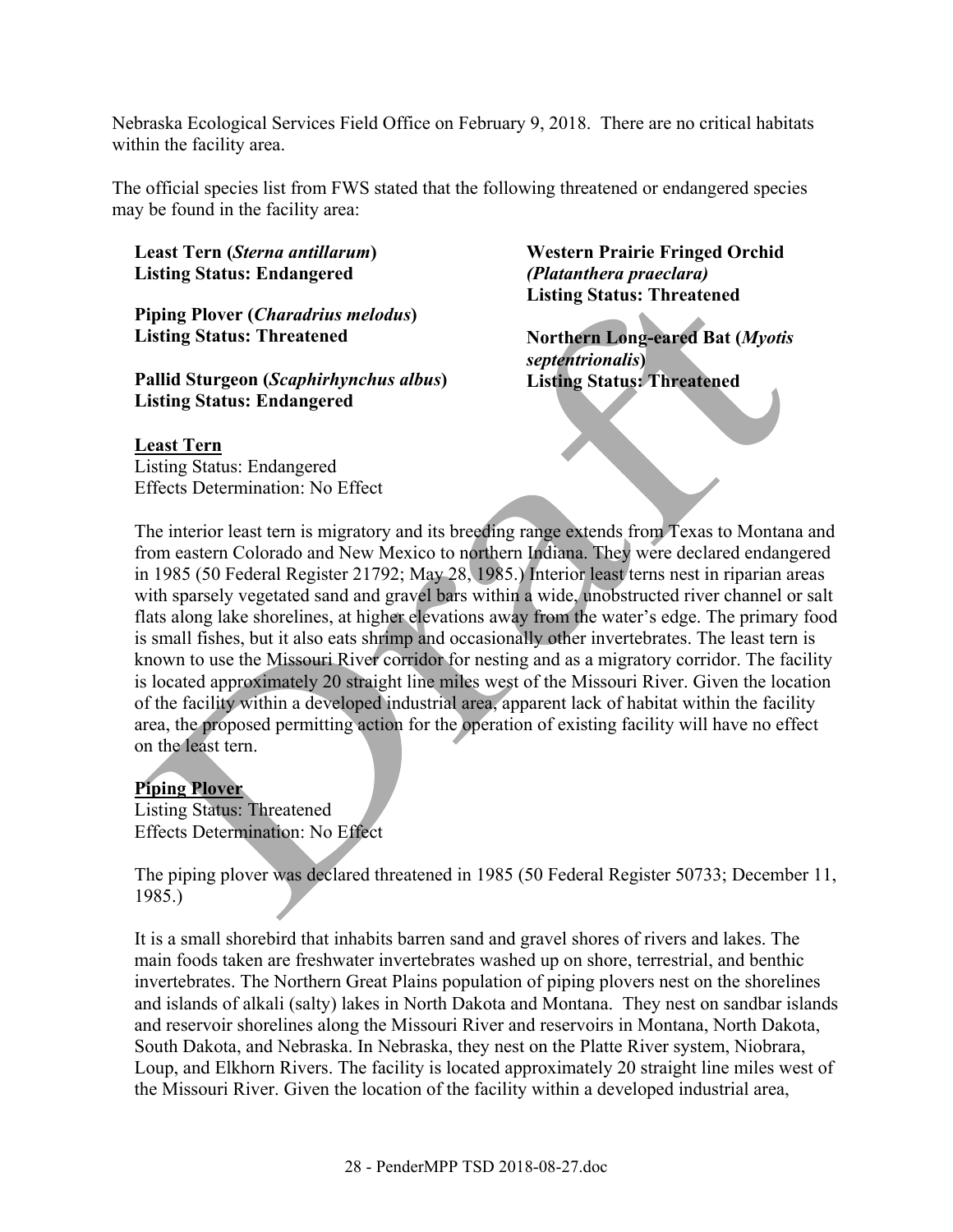apparent lack of habitat within the facility area, the proposed permitting action for the operation of existing facility will have no effect on the piping plover.

#### **Pallid Sturgeon**

Listing Status: Endangered Effects Determination: No Effect

The pallid sturgeon was federally listed as an endangered species on September 6, 1990. In Nebraska, the pallid sturgeon is found in the Missouri and lower Platte Rivers. Floodplains, backwaters, chutes, sloughs, islands, sandbars, and main channel waters formed the large river ecosystem that provided macrohabitat requirements for the pallid sturgeon, a species that is associated with diverse aquatic habitats. The expected occurrence of the pallid sturgeon is in the Lower Platte River and Missouri River. The Missouri River is approximately 20 straight line miles away from the facility, and the Lower Platte is even farther away from the facility. Thus, no potential habitat occurs within the facility area.

### **Western Prairie Fringed Orchid (WPFO)**

Listing Status: Threatened Effects Determination: No Effect

The western and eastern prairie fringed orchids were added to the U.S. List of Endangered and Threatened Wildlife and Plants on September 28, 1989. The WPFO, federally listed as threatened, inhabits tall-grass calcareous silt loam or sub-irrigated sand prairies. In eastern Nebraska, they are found in upland prairies and loess soils. In central and northeast Nebraska, they occur in wet prairies and meadows.

The location of the facility is within a developed industrial area. The facility occupies approximately 13,000 square feet of land in a developed industrial area two blocks north of Main Street and includes two buildings with a total footprint of approximately 6,000 square feet. The recent tank installation did not increase emissions. The footprint of the existing facility was not expanded and the tank installation would likely not have involved removing or disturbing native vegetation. Therefore, the proposed permit action is considered to have no effect on the WPFO.

### **Northern Long-eared Bat (NLEB)**

Listing Status: Threatened Effects Determination: No Effect

On April 2, 2015, the USFWS listed the northern long-eared bat as a threatened species. NLEB are very useful because they feed on spiders, beetles, and flying insects (such as mosquitoes). The primary factor threatening the northern long-eared bat is white-nose syndrome. However, because populations of the bat are depressed by this disease, human activities that were not significant before may be so now. In the final listing rule for the northern long-eared bat, USFWS states that critical habitat is not determinable at this time and plans to propose and determine appropriate critical habitat within one year of the final listing.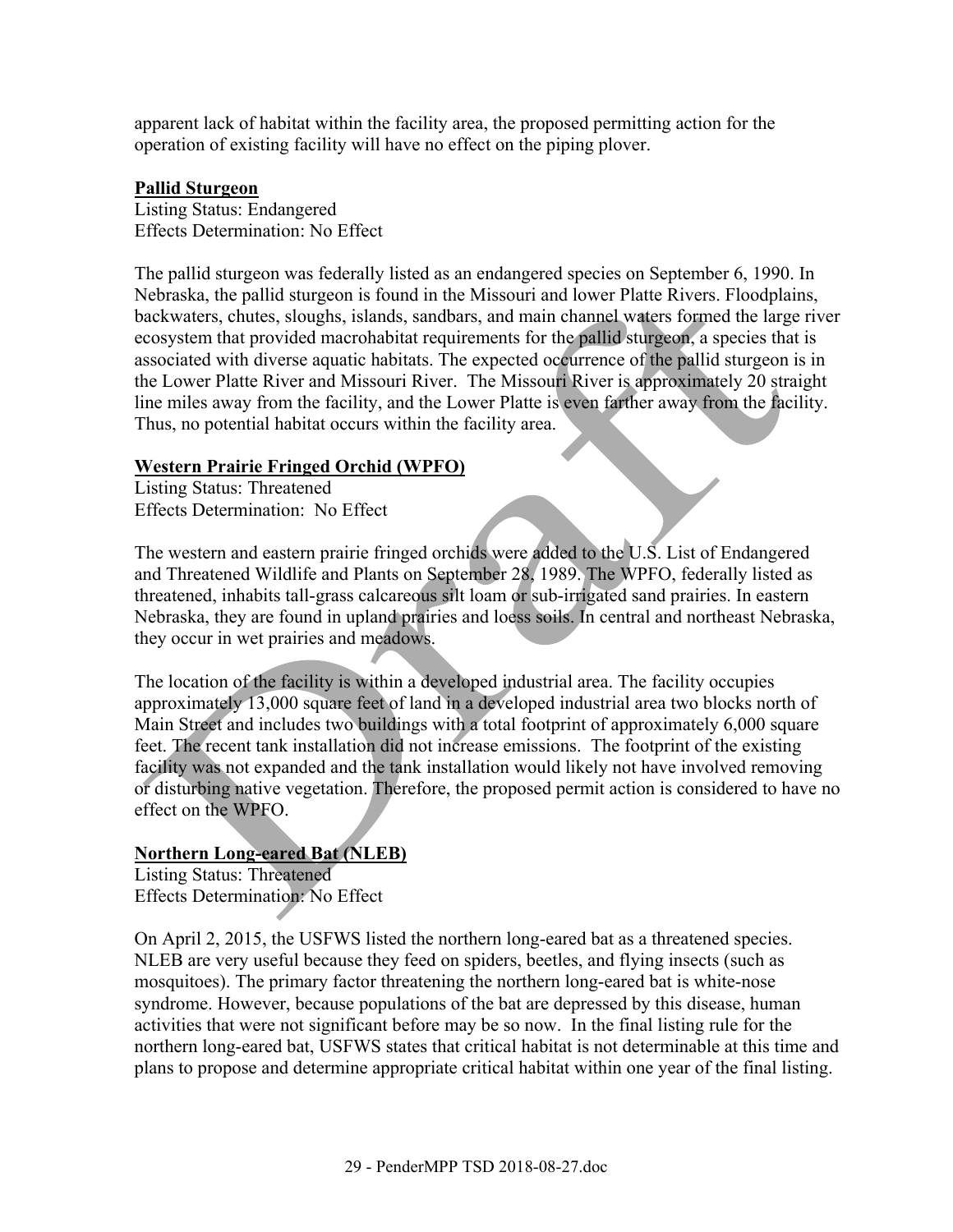NLEB have been found in 39 states, including Nebraska. However, no potential habitat appears to occur within the facility area.

## *EPA Determination of ESA Impacts*

The CAA Synthetic Minor Source permit action will have the beneficial effect of controlling air pollution by establishing emissions limits below major source thresholds for all nonexempt operations currently at the facility. Based on information we have researched and reviewed, the EPA has concluded that the proposed permit action will have "no effect" on the Least Tern, Piping Plover, Pallid Sturgeon, Western Prairie Fringed Orchid, and Northern Long-Eared Bat. As the lead federal agency for Section  $7(a)(2)$  compliance and given our determination that the proposed action will have "no effect" on listed species or critical habitat, EPA is not consulting with the FWS Nebraska Ecological Services Field Office. A Federal agency is not required to consult with the FWS if it determines an action will not affect listed species or critical habitat.

The EPA gathered information on listed species from the following sources:

- 1. Thompson, Bruce C., Jerome A. Jackson, Joannna Burger, Laura A. Hill, Eileen M. Kirsch and Jonathan L. Atwood. 1997. Least Tern (Sternula antillarum), The Birds of North America Online (A. Poole, Ed.). Ithaca: Cornell Lab of Ornithology; Retrieved from the Birds of North America Online: http://bna.birds.cornell.edu/bna/species/290 doi:10.2173/bna.290
- 2. U.S. Fish and Wildlife Service, 2009. *Piping Plover 5-Year Review: Summary and Evaluation*: http://www.fws.gov/northeast/endangered/PDF/Piping\_Plover\_five\_year\_review\_and\_su mmary.pdf
- 3. Elliott-Smith, Elise and Susan M. Haig. 2004. Piping Plover (Charadrius melodus), The Birds of North America Online (A. Poole, Ed.). Ithaca: Cornell Lab of Ornithology; Retrieved from the Birds of North America Online: http://bna.birds.cornell.edu/bna/species/002 doi:10.2173/bna.2
- 4. United States. U.S. Fish and Wildlife Service. *Pallid Sturgeon 5-Year Review*; U.S. Fish and Wildlife Service, 2007. Retrieved from http://ecos.fws.gov/docs/five\_year\_review/doc1059.pdf
- 5. U.S. Fish and Wildlife Service. January 2014. Revised RECOVERY PLAN for the Pallid Sturgeon (Scaphirhynchus albus). http://ecos.fws.gov/docs/recovery\_plan/Pallid%20Sturgeon%20Recovery%20Plan%20Fi rst%20Revision%20signed%20version%20012914\_3.pdf
- 6. U.S. Fish and Wildlife Service. 2009. Western Prairie Fringed Orchid (Platanthera praeclara) 5-Year Review: Summary and Evaluation. 37 pp. http://www.fws.gov/midwest/endangered/plants/pdf/wpfo\_5YrReview2009.pdf
- 7. Western Prairie Fringed Orchid Fact Sheet. U.S. Fish and Wildlife Service, Ecological Services Field Offices in the Upper Midwest. 2011.
- 8. General NPDES Permit Number NER900000 for Storm Water Discharges from Industrial Activity to Waters of the State of Nebraska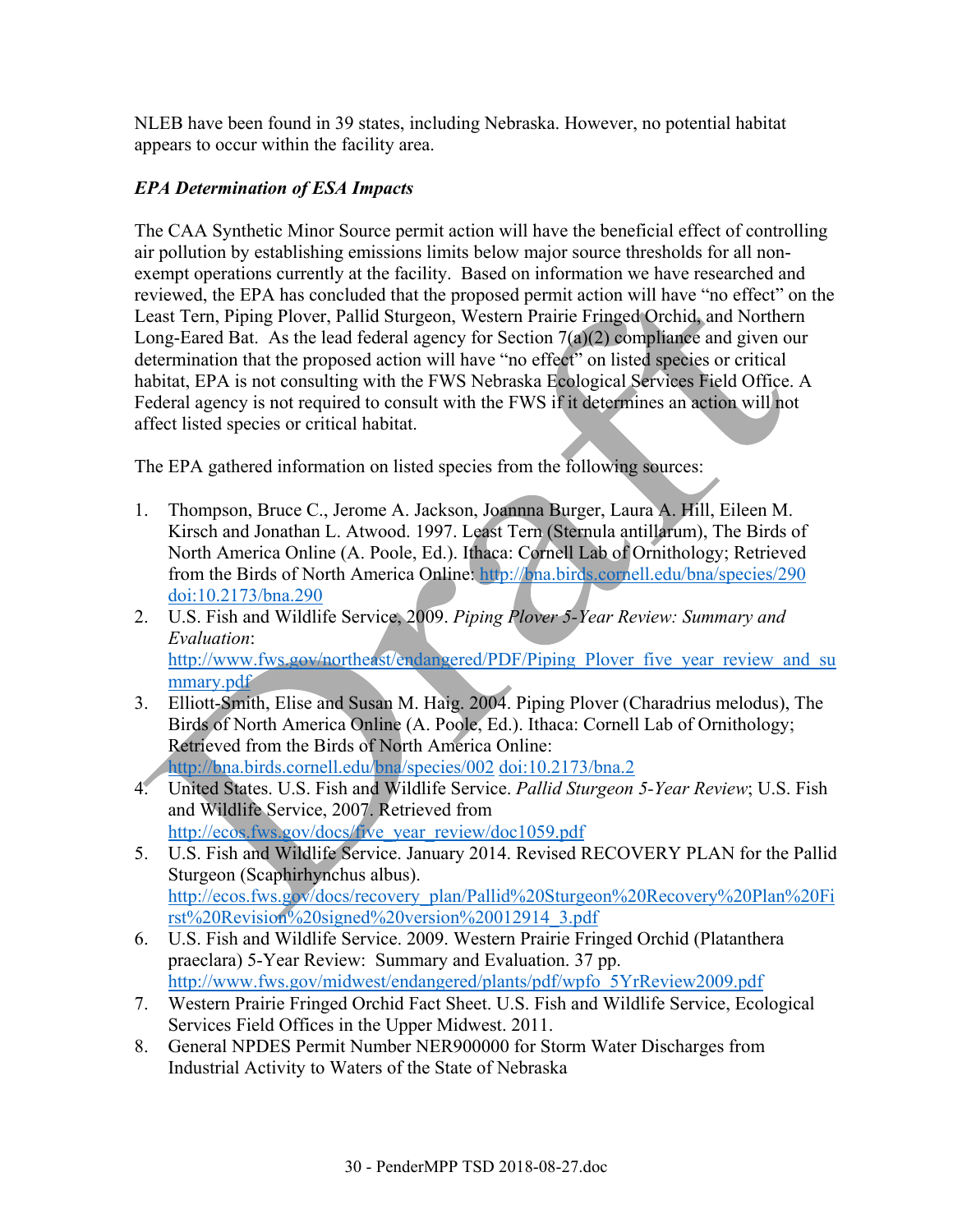http://www.deq.state.ne.us/publica.nsf/23e5e39594c064ee852564ae004fa010/9c04cb7b8 75b5a0b8625687400613d3b/\$FILE/ISW-%20General%20Permit.pdf

- 9. 80 FR 17973 18033 April 2, 2015 Threatened Species Status for the Northern Long-Eared Bat with 4(d) Rule https://www.gpo.gov/fdsys/pkg/FR-2015-04-02/pdf/2015- 07069.pdf
- 10. U.S. Fish and Wildlife Service. 2016. Northern Long-Eared Bat (Myotis septentrionalis) Status: Threatened with 4(d) Rule http://www.fws.gov/midwest/endangered/mammals/nleb/

## **(2) National Environmental Policy Act (NEPA) Review.**

Under Section 793(c) of the Energy Supply and Environmental Coordination Act of 1974, no action taken under the Clean Air Act shall be deemed a major federal action significantly affecting the quality of the human environment within the meaning of the National Environmental Policy Act of 1969. The proposed permitting action is taken under regulations implementing the Clean Air Act and is therefore exempt from the NEPA. See Section 7(c) of the Energy Supply and Environmental Coordination Act of 1974, 15 U.S.C. 793(c) (1).

## **(3) National Historic Preservation Act (NHPA).**

Section 106 of the NHPA requires that the EPA consider the effect of any action undertaken by the EPA, such as issuing air construction permits, on any district, site, building, structure, or object that is included in or eligible for inclusion in the National Register of Historic Places. The EPA consults with the state historical preservation officer (SHPO), the tribal historical preservation officer (THPO), and members of the public to receive and consider their views and concerns about historic preservation during projects and activities that are considered covered undertakings. Since the Omaha Tribe has assumed the SHPO's responsibilities for Section 106 under Section 101(d) (2) of NHPA, thereby having a THPO, the EPA is consulting with the THPO in lieu of the SHPO.

The Village of Pender Municipal Power Plant is located at 205 North 3rd St. (NE Corner of Ivan St. & N 3rd St.) Pender, Nebraska 68047. The location is two blocks north of Main Street. According to the Thurston County Assessor's Office, Lots 3 and 4, Block 9 is the exact plot location within the Village of Pender.

The EPA considered whether issuing the proposed synthetic minor permit might affect historic properties. EPA searched the National Park Service National Register of Historic Places website http://focus.nps.gov/nrhp and found six National Register Sites listed for Thurston County. Two sites listed are within the Village of Pender.

First Thurston County Courthouse located at 400-412 Main Street is approximately 500 straight line feet southwest of the Village of Pender Municipal Power Plant.

Thurston County Courthouse (second) located between 5th & 6th Streets is approximately 1,000 straight line feet southwest of the Village of Pender Municipal Power Plant.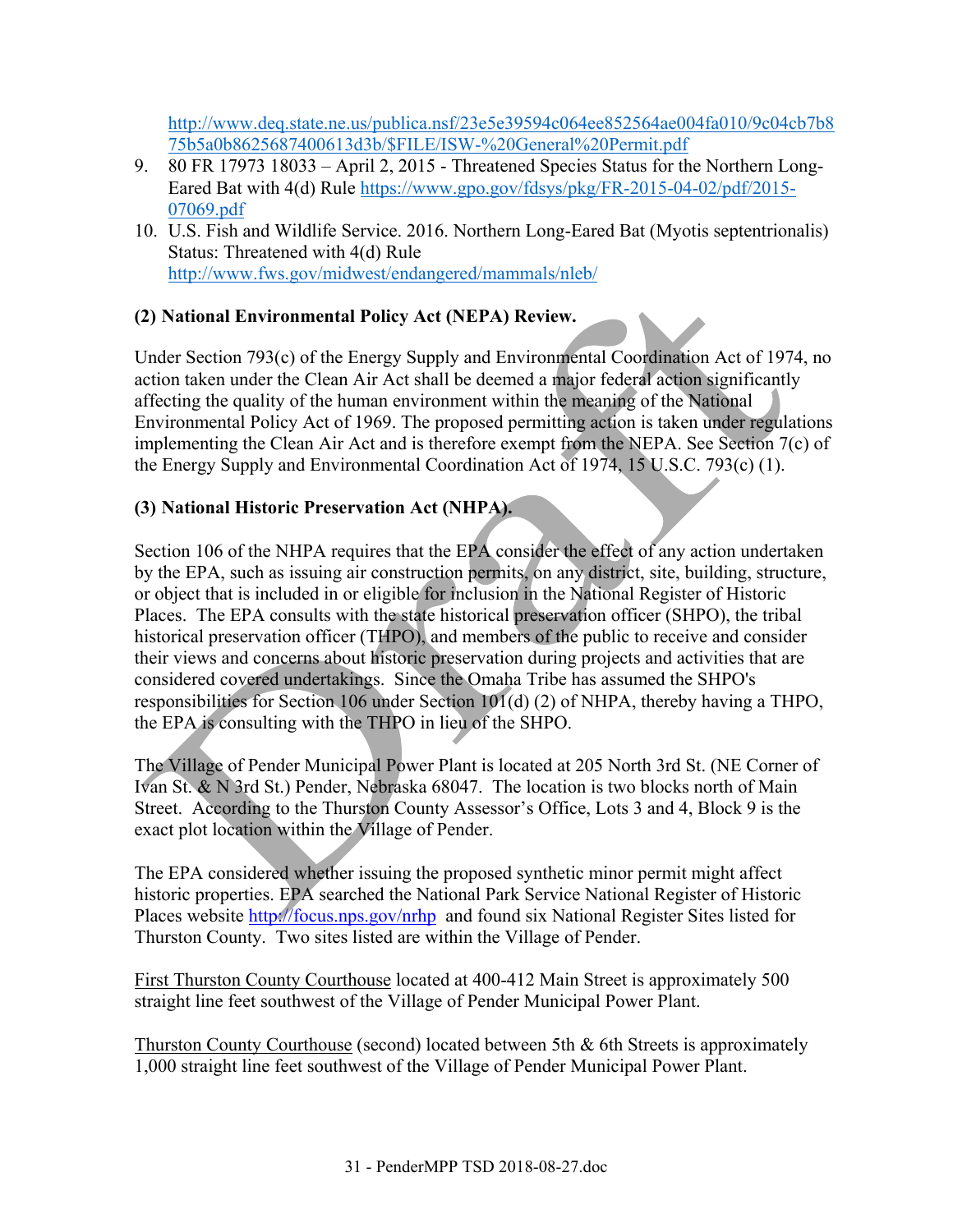The proposed CAA Synthetic Minor Source permit action covers four existing Engine-Generators installed between 1952 and 1972. The facility is operated as a peak/standby plant. Electrical power can be generated quickly during peak electrical energy demands or during emergencies. The Village has a capacity lease agreement with Municipal Energy Agency of Nebraska (MEAN) for 3,955 kW.

In 2016 a 5,000-gallon diesel storage tank was installed to replace an old 12,000-gallon diesel storage tank. During a July 31, 2018, on-site visit EPA observed the new 5,000-gallon diesel storage tank installed outside the south side of the power plant building between two existing cooling units. The double-wall aboveground Clawson-manufactured "Fireguard" diesel storage tank replaced an old 12,000-gallon vertical aboveground tank. Given the low volatility of diesel fuel and assuming the new storage tank is well designed, operated and maintained, potential air emissions are expected to be relatively low. EPA estimates that compliance with the draft air permit will allow up to 13.9 pounds per year of volatile organic compounds (VOC) emissions from the new diesel storage tank. Actual VOC emissions reported for 2016 from the storage tank due to breathing loss and working loss were 0.05 pounds per year based on a throughput of 1,160 gallons. In 2017, the facility operated the engine-generators a total of 10 hours and used 1,371.2 gallons of diesel fuel.

The new horizontal 5,000-gallon cylindrical storage tank (8.5 feet in diameter and 14 feet long) has a footprint of roughly 125 square feet. The old vertical 12,000-gallon cylindrical tank had a 10-foot diameter with a structural footprint of roughly 80 square feet. A new metal building containing a new fuel metering system with day tanks for monitoring the supply of diesel to the power plant's four existing engine-generators was constructed at the old storage tank location. The new metal building has a structural footprint of roughly 15 feet by 15 feet, or 225 square feet. Based on the footprints associated with the 2016 installation of the new tank and 2017 installation of the new metal building, minus the footprint associated with the removal of the old tank, the facility's total structural footprint appears to have expanded roughly 270 square feet.

The proposed permit action does not authorize any emission increases from existing units, nor does it otherwise authorize any other physical modifications to the facility or its operations. The permit action will have the beneficial effect of controlling air pollution by establishing emissions limits below major source thresholds for all non-exempt operations currently at the facility. EPA considers the permit action the type of activity that does not have the potential to cause effects on historic properties.

## **(4) Environmental Justice (EJ).**

Environmental Justice is the fair treatment and meaningful involvement of all people regardless of race, color, national origin, or income with respect to the development, implementation, and enforcement of environmental laws, regulations, and policies. Fair treatment means that no group of people should bear a disproportionate share of the negative environmental consequences resulting from industrial, governmental and commercial operations or policies. Meaningful involvement means that people have an opportunity to participate in decisions about activities that may affect their environment and/or health; the public's contribution can influence the regulatory agency's decision; their concerns will be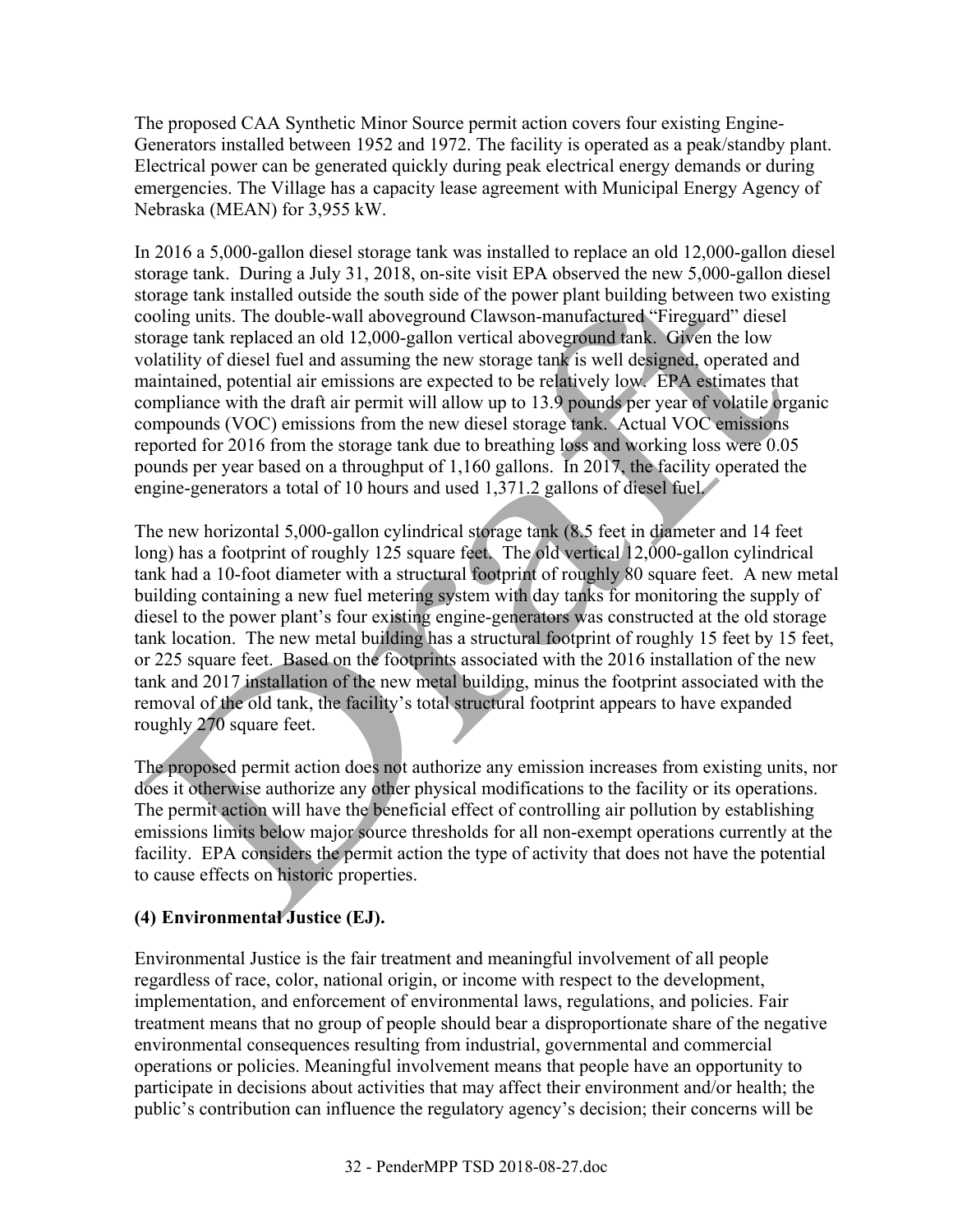considered in the decision-making process; and the decision makers seek out and facilitate the involvement of those potentially affected. EPA's goal is to provide an environment where all people enjoy the same degree of protection from environmental and health hazards and equal access to the decision-making process to maintain a healthy environment in which to live, learn, and work.

EPA has developed an EJ mapping and screening tool called EJSCREEN. It is based on nationally consistent data and an approach that combines environmental and demographic indicators in maps and reports. The Pender Municipal Power Plant is in the Village of Pender, Nebraska and within the exterior boundaries of the Omaha Tribe's reservation. EPA reviewed screen reports for the half-mile and one-mile radius around the facility, as well as one for the census block group.

EJ areas of concern are determined by examining various environmental, demographic, and economic indicators. With EJSCREEN, EPA primarily looks at the EJ indicators. EPA uses an 80th percentile threshold to evaluate the potential for EJ concerns in a community, so if an area of interest exceeds the 80th percentile for one or more of the 11 EJ indicators, EPA considers that area to have a high potential for EJ concerns. In this case none of the EJ indicators exceed the 80th percentile for this location. So, EPA would not consider this location as one that would have a high potential for EJ concerns.

The EPA is seeking input regarding possible EJ concerns and whether this proposed permit action, establishing emissions limits below major source thresholds for the operation of existing equipment at the facility, might cause a disproportionately high environmental or public health impact to a low income or minority population.

## **(5) Consultation with the Omaha Tribe of Nebraska and Iowa.**

As part of EPA Region 7's federal program implementation and oversight responsibilities, EPA Region 7's policy is to consult on a government-to-government basis with federally recognized tribal governments. EPA Region 7 consulted with the Omaha Tribe regarding the issuance of this synthetic minor source permit for the Village of Pender Municipal Power Plant via written correspondence. The tribal point of contact for the consultation provided information to the agency supporting the issuance of this permit. See administrative record.

## **(6) Public participation requirements.**

EPA Region 7 is soliciting public input to be considered prior to final decision-making regarding the issuance of the proposed synthetic minor source permit consistent with the 40 CFR 49.157 Public participation requirements.

EPA Region 7 is providing notice of the proposed permit action in the Pender Times. EPA Region 7 is making relevant information, for example, the draft permit and support materials, including this TSD, at the EPA website: https://www.epa.gov/caa-permitting/status-tribal-airpermits-region-7.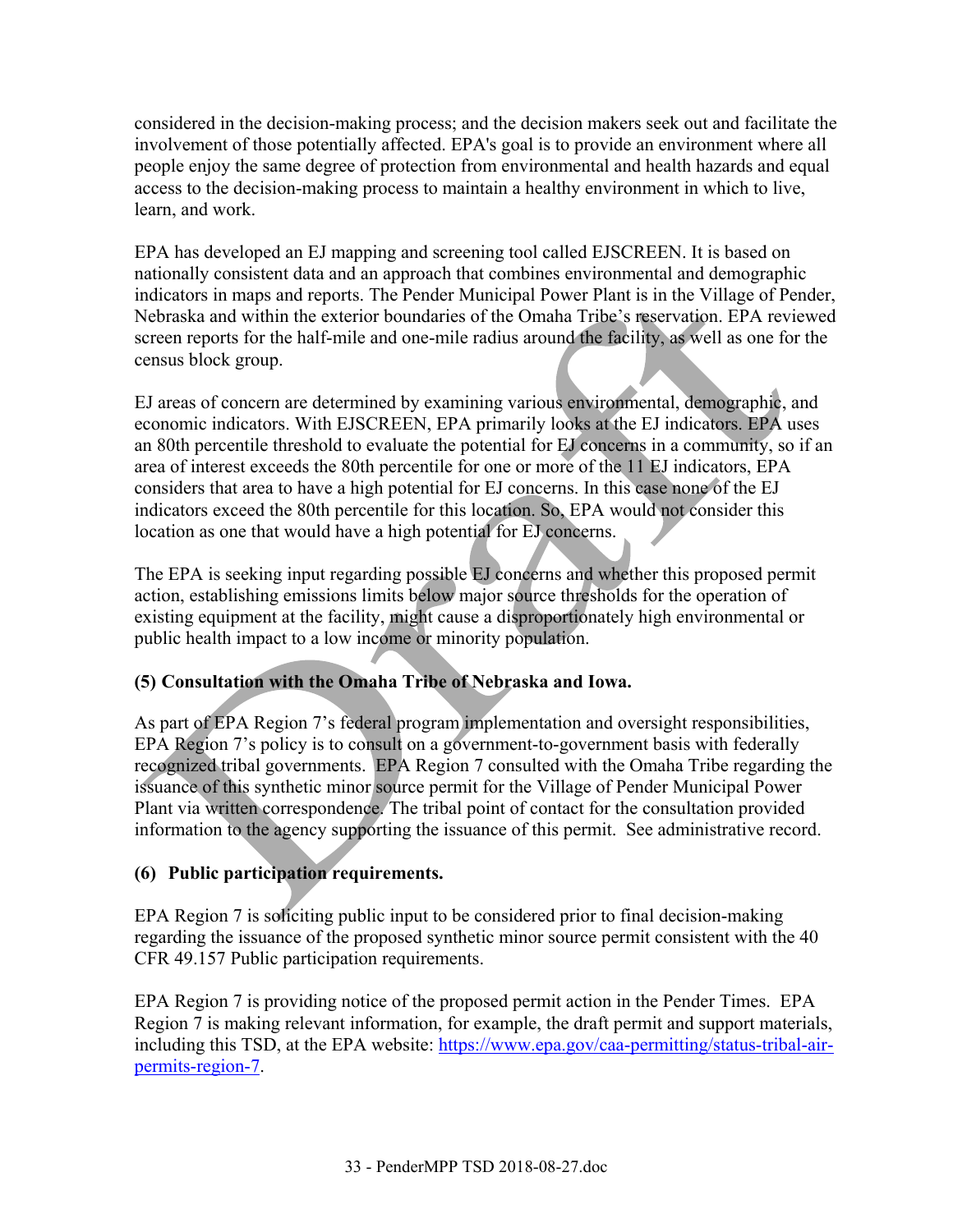The comment period for the Public Notice (PN) of this draft permit starts with the date noted on the PN and ends 30 calendar-days later. The PN requests comments from interested individuals or organizations. A written request for a public hearing on the draft permit may also be submitted. Any request for a hearing must state the nature of the issues that the requestor proposes to raise at the hearing. In accordance with 40 CFR 49.157 (c) (1), the EPA will consider all comments submitted before the end of the public comment period. If there is a significant degree of public interest in a draft permit, a public hearing will be held on the contents of the draft permit. See 40 CFR 49.157(c) (4). The final permit will be issued in accordance with the provisions of 40 CFR 49.159.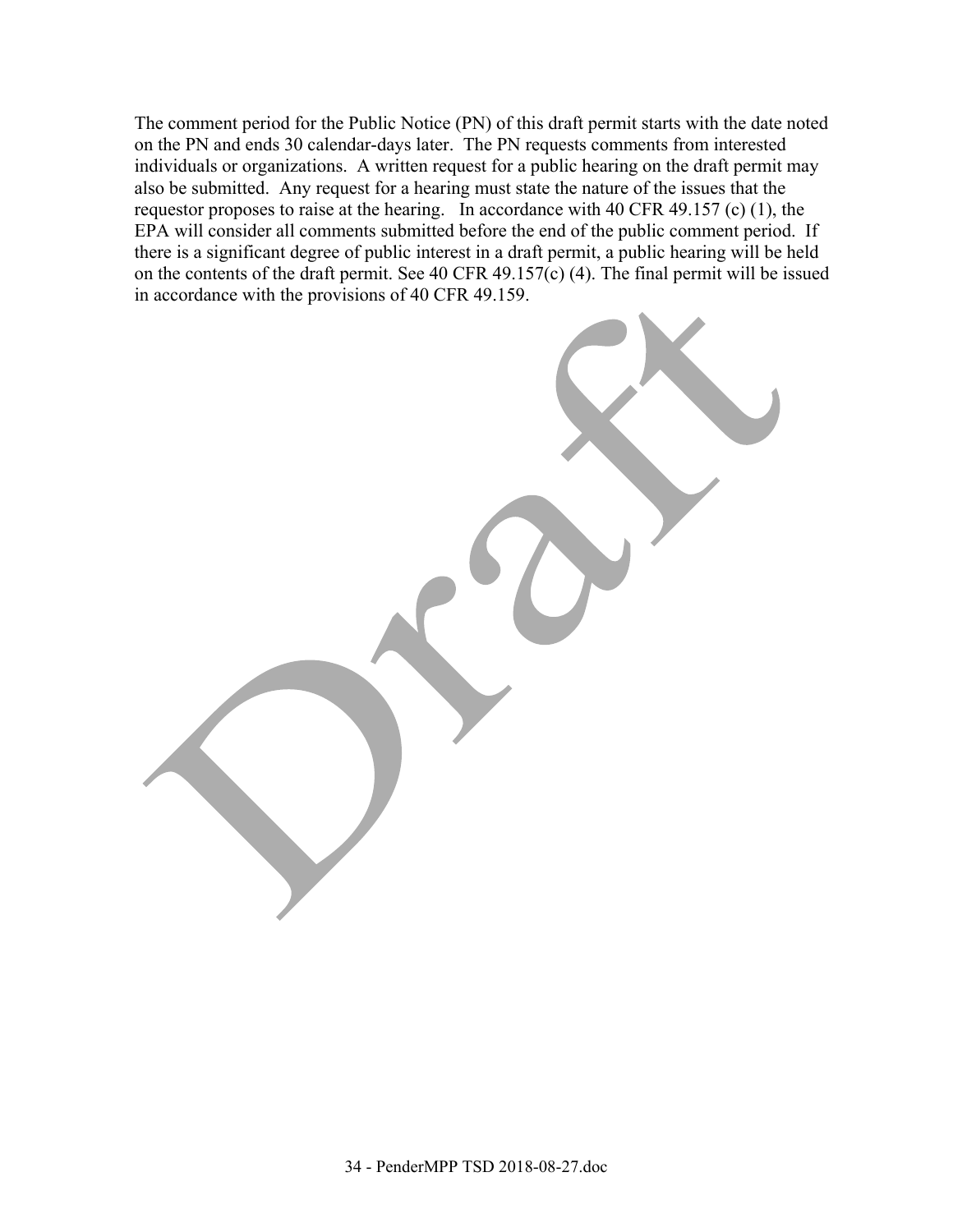# **TSD Appendix A – 40 CFR Part 63, Subpart ZZZZ (MACT ZZZZ) Requirements**

| <b>MACT ZZZZ Requirements for Pender Power Plant</b>                                                                                                                                                                           |
|--------------------------------------------------------------------------------------------------------------------------------------------------------------------------------------------------------------------------------|
| 63.6585 Am I subject to this subpart?                                                                                                                                                                                          |
| 63.6585 - applies: owner or operator of a stationary RICE at an area source of HAP emissions                                                                                                                                   |
| 63.6590 What parts of my plant does this subpart cover?                                                                                                                                                                        |
| 63.6590 (a) (1) (iii) - applies to affected existing stationary RICE at an area source of HAP emissions constructed before June 12, 2006.                                                                                      |
| 63.6595 When do I have to comply with this subpart?                                                                                                                                                                            |
| 63.6595 (a) - *** Already Completed before May 3, 2013 deadline *** If you have an existing non-emergency CI stationary RICE with a site                                                                                       |
| rating of more than 500 brake HP located at an existing stationary CI RICE located at an area source of HAP emissions, you must comply with                                                                                    |
| the applicable emission limitations, operating limitations, and other requirements no later than May 3, 2013.                                                                                                                  |
| 63.6595 (c) - If you own or operate an affected source, you must meet the applicable notification requirements in 63.6645 and in 40 CFR                                                                                        |
| part 63, subpart A.                                                                                                                                                                                                            |
| 63.6603 What emission limitations, operating limitations, and other requirements must I meet if I own or operate an existing stationary                                                                                        |
| RICE located at an area source of HAP emissions?                                                                                                                                                                               |
| 63.6603 Compliance with the numerical emission limitations established in this subpart is based on the results of testing the average of                                                                                       |
| three 1-hour runs using the testing requirements and procedures in 63.6620 and Table 4 to this subpart.                                                                                                                        |
| 63.6603 (a) If you own/operate an existing stationary RICE located at an area source of HAP emissions, you must comply with the                                                                                                |
| requirements in Table 2d to this subpart & the operating limitations in Table 2b to this subpart that apply to you.                                                                                                            |
| 63.6604 What fuel requirements must I meet if I own or operate a stationary CI RICE?                                                                                                                                           |
| 63.6604 (a) If you own or operate an existing non-emergency, non-black start Cl stationary RICE with a site rating of more than 300 brake HP                                                                                   |
| with a displacement of less than 30 liters per cylinder that uses diesel fuel, you must use diesel fuel that meets the requirements in 40 CFR                                                                                  |
| 80.510(b) for nonroad diesel fuel.                                                                                                                                                                                             |
| 63.6605 What are my general requirements for complying with this subpart?                                                                                                                                                      |
| 63.6605 (a) You must be in compliance with the emission limitations, operating limitations, and other requirements in this subpart that                                                                                        |
| apply to you at all times.                                                                                                                                                                                                     |
| 63.6605 (b) At all times you must operate and maintain any affected source, including associated air pollution control equipment and                                                                                           |
| monitoring equipment, in a manner consistent with safety and good air pollution control practices for minimizing emissions. The general                                                                                        |
| duty to minimize emissions does not require you to make any further efforts to reduce emissions if levels required by this standard have                                                                                       |
| been achieved. Determination of whether such operation and maintenance procedures are being used will be based on information                                                                                                  |
| available to the Administrator which may include, but is not limited to, monitoring results, review of operation and maintenance                                                                                               |
| procedures, review of operation and maintenance records, and inspection of the source.                                                                                                                                         |
| 63.6612 *** Already Completed before May 3, 2013 deadline *** By what date must I conduct the initial performance tests or other                                                                                               |
| initial compliance demonstrations if I own or operate  an existing stationary RICE located at an area source of HAP emissions?                                                                                                 |
| 63.6612 *** Already Completed before May 3, 2013 deadline *** If you own or operate an existing stationary RICE located at an area                                                                                             |
| source of HAP emissions you are subject to the requirements of this section.                                                                                                                                                   |
| 63.6612 (a) *** Already Completed before May 3, 2013 deadline *** You must conduct any initial performance test or other initial                                                                                               |
| compliance demonstration according to Tables 4 and 5 to this subpart that apply to you within 180 days after the compliance date that is                                                                                       |
| specified for your stationary RICE in 63.6595 and according to the provisions in 63.7(a)(2).                                                                                                                                   |
| 63.6615 When must I conduct subsequent performance tests?                                                                                                                                                                      |
| 63.6615 If you must comply with the emission limitations and operating limitations, you must conduct subsequent performance tests as                                                                                           |
| specified in Table 3 of this subpart.                                                                                                                                                                                          |
| 63.6620 What performance tests and other procedures must I use?                                                                                                                                                                |
| 63.6620 What performance tests and other procedures must I use?                                                                                                                                                                |
| (a) You must conduct each performance test in Tables 3 and 4 of this subpart that applies to you.                                                                                                                              |
| 63.6620 (b) Each performance test must be conducted according to the requirements that this subpart specifies in Table 4 to this subpart.                                                                                      |
|                                                                                                                                                                                                                                |
| 63.6620 (d) You must conduct three separate test runs for each performance test required in this section, as specified in 63.7(e) (3). Each<br>test run must last at least 1 hour, unless otherwise specified in this subpart. |
|                                                                                                                                                                                                                                |
| 63.6620 (e) (1) You must use Equation 1 of this section to determine compliance with the percent reduction requirement:                                                                                                        |
| $c_i$ - $c_o$                                                                                                                                                                                                                  |
| (Eq. 1)<br>$x 100 = R$                                                                                                                                                                                                         |
| $C_i$                                                                                                                                                                                                                          |
| Where:                                                                                                                                                                                                                         |
| Ci = concentration of carbon monoxide (CO), total hydrocarbons (THC), or formaldehyde at the control device inlet,                                                                                                             |
| Co = concentration of CO, THC, or formaldehyde at the control device outlet, and                                                                                                                                               |
| $R$ = percent reduction of CO, THC, or formaldehyde emissions.                                                                                                                                                                 |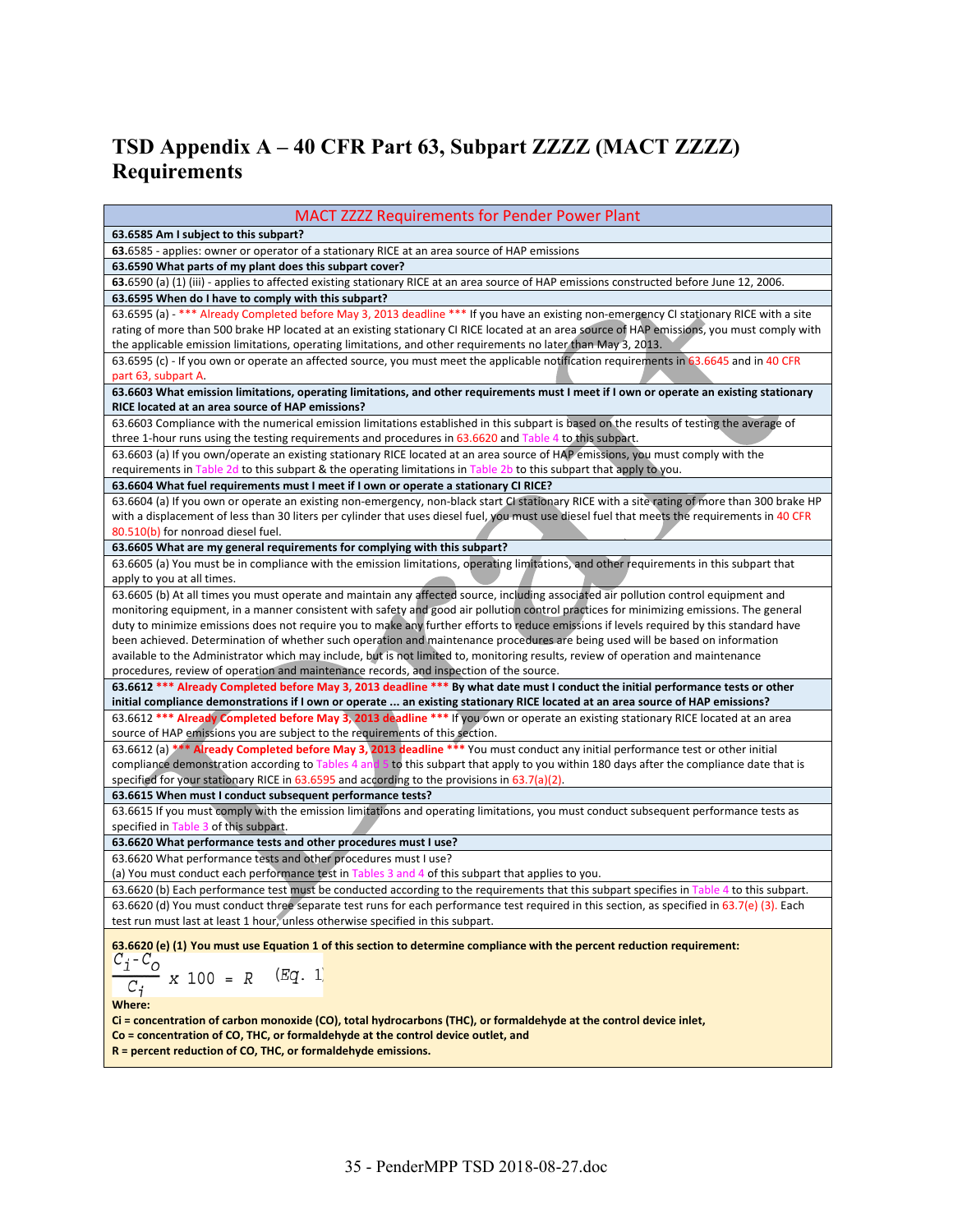**63.6620 (e) (2) You must normalize the CO, THC, or formaldehyde concentrations at the inlet and outlet of the control device to a dry basis and to 15 percent oxygen, or an equivalent percent carbon dioxide (CO2). If pollutant concentrations are to be corrected to 15 percent oxygen and CO2 concentration is measured in lieu of oxygen concentration measurement, a CO2 correction factor is needed. Calculate the CO2 correction factor as described in paragraphs (e)(2)(i) through (iii) of this section.** 

**(i) Calculate the fuel‐specific Fo value for the fuel burned during the test using values obtained from Method 19, Section 5.2, and the following equation:** 

$$
F_O = \frac{0.209 \ F_d}{F_C} \quad (Eq. 2)
$$

**Where:** 

**Fo = Fuel factor based on the ratio of oxygen volume to the ultimate CO2 volume produced by the fuel at zero percent excess air. 0.209 = Fraction of air that is oxygen, percent/100.** 

**Fd = Ratio of the volume of dry effluent gas to the gross calorific value of the fuel from Method 19, dsm3/J (dscf/106 Btu). Fc = Ratio of the volume of CO2 produced to the gross calorific value of the fuel from Method 19, dsm3/J (dscf/106 Btu)** 

**(ii) Calculate the CO2 correction factor for correcting measurement data to 15 percent O2, as follows:** 

$$
X_{CO2} = \frac{5.9}{F_O} \quad (Eq. 3)
$$

**Where:** 

**XCO2 = CO2 correction factor, percent.** 

**5.9 = 20.9 percent O2—15 percent O2, the defined O2 correction value, percent.** 

**(iii) Calculate the CO, THC, and formaldehyde gas concentrations adjusted to 15 percent O2 using CO2 as follows:** 

$$
C_{adj} = C_d \frac{X_{CO2}}{\sqrt[8]{CO_2}} \quad (Eq. 4)
$$

**Where:** 

**Cadj = Calculated concentration of CO, THC, or formaldehyde adjusted to 15 percent O2.** 

**Cd = Measured concentration of CO, THC, or formaldehyde, uncorrected.** 

**XCO2 = CO2 correction factor, percent.** 

**%CO2 = Measured CO2 concentration measured, dry basis, percent.**

63.6620 (i) The engine percent load during a performance test must be determined by documenting the calculations, assumptions, and measurement devices used to measure or estimate the percent load in a specific application. A written report of the average percent load determination must be included in the notification of compliance status. The following information must be included in the written report: the engine model number, the engine manufacturer, the year of purchase, the manufacturer's site-rated brake horsepower, the ambient temperature, pressure, and humidity during the performance test, and all assumptions that were made to estimate or calculate percent load during the performance test must be clearly explained. If measurement devices such as flow meters, kilowatt meters, beta analyzers, stain gauges, etc. are used, the model number of the measurement device, and an estimate of its accurate in percentage of true value must be provided.

**63.6625 What are my monitoring, installation, collection, operation, and maintenance requirements?** 

63.6625 (b) If you are required to install a continuous parameter monitoring system (CPMS) as specified in Table 5 of this subpart, you must install, operate, and maintain each CPMS according to the requirements in paragraphs (b)(1) through (6) of this section.

63.6625 (b) (1) You must prepare a site‐specific monitoring plan that addresses the monitoring system design, data collection, and the quality assurance and quality control elements outlined in paragraphs (b)(1)(i) through (v) of this section and in 63.8(d). As specified in 63.8(f)(4), you may request approval of monitoring system quality assurance and quality control procedures alternative to those specified in paragraphs (b)(1) through (5) of this section in your site-specific monitoring plan.

63.6625 (b) (1) (i) The performance criteria and design specifications for the monitoring system equipment, including the sample interface, detector signal analyzer, and data acquisition and calculations;

63.6625 (b) (1) (ii) Sampling interface (e.g., thermocouple) location such that the monitoring system will provide representative measurements;

63.6625 (b) (1) (iii) Equipment performance evaluations, system accuracy audits, or other audit procedures;

63.6625 (b) (1) (iv) Ongoing operation and maintenance procedures in accordance with provisions in 63.8(c)(1)(ii) and (c)(3); and

63.6625 (b) (1) (v) Ongoing reporting and recordkeeping procedures in accordance with provisions in 63.10(c), (e)(1), and (e)(2)(i).

63.6625 (b) (2) You must install, operate, and maintain each CPMS in continuous operation according to the procedures in your site specific monitoring plan.

63.6625 (b) (3) The CPMS must collect data at least once every 15 minutes (see also 63.6635).

63.6625 (b) (4) For a CPMS for measuring temperature range, the temperature sensor must have a minimum tolerance of 2.8 degrees Celsius (5 degrees Fahrenheit) or 1 percent of the measurement range, whichever is larger.

63.6625 (b) (5) You must conduct the CPMS equipment performance evaluation, system accuracy audits, or other audit procedures specified in your site‐specific monitoring plan at least annually.

63.6625 (b) (6) You must conduct a performance evaluation of each CPMS in accordance with your site‐specific monitoring plan.

63.6625 (g) If you own or operate an existing non‐emergency, non‐black start CI engine greater than or equal to 300 HP that is not equipped with a closed crankcase ventilation system, you must comply with either paragraph (g)(1) or paragraph (2) of this section. Owners and operators must follow the manufacturer's specified maintenance requirements for operating and maintaining the open or closed crankcase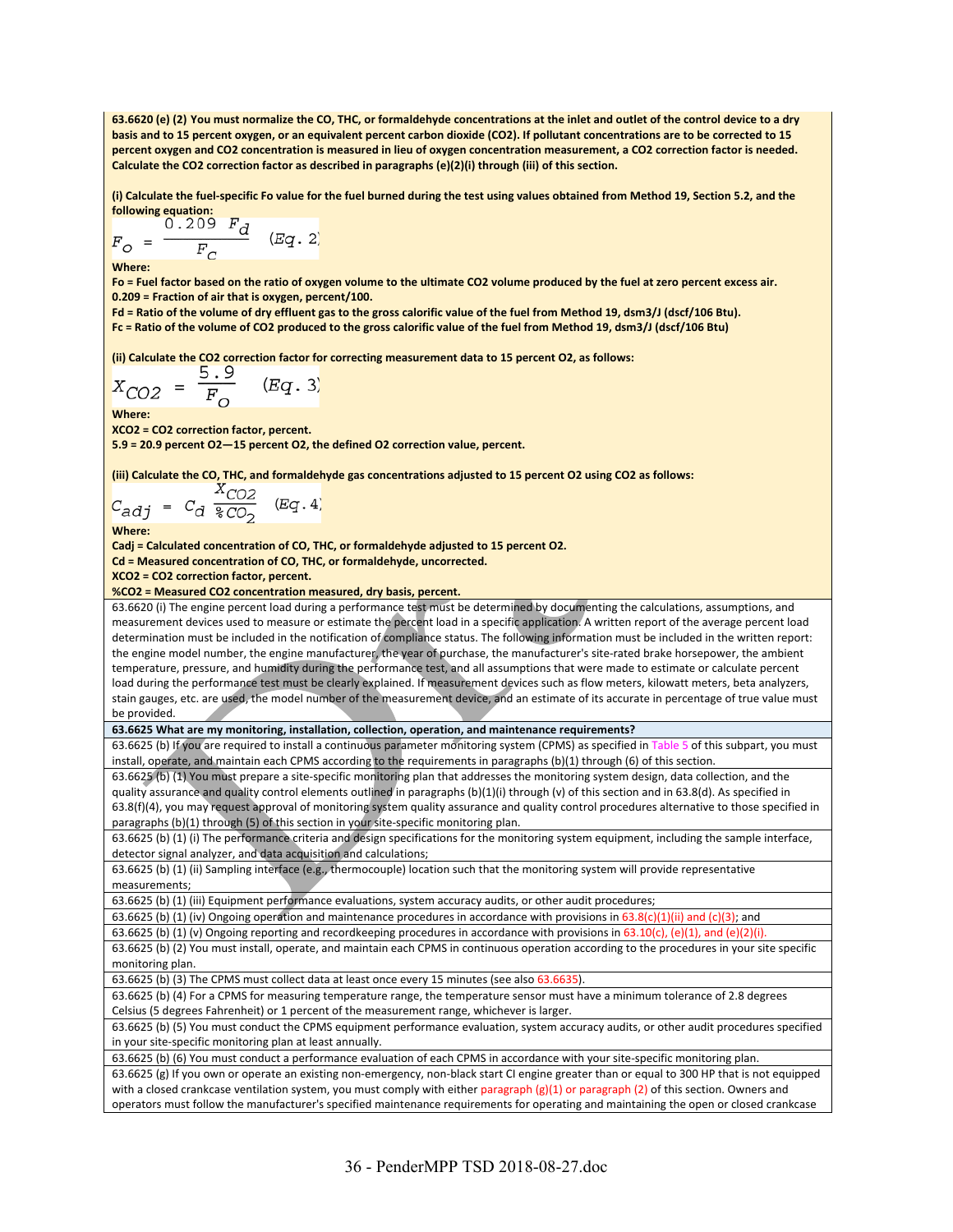ventilation systems and replacing the crankcase filters, or can request the Administrator to approve different maintenance requirements that are as protective as manufacturer requirements. 63.6625 (g) (1) Install a closed crankcase ventilation system that prevents crankcase emissions from being emitted to the atmosphere, or 63.6625 (g) (2) Install an open crankcase filtration emission control system that reduces emissions from the crankcase by filtering the exhaust stream to remove oil mist, particulates and metals. 63.6625 (h) If you operate a new, reconstructed, or existing stationary engine, you must minimize the engine's time spent at idle during startup and minimize the engine's startup time to a period needed for appropriate and safe loading of the engine, not to exceed 30 minutes, after which time the emission standards applicable to all times other than startup in Tables 1a, 2a, 2c, and 2d to this subpart apply. **63.6630 How do I demonstrate initial compliance with the emission limitations, operating limitations, and other requirements?**  63.6630 (a) You must demonstrate initial compliance with each emission limitation, operating limitation, and other requirement that applies to you according to Table 5 of this subpart. 63.6630 (b) During the initial performance test, you must establish each operating limitation in Tables 1b and 2b of this subpart that applies to you. 63.6630 (c) You must submit the Notification of Compliance Status containing the results of the initial compliance demonstration according to the requirements in 63.6645 **63.6635 How do I monitor and collect data to demonstrate continuous compliance?**  63.6635 (a) If you must comply with emission and operating limitations, you must monitor and collect data according to this section. 63.6635 (b) Except for monitor malfunctions, associated repairs, required performance evaluations, and required quality assurance or control activities, you must monitor continuously at all times that the stationary RICE is operating. A monitoring malfunction is any sudden, infrequent, not reasonably preventable failure of the monitoring to provide valid data. Monitoring failures that are caused in part by poor maintenance or careless operation are not malfunctions. 63.6635 (c) You may not use data recorded during monitoring malfunctions, associated repairs, and required quality assurance or control activities in data averages and calculations used to report emission or operating levels. You must, however, use all the valid data collected during all other periods. **63.6640 How do I demonstrate continuous compliance with the emission limitations, operating limitations, and other requirements?**  63.6640 (a) You must demonstrate continuous compliance with each emission limitation, operating limitation, and other requirements in Table<del>s 1a and 1b, Tables 2a and</del> 2b<del>, Table 2c,</del> and Table 2d to this subpart that apply to you according to methods specified in Table 6 to this subpart. 63.6640 (b) You must report each instance in which you did not meet each emission limitation or operating limitation in Table Tables 2a and 2b, Table 2c, and Table 2d to this subpart that apply to you. These instances are deviations from the emission and operating limitations in this subpart. These deviations must be reported according to the requirements in 63.6650. If you change your catalyst, you must reestablish the values of the operating parameters measured during the initial performance test. When you reestablish the values of your operating parameters, you must also conduct a performance test to demonstrate that you are meeting the required emission limitation applicable to your stationary RICE. **63.6645 What notifications must I submit and when?**  63.6645 (a) (2) You must submit all of the notifications in 63.7(b) and (c), 63.8(e), (f)(4) and (f)(6), 63.9(b) through (e), and (g) and (h) that apply to you by the dates specified if you own or operate... (2) An existing stationary RICE located at an area source of HAP emissions. 63.6645 (g) If you are required to conduct a performance test, you must submit a Notification of Intent to conduct a performance test at least 60 days before the performance test is scheduled to begin as required in 63.7(b)(1). 63.6645 (h) If you are required to conduct a performance test or other initial compliance demonstration as specified in Tables 4 and 5 to this subpart, you must submit a Notification of Compliance Status according to 63.9(h)(2)(ii). 63.6645 (h) (2) For each initial compliance demonstration required in Table 5 to this subpart that includes a performance test conducted according to the requirements in Table 3 to this subpart, you must submit the Notification of Compliance Status, including the performance test results, before the close of business on the 60th day following the completion of the performance test according to 63.10(d)(2). **63.6650 What reports must I submit and when? 63.6650 (a) You must submit each report in Table 7 of this subpart that applies to you. 63.6650 (b) Unless the Administrator has approved a different schedule for submission of reports under 63.10(a), you must submit each**  report by the date in Table 7 of this subpart and according to the requirements in paragraphs (b)(1) through (b)(9) of this section. **63.6650 (b) (1) For semiannual Compliance reports, the first Compliance report must cover the period beginning on the compliance date that is specified for your affected source in 63.6595 and ending on June 30 or December 31, whichever date is the first date following the end of the first calendar half after the compliance date that is specified for your source in 63.6595. 63.6650 (b) (2) For semiannual Compliance reports, the first Compliance report must be postmarked or delivered no later than July 31 or January 31, whichever date follows the end of the first calendar half after the compliance date that is specified for your affected source in 63.6595. 63.6650 (b) (3) For semiannual Compliance reports, each subsequent Compliance report must cover the semiannual reporting period from January 1 through June 30 or the semiannual reporting period from July 1 through December 31. 63.6650 (b) (4) For semiannual Compliance reports, each subsequent Compliance report must be postmarked or delivered no later than July 31 or January 31, whichever date is the first date following the end of the semiannual reporting period. 63.6650 (b) (5) For each stationary RICE that is subject to permitting regulations pursuant to 40 CFR part 70 or 71, and if the permitting authority has established dates for submitting semiannual reports pursuant to 40 CFR 70.6(a)(3)(iii)(A) or 40 CFR 71.6 (a)(3)(iii) (A), you may submit the first and subsequent Compliance reports according to the dates the permitting authority has established instead of according to the dates in paragraphs (b)(1) through (b)(4) of this section.**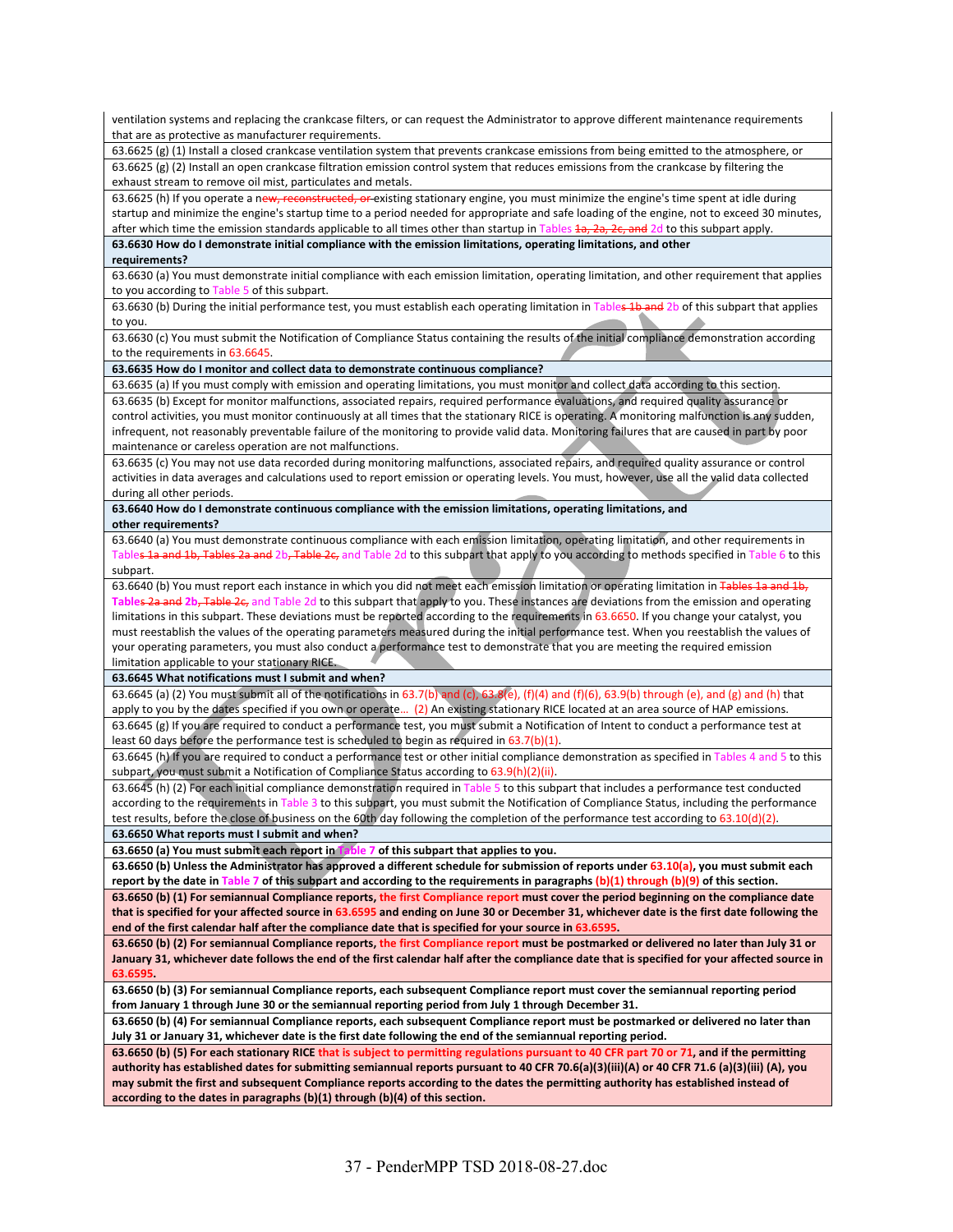**63.6650 (b) (6) For annual Compliance reports, the first Compliance report must cover the period beginning on the compliance date that is specified for your affected source in 63.6595 and ending on December 31.** 

**63.6650 (b) (7) For annual Compliance reports, the first Compliance report must be postmarked or delivered no later than January 31 following the end of the first calendar year after the compliance date that is specified for your affected source in 63.6595.** 

**63.6650 (b) (8) For annual Compliance reports, each subsequent Compliance report must cover the annual reporting period from January 1 through December 31.** 

**63.6650 (b) (9) For annual Compliance reports, each subsequent Compliance report must be postmarked or delivered no later than January 31.** 

**63.6650 (c) The Compliance report must contain the information in paragraphs (c)(1) through (6) of this section.** 

**63.6650 (c) (1) Company name and address.** 

**63.6650 (c) (2) Statement by a responsible official, with that official's name, title, and signature, certifying the accuracy of the content of the report.** 

**63.6650 (c) (3) Date of report and beginning and ending dates of the reporting period.** 

**63.6650 (c) (4) If you had a malfunction during the reporting period, the compliance report must include the number, duration, and a brief description for each type of malfunction which occurred during the reporting period and which caused or may have caused any applicable emission limitation to be exceeded. The report must also include a description of actions taken by an owner or operator during a malfunction of an affected source to minimize emissions in accordance with 63.6605(b), including actions taken to correct a malfunction.** 

**63.6650 (c) (5) If there are no deviations from any emission or operating limitations that apply to you, a statement that there were no deviations from the emission or operating limitations during the reporting period.** 

**63.6650 (c) (6) If there were no periods during which the continuous monitoring system (CMS), including CEMS and CPMS, was out‐of‐**  control, as specified in 63.8(c)(7), a statement that there were no periods during which the CMS was out-of-control during the reporting **period.** 

**63.6650 (e) For each deviation from an emission or operating limitation occurring for a stationary RICE where you are using a CMS to comply with the emission and operating limitations in this subpart, you must include information in paragraphs (c)(1) through (4) and (e)(1) through (12) of this section.** 

**(1) The date and time that each malfunction started and stopped.** 

**(2) The date, time, and duration that each CMS was inoperative, except for zero (low‐level) and high‐level checks.** 

**(3) The date, time, and duration that each CMS was out‐of‐control, including the information in 63.8(c)(8).** 

**(4) The date and time that each deviation started and stopped, and whether each deviation occurred during a period of malfunction or during another period.** 

**(5) A summary of the total duration of the deviation during the reporting period, and the total duration as a percent of the total source operating time during that reporting period.** 

**(6) A breakdown of the total duration of the deviations during the reporting period into those that are due to control equipment problems, process problems, other known causes, and other unknown causes.** 

**(7) A summary of the total duration of CMS downtime during the reporting period, and the total duration of CMS downtime as a percent of the total operating time of the stationary RICE at which the CMS downtime occurred during that reporting period.** 

**(8) An identification of each parameter and pollutant (CO or formaldehyde) that was monitored at the stationary RICE.** 

**(9) A brief description of the stationary RICE.** 

**(10) A brief description of the CMS.** 

**(11) The date of the latest CMS certification or audit.** 

**(12) A description of any changes in CMS, processes, or controls since the last reporting period.** 

**63.6655 What records must I keep?** 

**63.6655 (a) If you must comply with the emission and operating limitations, you must keep the records described in paragraphs (a)(1) through (a)(5), and (b)(1) through (b)(3) and (c) of this section.** 

**63.6655 (a)** 

**(1) A copy of each notification and report that you submitted to comply with this subpart, including all documentation supporting any Initial Notification or Notification of Compliance Status that you submitted, according to the requirement in 63.10(b)(2)(xiv).** 

**(2) Records of the occurrence and duration of each malfunction of operation (i.e., process equipment) or the air pollution control and monitoring equipment.** 

**(3) Records of performance tests and performance evaluations as required in 63.10(b)(2)(viii).** 

**(4) Records of all required maintenance performed on the air pollution control and monitoring equipment.** 

**(5) Records of actions taken during periods of malfunction to minimize emissions in accordance with 63.6605(b), including actions to** 

**restore malfunctioning process and air pollution control and monitoring equipment to its normal or usual manner of operation. 63.6655 (b)** 

**(1) Records described in 63.10(b)(2)(vi) through (xi).** 

**(2) Previous (i.e., superseded) versions of the performance evaluation plan as required in 63.8(d)(3).** 

**(3) Requests for alternatives to the relative accuracy test for CEMS or CPMS as required in 63.8(f)(6)(i), if applicable.** 

**63.6655 (d) You must keep the records required in Table 6 of this subpart to show continuous compliance with each emission or** 

**operating limitation that applies to you.** 

**63.6660 In what form and how long must I keep my records?** 

**63.6660 (a) Your records must be in a form suitable and readily available for expeditious review according to 63.10(b)(1).** 

**63.6660 (b) As specified in 63.10(b)(1), you must keep each record for 5 years following the date of each occurrence, measurement, maintenance, corrective action, report, or record.** 

**63.6660 (c) You must keep each record readily accessible in hard copy or electronic form for at least 5 years after the date of each**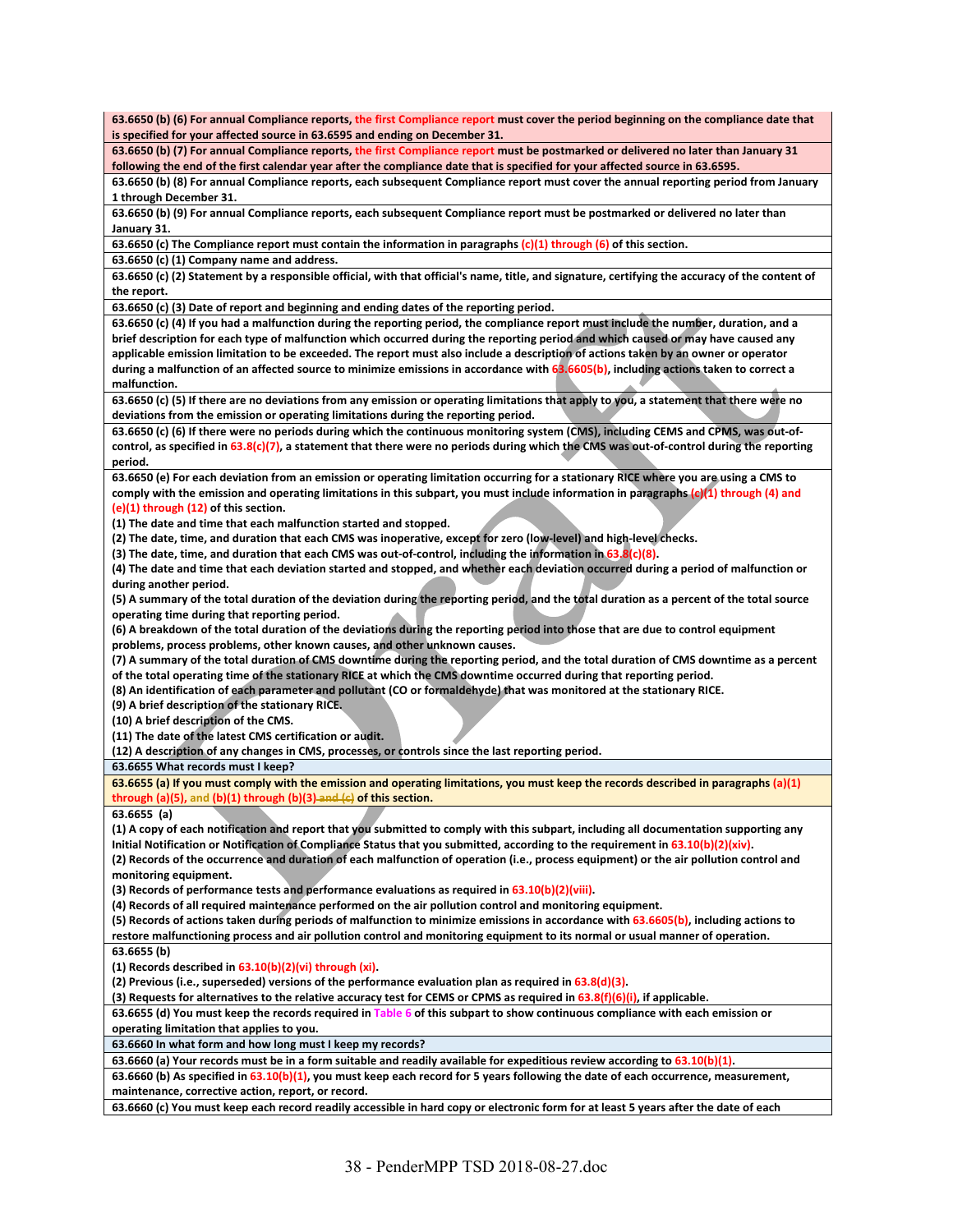| occurrence, measurement, maintenance, corrective action, report, or record, according to 63.10(b)(1).                                                               |
|---------------------------------------------------------------------------------------------------------------------------------------------------------------------|
| 63.6665 What parts of the General Provisions apply to me?                                                                                                           |
| Table 8 to this subpart shows which parts of the General Provisions in 63.1 through 63.15 apply to you.                                                             |
| 63.6670 Who implements and enforces this subpart?                                                                                                                   |
| 63.6675 What definitions apply to this subpart?                                                                                                                     |
| Table 2b to Subpart ZZZZ of Part 63-Operating Limitations for  Existing CI Stationary RICE >500 HP                                                                  |
| Table 2b - As stated in 63.6600, 63.6601, 63.6603, 63.6630, and 63.6640, you must comply with the following operating limitations for                               |
| existing CI stationary RICE >500 HP:                                                                                                                                |
| 2. Existing CI stationary RICE >500 HP complying with the requirement to limit or reduce the concentration of CO in the stationary RICE                             |
| exhaust and using an oxidation catalyst                                                                                                                             |
| a. maintain your catalyst so that the pressure drop across the catalyst does not change by more than 2 inches of water from the pressure                            |
| drop across the catalyst that was measured during the initial performance test; and                                                                                 |
| b. maintain the temperature of your stationary RICE exhaust so that the catalyst inlet temperature is greater than or equal to 450 °F and                           |
| less than or equal to 1350 °F.                                                                                                                                      |
| Table 2d to Subpart ZZZZ of Part 63-Requirements for Existing Stationary RICE Located at Area Sources of HAP Emissions                                              |
| Table 2d - As stated in 63.6603 and 63.6640, you must comply with the following requirements for existing stationary RICE located at                                |
|                                                                                                                                                                     |
| area sources of HAP emissions:                                                                                                                                      |
| 3. Non-Emergency, non-black start CI stationary RICE >500 HPs                                                                                                       |
| a. Limit concentration of CO in the stationary RICE exhaust to 23 ppmyd at 15 percent O2; or                                                                        |
| b. Reduce CO emissions by 70 percent or more.                                                                                                                       |
| Table 3 to Subpart ZZZZ of Part 63-Subsequent Performance Tests                                                                                                     |
| Table 3 - As stated in 63.6615 and 63.6620, you must comply with the following subsequent performance test requirements:                                            |
| 4. For each existing non-emergency, non-black start CI stationary RICE >500 HP that are not limited use stationary RICE, complying with                             |
| the requirement to Limit or reduce CO emissions and not using a CEMS, must Conduct subsequent performance tests every 8,760 hours                                   |
| or 3 years, whichever comes first.                                                                                                                                  |
| 5. Existing non-emergency, non-black start CI stationary RICE >500 HP that are limited use stationary RICE, complying with the                                      |
| requirement to Limit or reduce CO emissions and not using a CEMS, must Conduct subsequent performance tests every 8,760 hours or 5<br>years, whichever comes first. |

## **Table 4 to Subpart ZZZZ of Part 63—Requirements for Performance Tests**

As stated in 63.6610, 63.6611, **63.6620**, and 63.6640, you must comply with the following requirements for performance tests for stationary RICE:

| For<br>each $\dots$                                               | Complying<br>with the<br>Requirement<br>to | You must                                                                                                                                                        | Using                                                                                                                                                                   | According to the following<br>requirements                                                                                                                                                                                                                                                                                                                                                                                                                                                                                                                                                                                                                                                         |
|-------------------------------------------------------------------|--------------------------------------------|-----------------------------------------------------------------------------------------------------------------------------------------------------------------|-------------------------------------------------------------------------------------------------------------------------------------------------------------------------|----------------------------------------------------------------------------------------------------------------------------------------------------------------------------------------------------------------------------------------------------------------------------------------------------------------------------------------------------------------------------------------------------------------------------------------------------------------------------------------------------------------------------------------------------------------------------------------------------------------------------------------------------------------------------------------------------|
| 1.2SLB,<br>4SLB, and emissions<br>СI<br>stationary<br><b>RICE</b> |                                            | a. reduce CO i. Select the sampling<br>port location and the<br>number/ location of<br>traverse points at the<br>inlet and outlet of the<br>control device; and |                                                                                                                                                                         | (a) For CO and O2 measurement, ducts ≤6 inches in diameter<br>may be sampled at a single point located at the duct centroid<br>and ducts >6 and ≤12 inches in diameter may be sampled at 3<br>traverse points located at 16.7, 50.0, and 83.3% of the<br>measurement line ('3-point long line'). If the duct is >12<br>inches in diameter and the sampling port location meets the<br>two and half-diameter criterion of Section 11.1.1 of Method<br>1 of 40 CFR part 60, appendix A-1, the duct may be sampled<br>at '3-point long line'; otherwise, conduct the stratification<br>testing and select sampling points according to Section 8.1.2<br>of Method 7E of 40 CFR part 60, appendix A-4. |
|                                                                   |                                            | ii. Measure the O2 at<br>the inlet and outlet of                                                                                                                | (1) Method 3 or 3A or 3B of 40<br>CFR part 60, appendix A-2, or<br>the control device; and ASTM Method D6522-00<br>(Reapproved 2005) ac (heated<br>probe not necessary) | b) Measurements to determine O2 must be made at the<br>same time as the measurements for CO concentration.                                                                                                                                                                                                                                                                                                                                                                                                                                                                                                                                                                                         |
|                                                                   |                                            | iii. Measure the CO at<br>of the control device                                                                                                                 | (1) ASTM D6522-00<br>the inlet and the outlet (Reapproved 2005)abc (heated<br>probe not necessary) or Method<br>10 of 40 CFR part 60, appendix<br>$A - 4$               | (c) The CO concentration must be at 15 percent O2, dry basis.                                                                                                                                                                                                                                                                                                                                                                                                                                                                                                                                                                                                                                      |
| 3.                                                                | a. limit the<br>Stationary concentra-      | i. Select the sampling<br>port location and the                                                                                                                 |                                                                                                                                                                         | (a) For formaldehyde, CO, O2, and moisture measurement,<br>ducts ≤6 inches in diameter may be sampled at a single point                                                                                                                                                                                                                                                                                                                                                                                                                                                                                                                                                                            |
| <b>RICE</b>                                                       | tion of                                    | number/ location of                                                                                                                                             |                                                                                                                                                                         | located at the duct centroid and ducts >6 and ≤12 inches in                                                                                                                                                                                                                                                                                                                                                                                                                                                                                                                                                                                                                                        |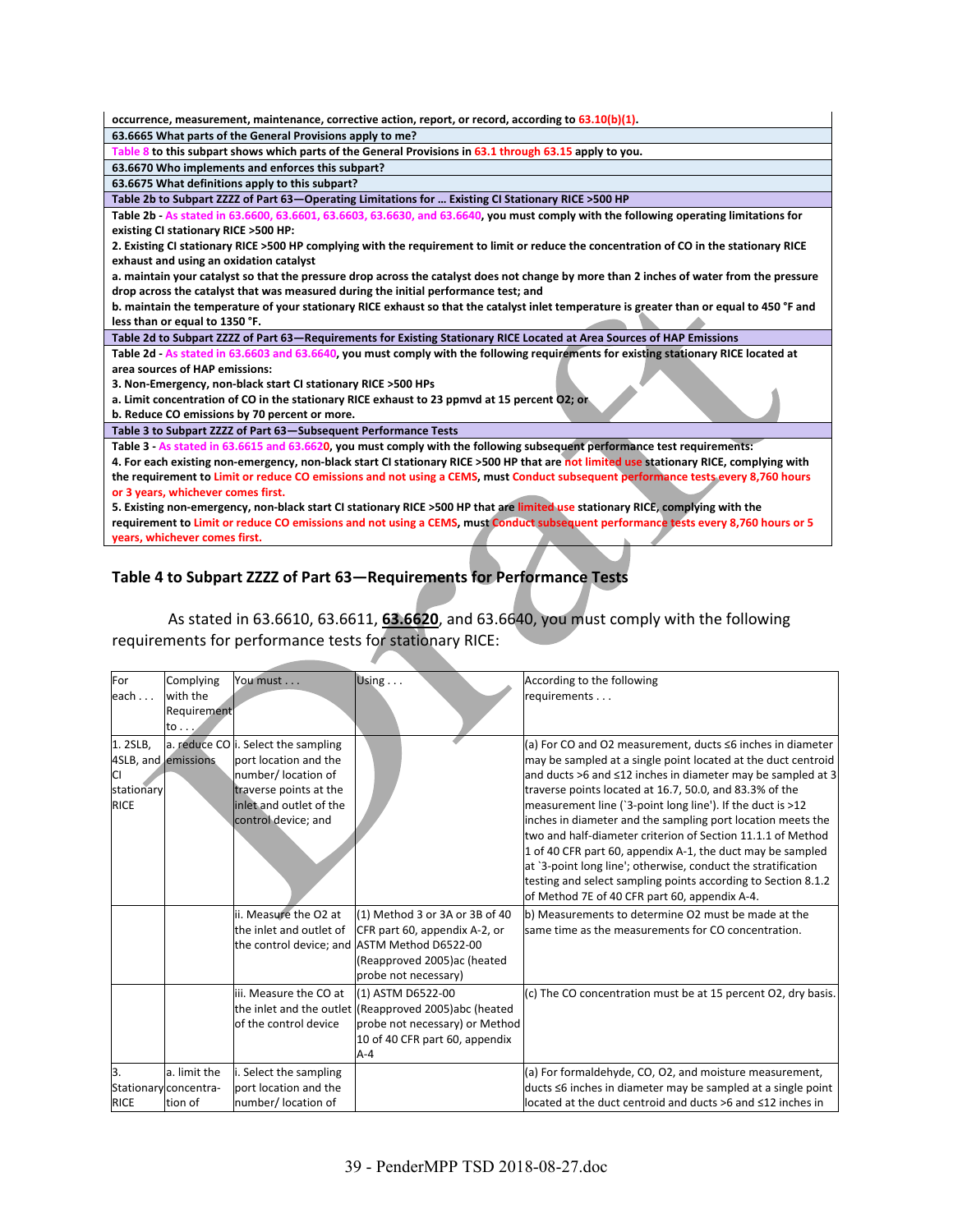| formalde-           | traverse points at the                  |                                                        | diameter may be sampled at 3 traverse points located at                                      |
|---------------------|-----------------------------------------|--------------------------------------------------------|----------------------------------------------------------------------------------------------|
| hyde or CO          | exhaust of the                          |                                                        | 16.7, 50.0, and 83.3% of the measurement line (`3-point long                                 |
| in the              | stationary RICE; and                    |                                                        | line'). If the duct is >12 inches in diameter and the sampling                               |
| stationary          |                                         |                                                        | port location meets the two and half-diameter criterion of                                   |
| <b>RICE exhaust</b> |                                         |                                                        | Section 11.1.1 of Method 1 of 40 CFR part 60, appendix A,                                    |
|                     |                                         |                                                        | the duct may be sampled at '3-point long line'; otherwise,                                   |
|                     |                                         |                                                        | conduct the stratification testing and select sampling points                                |
|                     |                                         |                                                        | according to Section 8.1.2 of Method 7E of 40 CFR part 60,                                   |
|                     |                                         |                                                        | appendix A. If using a control device, the sampling site must                                |
|                     |                                         |                                                        | be located at the outlet of the control device.                                              |
|                     | ii. Determine the O2                    | (1) Method 3 or 3A or 3B of 40                         | a) Measurements to determine O2 concentration must be                                        |
|                     | concentration of the                    | CFR part 60, appendix A-2, or                          | made at the same time and location as the measurements for                                   |
|                     |                                         | stationary RICE exhaust ASTM Method D6522-00           | formaldehyde or CO concentration.                                                            |
|                     | at the sampling port                    | (Reapproved 2005)a (heated                             |                                                                                              |
|                     | location; and                           | probe not necessary)                                   |                                                                                              |
|                     | iii. Measure moisture                   | $(1)$ Method 4 of 40 CFR part 60,                      | (a) Measurements to determine moisture content must be                                       |
|                     |                                         | content of the station- appendix A-3, or Method 320 of | made at the same time and location as the measurements for                                   |
|                     |                                         | ary RICE exhaust at the 40 CFR part 63, appendix A, or | formaldehyde or CO concentration.                                                            |
|                     | sampling port location; ASTM D 6348-03a |                                                        |                                                                                              |
|                     | and                                     |                                                        |                                                                                              |
|                     | iv. Measure                             |                                                        | $(1)$ Method 320 or 323 of 40 CFR $(a)$ Formaldehyde concentration must be at 15 percent O2, |
|                     | formaldehyde at the                     | part 63, appendix A; or ASTM                           | dry basis. Results of this test consist of the average of the                                |
|                     | exhaust of the station-                 | D6348-03a, provided in ASTM                            | three 1-hour or longer runs.                                                                 |
|                     | ary RICE; or                            | D6348-03 Annex A5 (Analyte                             |                                                                                              |
|                     |                                         | Spiking Technique), the percent.                       |                                                                                              |
|                     |                                         | R must be greater than or equal                        |                                                                                              |
|                     |                                         | to 70 and less than or equal to                        |                                                                                              |
|                     |                                         | 130                                                    |                                                                                              |
|                     | v. measure CO at the                    |                                                        | (1) Method 10 of 40 CFR part 60, (a) CO concentration must be at 15 percent O2, dry basis.   |
|                     | exhaust of the station-                 | appendix A-4, ASTM Method                              | Results of this test consist of the average of the three 1-hour                              |
|                     | ary RICE                                | D6522-00 (2005)ac, Method 320 or longer runs.          |                                                                                              |
|                     |                                         | of 40 CFR part 63, appendix A,                         |                                                                                              |
|                     |                                         | or ASTM D6348-03a                                      |                                                                                              |

<sup>a</sup>You may also use Methods 3A and 10 as options to ASTM-D6522-00 (2005). You may obtain a copy of ASTM-D6522-00 (2005) from at least one of the following addresses: American Society for Testing and Materials, 100 Barr Harbor Drive, West Conshohocken, PA 19428-2959, or University Microfilms International, 300 North Zeeb Road, Ann Arbor, MI 48106.

bYou may obtain a copy of ASTM-D6348-03 from at least one of the following addresses: American Society for Testing and Materials, 100 Barr Harbor Drive, West Conshohocken, PA 19428-2959, or University Microfilms International, 300 North Zeeb Road, Ann Arbor, MI 48106.

[79 FR 11290, Feb. 27, 2014]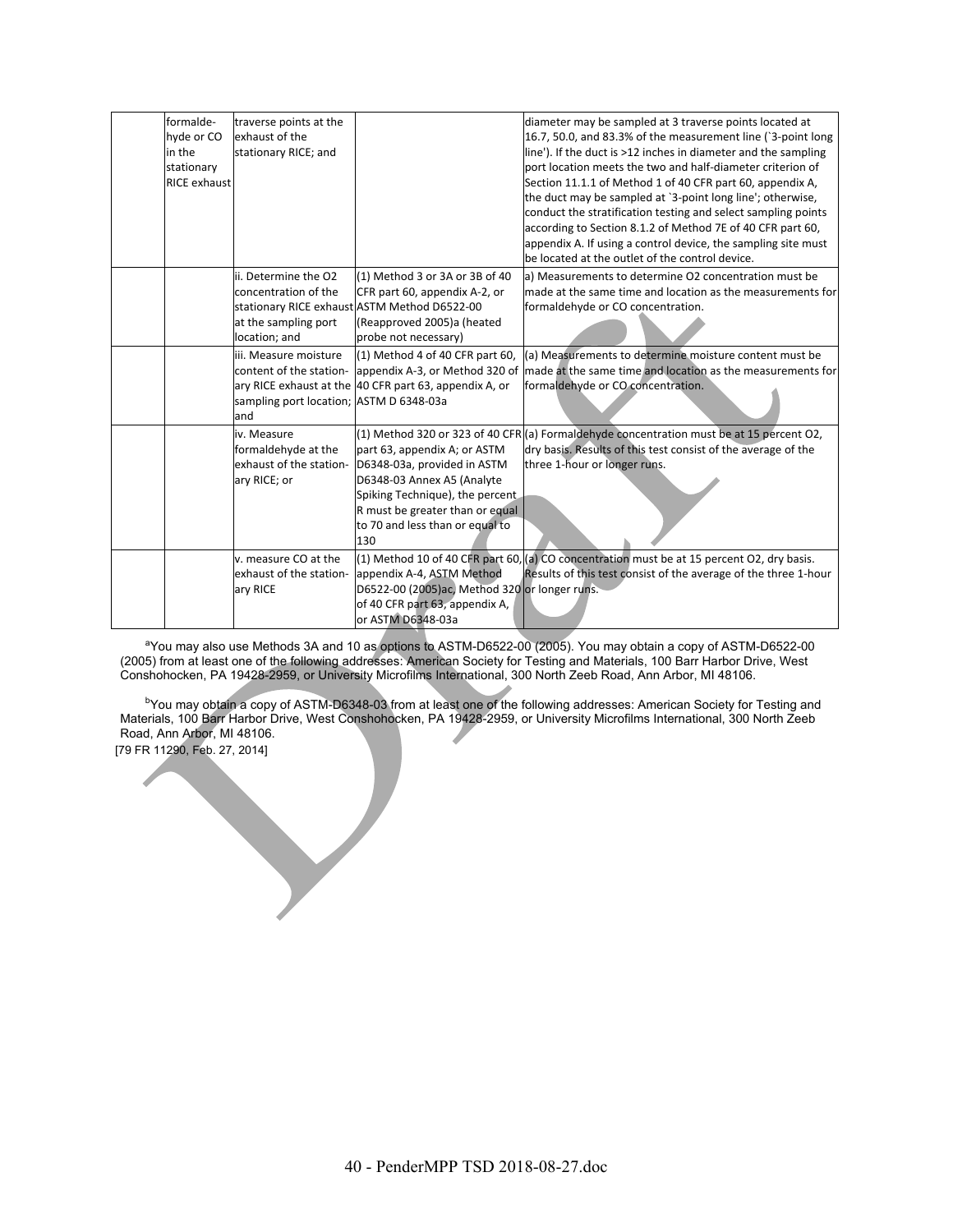#### **Table 5 to Subpart ZZZZ of Part 63—Initial Compliance With Emission Limitations, Operating Limitations, and Other Requirements**

As stated in 63.6612, 63.6625 and 63.6630, you must initially comply with the emission and operating limitations as required by the following:

| For each                                                | Complying with   | You have demonstrated initial compliance if                          |
|---------------------------------------------------------|------------------|----------------------------------------------------------------------|
|                                                         | the Requirement  |                                                                      |
|                                                         | to               |                                                                      |
| 1. New or reconstructed non-emergency 2SLB stationary   | a. Reduce CO     | i. The average reduction of emissions of CO determined from the      |
| RICE >500 HP located at a major source of HAP, new or   | emissions and    | initial performance test achieves the required CO percent            |
| reconstructed nonemergency 4SLB stationary RICE ≥250    | using oxidation  | reduction; and                                                       |
| HP located at a major source of HAP, non-emergency      | catalyst, and    | ii. You have installed a CPMS to continuously monitor catalyst inlet |
| stationary CI RICE >500 HP located at a major source of | using a CPMS     | temperature according to the requirements in 63.6625 (b); and        |
| HAP, and existing non-emergency stationary CI RICE >500 |                  | iii. You have recorded the catalyst pressure drop and catalyst inlet |
| HP located at an area source of HAP                     |                  | temperature during the initial performance test.                     |
| 2. Non-emergency stationary CI RICE > 500 HP located at | a. Limit the     | i. The average CO concentration determined from the initial          |
| a major source of HAP, and existing non-emergency       | concentration of | performance test is less than or equal to the CO emission            |
| stationary CI RICE >500 HP located at an area source of | CO, using        | limitation; and                                                      |
| <b>HAP</b>                                              | oxidation        | ii. You have installed a CPMS to continuously monitor catalyst inlet |
|                                                         | catalyst, and    | temperature according to the requirements in 63.6625 (b); and        |
|                                                         | using a CPMS     | iii. You have recorded the catalyst pressure drop and catalyst inlet |
|                                                         |                  | temperature during the initial performance test.                     |

[78 FR 6712, Jan. 30, 2013]

#### **Table 6 to Subpart ZZZZ of Part 63—Continuous Compliance with Emission Limitations, and Other Requirements**

As stated in 63.6640, you must continuously comply with the emissions and operating limitations and work or management practices as required by the following:

| For each            |                                 | Complying with the You must demonstrate continuous compliance by $\dots$                                       |  |  |
|---------------------|---------------------------------|----------------------------------------------------------------------------------------------------------------|--|--|
|                     | requirement to                  |                                                                                                                |  |  |
| 10. Existing        | a. Reduce CO                    | i. Conducting performance tests every 8,760 hours or 3 years, whichever comes first, for CO or                 |  |  |
| stationary CI       | emissions, or limit             | formaldehyde, as appropriate, to demonstrate that the required CO or formaldehyde, as appropriate,             |  |  |
| <b>RICE &gt;500</b> | the concentration               | percent reduction is achieved or that your emissions remain at or below the CO or formaldehyde                 |  |  |
| HP that are         | lof CO in the                   | concentration limit; and ii. Collecting the catalyst inlet temperature data according to 63.6625 (b); and iii. |  |  |
| not limited         | stationary RICE                 | Reducing these data to 4-hour rolling averages; and iv. Maintaining the 4-hour rolling averages within the     |  |  |
| use                 | exhaust, and using              | operating limitations for the catalyst inlet temperature; and v. Measuring the pressure drop across the        |  |  |
| stationary          | oxidation catalyst              | catalyst once per month and demonstrating that the pressure drop across the catalyst is within the             |  |  |
| <b>RICE</b>         |                                 | operating limitation established during the performance test.                                                  |  |  |
| 12. Existing        | a. Reduce CO                    | i. Conducting performance tests every 8,760 hours or 5 years, whichever comes first, for CO or                 |  |  |
| limited use         | emissions or limit              | formaldehyde, as appropriate, to demonstrate that the required CO or formaldehyde, as appropriate,             |  |  |
|                     | CI stationary the concentration | percent reduction is achieved or that your emissions remain at or below the CO or formaldehyde                 |  |  |
| <b>RICE &gt;500</b> | of CO in the                    | concentration limit; and ii. Collecting the catalyst inlet temperature data according to 63.6625 (b); and iii. |  |  |
| <b>HP</b>           | stationary RICE                 | Reducing these data to 4-hour rolling averages; and iv. Maintaining the 4-hour rolling averages within the     |  |  |
|                     | exhaust, and using              | operating limitations for the catalyst inlet temperature; and v. Measuring the pressure drop across the        |  |  |
|                     | an oxidation                    | catalyst once per month and demonstrating that the pressure drop across the catalyst is within the             |  |  |
|                     | catalyst                        | operating limitation established during the performance test.                                                  |  |  |

[78 FR 6715, Jan. 30, 2013]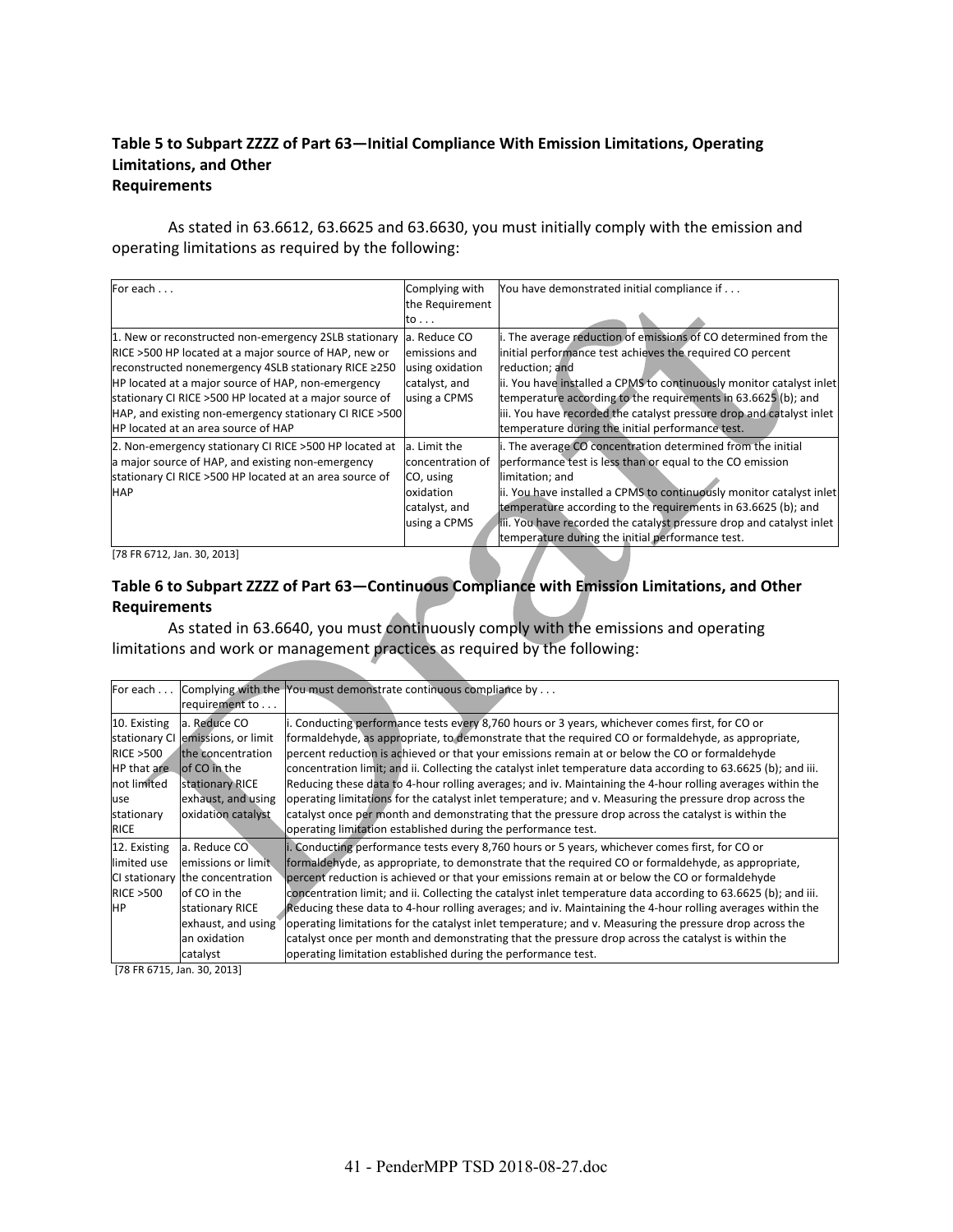#### **Table 7 to Subpart ZZZZ of Part 63—Requirements for Reports**

As stated in 63.6650, you must comply with the following requirements for reports:

| For each                                                                                                                                                                                                                                                                                                                                                                                                                                                                                                                                                                                                                                         | You must<br>submit a. | The report must contain                                                                                                                                                                                                                                                                                                                                                                                                                                                                                                | You must submit the report                                                                                                                                                                                                                                                                                                                                              |
|--------------------------------------------------------------------------------------------------------------------------------------------------------------------------------------------------------------------------------------------------------------------------------------------------------------------------------------------------------------------------------------------------------------------------------------------------------------------------------------------------------------------------------------------------------------------------------------------------------------------------------------------------|-----------------------|------------------------------------------------------------------------------------------------------------------------------------------------------------------------------------------------------------------------------------------------------------------------------------------------------------------------------------------------------------------------------------------------------------------------------------------------------------------------------------------------------------------------|-------------------------------------------------------------------------------------------------------------------------------------------------------------------------------------------------------------------------------------------------------------------------------------------------------------------------------------------------------------------------|
| 1. Existing non-emergency, non-black start<br>stationary RICE 100≤HP≤500 located at a major<br>source of HAP; existing nonemergency, non-black<br>start stationary CI RICE >500 HP located at a<br>major source of HAP; existing non-emergency<br>4SRB stationary RICE >500 HP located at a major<br>source of HAP; existing nonemergency, non-black<br>start stationary CI RICE > 300 HP located at an area<br>source of HAP; new or reconstructed non-<br>emergency stationary RICE >500 HP located at a<br>major source of HAP; and new or reconstructed<br>non-emergency 4SLB stationary RICE 250≤HP≤500<br>located at a major source of HAP | report                | Compliance a. If there are no deviations from any emission<br>limitations or operating limitations that apply to<br>you, a statement that there were no deviations<br>from the emission limitations or operating<br>limitations during the reporting period. If there<br>were no periods during which the CMS, including<br>CEMS and CPMS, was out-of-control, as specified<br>in $63.8(c)(7)$ , a statement that there were not<br>periods during which the CMS was out-of-control<br>during the reporting period; or | i. Semiannually according to<br>the requirements in<br>63.6650(b)(1)-(5) for engines<br>that are not limited use<br>stationary RICE subject to<br>Inumerical emission<br>limitations; and ii. Annually<br>according to the<br>requirements in<br>63.6650(b)(6)-(9) for engines<br>that are limited use stationary<br>RICE subject to numerical<br>emission limitations. |
|                                                                                                                                                                                                                                                                                                                                                                                                                                                                                                                                                                                                                                                  |                       | b. If you had a deviation from any emission<br>limitation or operating limitation during the<br>reporting period, the information in 63.6650(d). If 63.6650(b).<br>there were periods during which the CMS,<br>including CEMS and CPMS, was out-of-control, as<br>specified in 63.8(c)(7), the information in<br>63.6650(e); or<br>c. If you had a malfunction during the reporting<br>period, the information in $63.6650(c)(4)$ .                                                                                    | Semiannually according to<br>the requirements in<br>i. Semiannually according to<br>the requirements in<br>63.6650(b).                                                                                                                                                                                                                                                  |

[78 FR 6719, Jan. 30, 2013]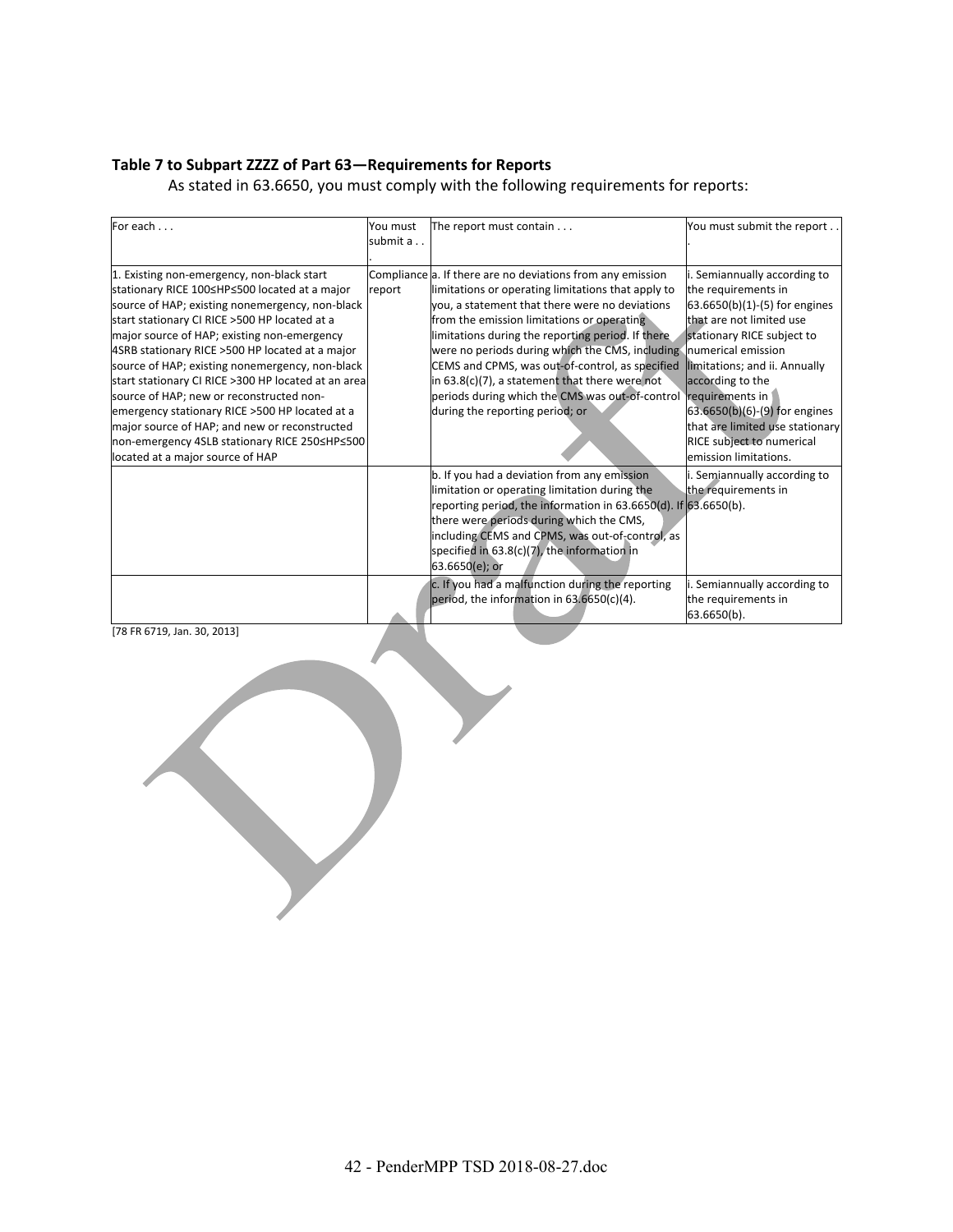#### **Table 8 to Subpart ZZZZ of Part 63—Applicability of General Provisions to Subpart ZZZZ.**

As stated in 63.6665, you must comply with the following applicable general provisions.

#### **General provisions citation ‐** Subject of citation **‐** Applies to subpart (**Yes**/**No**) **‐** Explanation

**§**63.1 General applicability of the General Provisions **Yes**. **§**63.2 Definitions **Yes** Additional terms defined in §63.6675. **§**63.3 Units and abbreviations **Yes**. **§**63.4 Prohibited activities and circumvention **Yes**. **§**63.5 Construction and reconstruction **Yes**. **§**63.6(a) Applicability **Yes**. **§**63.6(b)(1)‐(4) Compliance dates for new and reconstructed sources **Yes**. **§**63.6(b)(5) Notification **Yes**. **§**63.6(b)(6) [Reserved] **§**63.6(b)(7) Compliance dates for new and reconstructed area sources that become major sources **Yes**. **§**63.6(c)(1)‐(2) Compliance dates for existing sources **Yes**. **§**63.6(c)(3)‐(4) [Reserved] **§**63.6(c)(5) Compliance dates for existing area sources that become major sources **Yes**. **§**63.6(d) [Reserved] **§**63.6(e) Operation and maintenance **No. §**63.6(f)(1) Applicability of standards **No. §**63.6(f)(2) Methods for determining compliance **Yes**. **§**63.6(f)(3) Finding of compliance **Yes**. **§**63.6(g)(1)‐(3) Use of alternate standard **Yes**. **§**63.6(h) Opacity and visible emission standards **No.** *Subpart ZZZZ does not contain opacity or visible emission standards.* **§**63.6(i) Compliance extension procedures and criteria **Yes**. **§**63.6(j) Presidential compliance exemption **Yes**. **§**63.7(a)(1)‐(2) Performance test dates **Yes** Subpart ZZZZ contains performance test dates at §§63.6610, 63.6611, and 63.6612. **§**63.7(a)(3) CAA section 114 authority **Yes**. **§**63.7(b)(1) Notification of performance test **Yes** Except that §63.7(b)(1) only applies as specified in §63.6645. **§**63.7(b)(2) Notification of rescheduling **Yes** Except that §63.7(b)(2) only applies as specified in §63.6645. **§**63.7(c) Quality assurance/test plan **Yes** Except that §63.7(c) only applies as specified in §63.6645. **§**63.7(d) Testing facilities **Yes**. **§**63.7(e)(1) Conditions for conducting performance tests **No.** Subpart ZZZZ specifies conditions for conducting performance tests at §63.6620. **§**63.7(e)(2) Conduct of performance tests and reduction of data **Yes** Subpart ZZZZ specifies test methods at §63.6620. **§**63.7(e)(3) Test run duration **Yes**. **§**63.7(e)(4) Administrator may require other testing under section 114 of the CAA **Yes**. **§**63.7(f) Alternative test method provisions **Yes**. **§**63.7(g) Performance test data analysis, recordkeeping, and reporting **Yes**. **§**63.7(h) Waiver of tests **Yes**. **§**§63.8(a)(1) Applicability of monitoring requirements **Yes** Subpart ZZZZ contains specific requirements for monitoring at §63.6625. **§**§63.8(a)(2) Performance specifications **Yes**. **§**63.8(a)(3) [Reserved] **§**63.8(a)(4) Monitoring for control devices **No. §**63.8(b)(1) Monitoring **Yes**. **§**63.8(b)(2)‐(3) Multiple effluents and multiple monitoring systems **Yes**. **§**63.8(c)(1) Monitoring system operation and maintenance **Yes**. **§**63.8(c)(1)(i) Routine and predictable SSM No **§**63.8(c)(1)(ii) SSM not in Startup Shutdown Malfunction Plan **Yes**. **§**63.8(c)(1)(iii) Compliance with operation and maintenance requirements No **§**63.8(c)(2)‐(3) Monitoring system installation **Yes**. **§**63.8(c)(4) Continuous monitoring system (CMS) requirements **Yes** Except that subpart ZZZZ does not require Continuous Opacity Monitoring System (COMS). **§**63.8(c)(5) COMS minimum procedures **No** Subpart ZZZZ does not require COMS. **§**63.8(c)(6)‐(8) CMS requirements **Yes** Except that subpart ZZZZ does not require COMS. **§**63.8(d) CMS quality control **Yes**. **§**63.8(e) CMS performance evaluation **Yes** Except for §63.8(e)(5)(ii), which applies to COMS. Except that §63.8(e) only applies as specified in §63.6645. **§**63.8(f)(1)‐(5) Alternative monitoring method **Yes** Except that §63.8(f)(4) only applies as specified in §63.6645. **§**63.8(f)(6) Alternative to relative accuracy test **Yes** Except that §63.8(f)(6) only applies as specified in §63.6645. **§**63.8(g) Data reduction **Yes** Except that provisions for COMS are not applicable. Averaging periods for demonstrating compliance are specified at §§63.6635 and 63.6640. **§**63.9(a) Applicability and State delegation of notification requirements **Yes**.